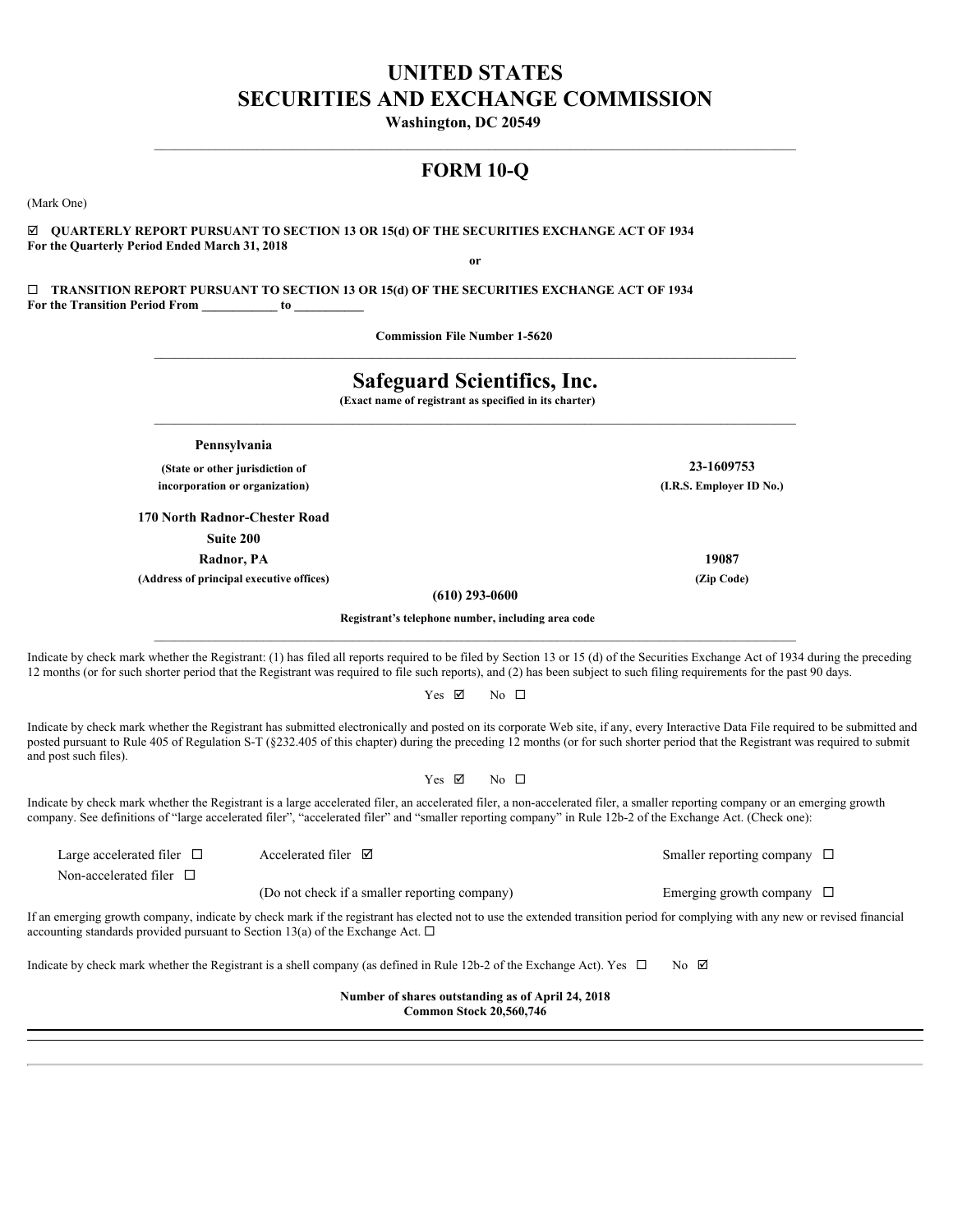# **SAFEGUARD SCIENTIFICS, INC. QUARTERLY REPORT ON FORM 10-Q TABLE OF CONTENTS**

| <b>PART I - FINANCIAL INFORMATION</b>                                                                           |                  |
|-----------------------------------------------------------------------------------------------------------------|------------------|
| Item 1 - Financial Statements:                                                                                  | Page             |
| Consolidated Balance Sheets (unaudited) – March 31, 2018 and December 31, 2017                                  | $\overline{3}$   |
| Consolidated Statements of Operations (unaudited) – Three Months Ended March 31, 2018 and 2017                  | $\overline{4}$   |
| Consolidated Statements of Comprehensive Income (Loss) (unaudited) – Three Months Ended March 31, 2018 and 2017 | $\overline{2}$   |
| Condensed Consolidated Statements of Cash Flows (unaudited) - Three Months Ended March 31, 2018 and 2017        | $6\overline{6}$  |
| Consolidated Statement of Changes in Equity (unaudited) - Three Months Ended March 31, 2018                     | $\mathbf{Z}$     |
| <b>Notes to Consolidated Financial Statements (unaudited)</b>                                                   | $8\overline{8}$  |
| <u>Item 2 – Management's Discussion and Analysis of Financial Condition and Results of Operations</u>           | 18               |
| Item 3 – Quantitative and Qualitative Disclosures About Market Risk                                             | 31               |
| Item 4 - Controls and Procedures                                                                                | 31               |
| <b>PART II - OTHER INFORMATION</b>                                                                              |                  |
| Item 1 - Legal Proceedings                                                                                      | 31               |
| Item 1A - Risk Factors                                                                                          | $\underline{31}$ |
| <u>Item 2 – Unregistered Sales of Equity Securities and Use of Proceeds</u>                                     | 32               |
| Item 3 - Defaults Upon Senior Securities                                                                        | 32               |
| <u>Item 4 – Mine Safety Disclosures</u>                                                                         | 32               |
| Item $5 -$ Other Information                                                                                    | 32               |
| Item $6 -$ Exhibits                                                                                             | 33               |
| <b>Signatures</b>                                                                                               | $\underline{34}$ |
|                                                                                                                 |                  |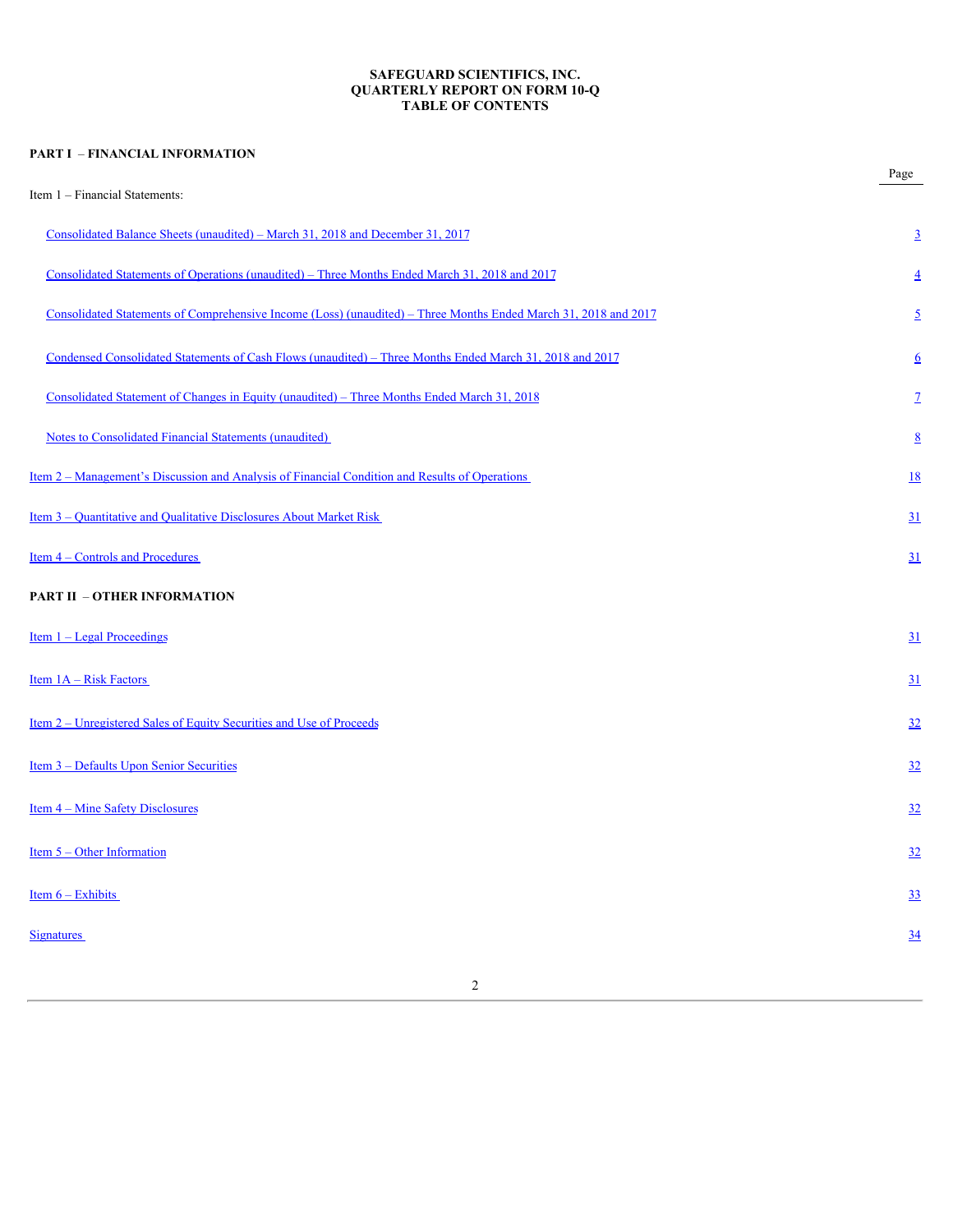# **SAFEGUARD SCIENTIFICS, INC. CONSOLIDATED BALANCE SHEETS (Unaudited - In thousands, except per share data)**

<span id="page-2-0"></span>

|                                                                                                                   | March 31,<br>2018 |                          | December 31, 2017 |  |
|-------------------------------------------------------------------------------------------------------------------|-------------------|--------------------------|-------------------|--|
| <b>ASSETS</b>                                                                                                     |                   |                          |                   |  |
| <b>Current Assets:</b>                                                                                            |                   |                          |                   |  |
| Cash and cash equivalents                                                                                         | <sup>\$</sup>     | 31,294 \$                | 20,751            |  |
| Marketable securities                                                                                             |                   | 3,044                    | 4,452             |  |
| Trading securities                                                                                                |                   | $\overline{\phantom{m}}$ | 3,761             |  |
| Prepaid expenses and other current assets                                                                         |                   | 2,856                    | 4,644             |  |
| Total current assets                                                                                              |                   | 37,194                   | 33,608            |  |
| Property and equipment, net                                                                                       |                   | 1,435                    | 1,513             |  |
| Ownership interests in and advances to partner companies                                                          |                   | 132,277                  | 134,691           |  |
| Long-term restricted cash equivalents                                                                             |                   | $\overline{\phantom{m}}$ | 6,336             |  |
| Other assets                                                                                                      |                   | 316                      | 316               |  |
| <b>Total Assets</b>                                                                                               | -S                | $171,222$ \$             | 176,464           |  |
| <b>LIABILITIES AND EQUITY</b>                                                                                     |                   |                          |                   |  |
| Current Liabilities:                                                                                              |                   |                          |                   |  |
| Accounts payable                                                                                                  | $\mathbb S$       | 237 \$                   | 155               |  |
| Accrued compensation and benefits                                                                                 |                   | 2,355                    | 3,321             |  |
| Accrued expenses and other current liabilities                                                                    |                   | 2,889                    | 1,851             |  |
| Convertible senior debentures - current                                                                           |                   | 40,829                   | 40,485            |  |
| Total current liabilities                                                                                         |                   | 46,310                   | 45,812            |  |
| Other long-term liabilities                                                                                       |                   | 3,341                    | 3,535             |  |
| Credit facility                                                                                                   |                   | 45,736                   | 45,321            |  |
| <b>Total Liabilities</b>                                                                                          |                   | 95,387                   | 94,668            |  |
| Commitments and contingencies (Note 10)                                                                           |                   |                          |                   |  |
| Equity:                                                                                                           |                   |                          |                   |  |
| Preferred stock, \$0.10 par value; 1,000 shares authorized                                                        |                   |                          |                   |  |
| Common stock, \$0.10 par value; 83,333 shares authorized; 21,573 shares issued at March 31, 2018 and December 31, |                   |                          |                   |  |
| 2017                                                                                                              |                   | 2,157                    | 2,157             |  |
| Additional paid-in capital                                                                                        |                   | 812,796                  | 812,536           |  |
| Treasury stock, at cost; 1,012 and 999 shares at March 31, 2018 and December 31, 2017, respectively               |                   | (17, 441)                | (17,308)          |  |
| Accumulated deficit                                                                                               |                   | (721, 646)               | (715, 476)        |  |
| Accumulated other comprehensive loss                                                                              |                   | (31)                     | (113)             |  |
| <b>Total Equity</b>                                                                                               |                   | 75,835                   | 81,796            |  |
| Total Liabilities and Equity                                                                                      |                   | $171,222$ \$             | 176,464           |  |

See Notes to Consolidated Financial Statements.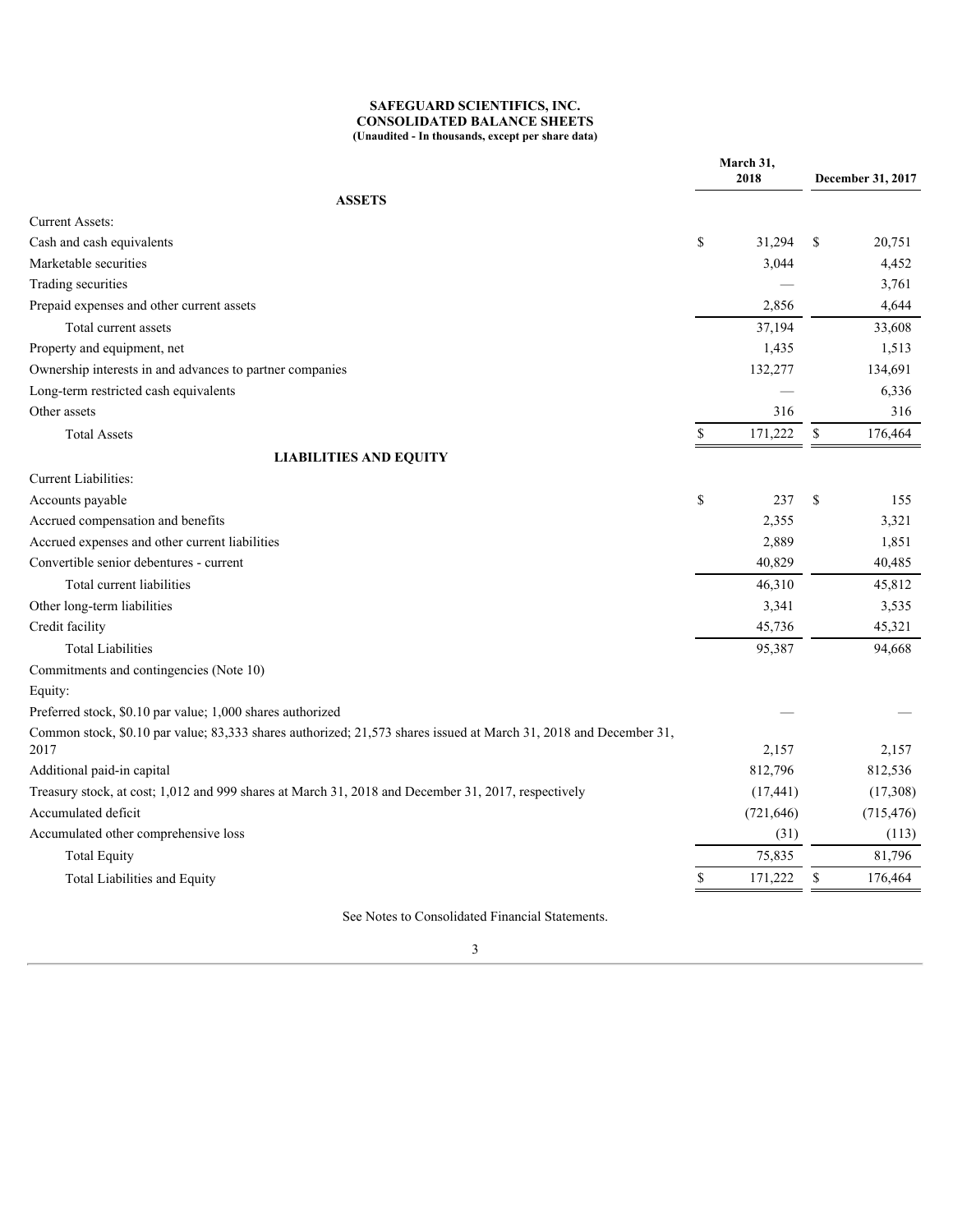### **SAFEGUARD SCIENTIFICS, INC. CONSOLIDATED STATEMENTS OF OPERATIONS (Unaudited - In thousands, except per share data)**

<span id="page-3-0"></span>

|                                                           |               | Three months ended March 31,    |    |                                 |  |  |
|-----------------------------------------------------------|---------------|---------------------------------|----|---------------------------------|--|--|
|                                                           |               | 2018                            |    | 2017                            |  |  |
| General and administrative expense                        |               | 5,589                           | -S | 4,947                           |  |  |
| Operating loss                                            |               | (5,589)                         |    | (4,947)                         |  |  |
| Other income (loss)                                       |               | (1, 435)                        |    | 249                             |  |  |
| Interest income                                           |               | 798                             |    | 801                             |  |  |
| Interest expense                                          |               | (2,690)                         |    | (1,198)                         |  |  |
| Equity income (loss)                                      |               | 2,746                           |    | (17,002)                        |  |  |
| Net loss before income taxes                              |               | (6,170)                         |    | (22,097)                        |  |  |
| Income tax benefit (expense)                              |               | $\hspace{0.1mm}-\hspace{0.1mm}$ |    | $\hspace{0.1mm}-\hspace{0.1mm}$ |  |  |
| Net loss                                                  |               | $(6,170)$ \$                    |    | (22,097)                        |  |  |
|                                                           |               |                                 |    |                                 |  |  |
| Net loss per share:                                       |               |                                 |    |                                 |  |  |
| Basic                                                     | \$            | $(0.30)$ \$                     |    | (1.08)                          |  |  |
| Diluted                                                   | <sup>\$</sup> | $(0.30)$ \$                     |    | (1.08)                          |  |  |
| Weighted average shares used in computing loss per share: |               |                                 |    |                                 |  |  |
| Basic                                                     |               | 20,506                          |    | 20,380                          |  |  |
| Diluted                                                   |               | 20,506                          |    | 20,380                          |  |  |
|                                                           |               |                                 |    |                                 |  |  |

See Notes to Consolidated Financial Statements.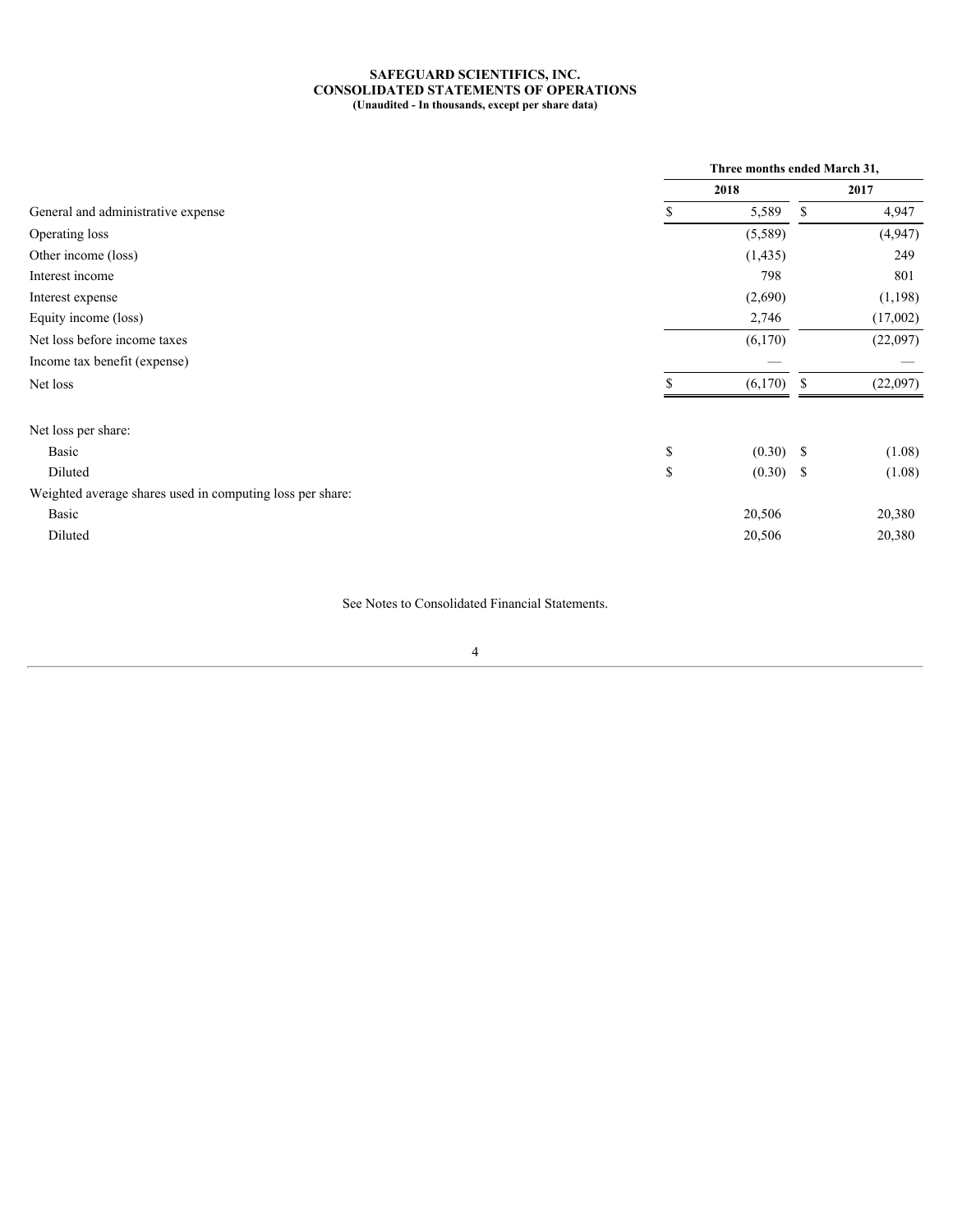### **SAFEGUARD SCIENTIFICS, INC. CONSOLIDATED STATEMENTS OF COMPREHENSIVE INCOME (LOSS) (Unaudited - In thousands)**

<span id="page-4-0"></span>

|                                                                         |  | Three months ended March 31, |  |          |  |
|-------------------------------------------------------------------------|--|------------------------------|--|----------|--|
|                                                                         |  | 2018                         |  | 2017     |  |
| Net loss                                                                |  | $(6,170)$ \$                 |  | (22,097) |  |
| Other comprehensive income (loss):                                      |  |                              |  |          |  |
| Share of other comprehensive income (loss) of equity method investments |  | $\overline{\phantom{m}}$     |  |          |  |
| Reclassification adjustment for sale of equity method investments       |  | 82                           |  | 50       |  |
| Total comprehensive loss                                                |  | (6,088)                      |  | (22,049) |  |
|                                                                         |  |                              |  |          |  |

See Notes to Consolidated Financial Statements.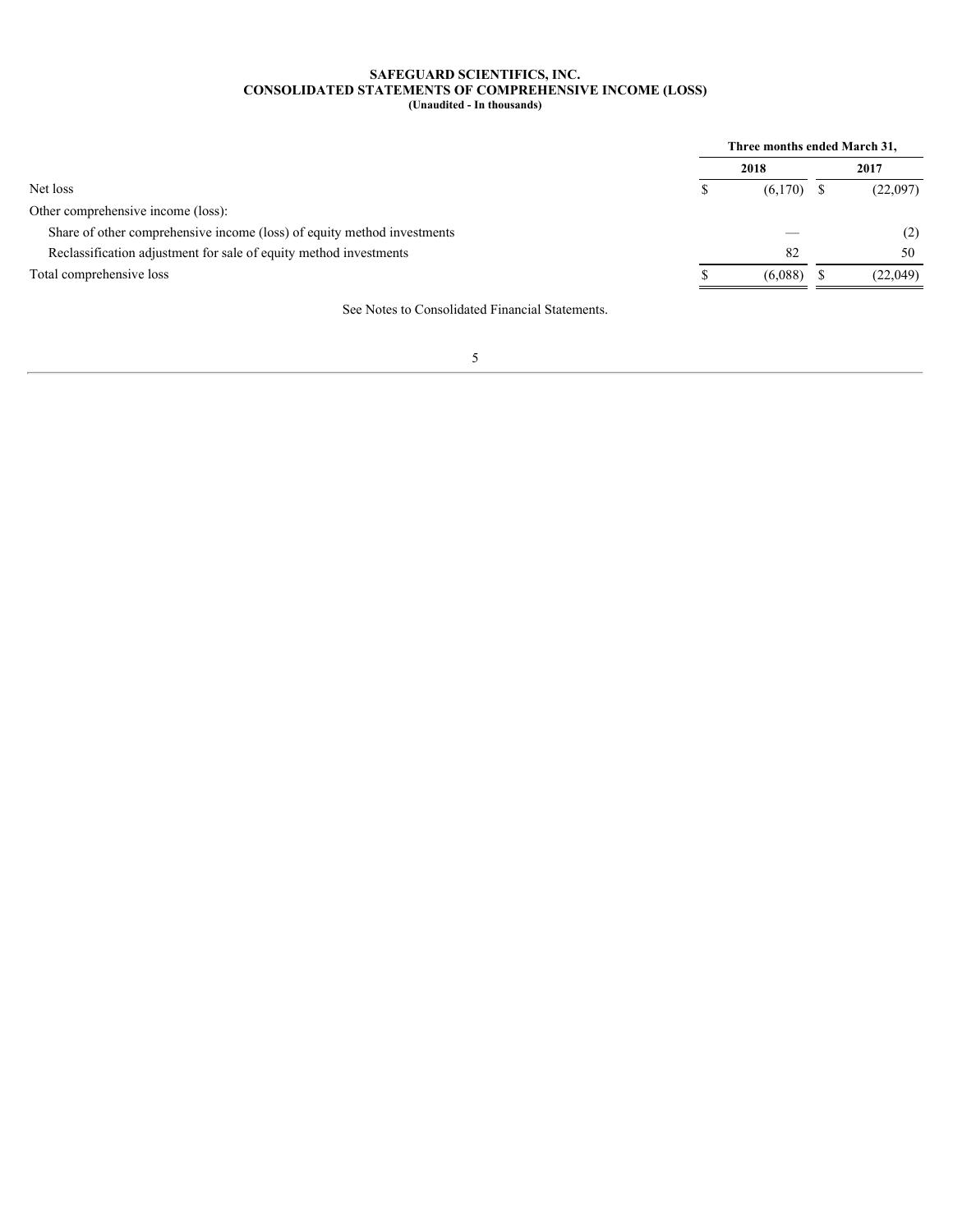### **SAFEGUARD SCIENTIFICS, INC. CONDENSED CONSOLIDATED STATEMENTS OF CASH FLOWS (Unaudited – In thousands)**

<span id="page-5-0"></span>

|                                                                               | Three months ended March 31, |                               |
|-------------------------------------------------------------------------------|------------------------------|-------------------------------|
|                                                                               | 2018                         | 2017                          |
| <b>Cash Flows from Operating Activities:</b>                                  |                              |                               |
| Net cash used in operating activities                                         | $(6,774)$ \$                 | (6, 541)                      |
| <b>Cash Flows from Investing Activities:</b>                                  |                              |                               |
| Proceeds from sales of and distributions from companies                       | 3,257                        | 15,753                        |
| Acquisitions of ownership interests in companies                              | $\hspace{0.05cm}$            | (4, 476)                      |
| Advances and loans to companies                                               | (4,036)                      | (6,429)                       |
| Repayment of advances and loans to companies                                  | 10,500                       | $\overbrace{\phantom{aaaaa}}$ |
| Decrease in marketable securities                                             | 1,410                        | 10,268                        |
| Net cash provided by investing activities                                     | 11,131                       | 15,116                        |
| <b>Cash Flows from Financing Activities:</b>                                  |                              |                               |
| Issuance of Company common stock, net                                         |                              | 10                            |
| Tax withholdings related to equity-based awards                               | (150)                        | (100)                         |
| Net cash used in financing activities                                         | (150)                        | (90)                          |
| Net change in cash, cash equivalents and restricted cash equivalents          | 4,207                        | 8,485                         |
| Cash, cash equivalents and restricted cash equivalents at beginning of period | 27,087                       | 28,394                        |
| Cash, cash equivalents and restricted cash equivalents at end of period       | 31,294                       | 36,879                        |
|                                                                               |                              |                               |

See Notes to Consolidated Financial Statements.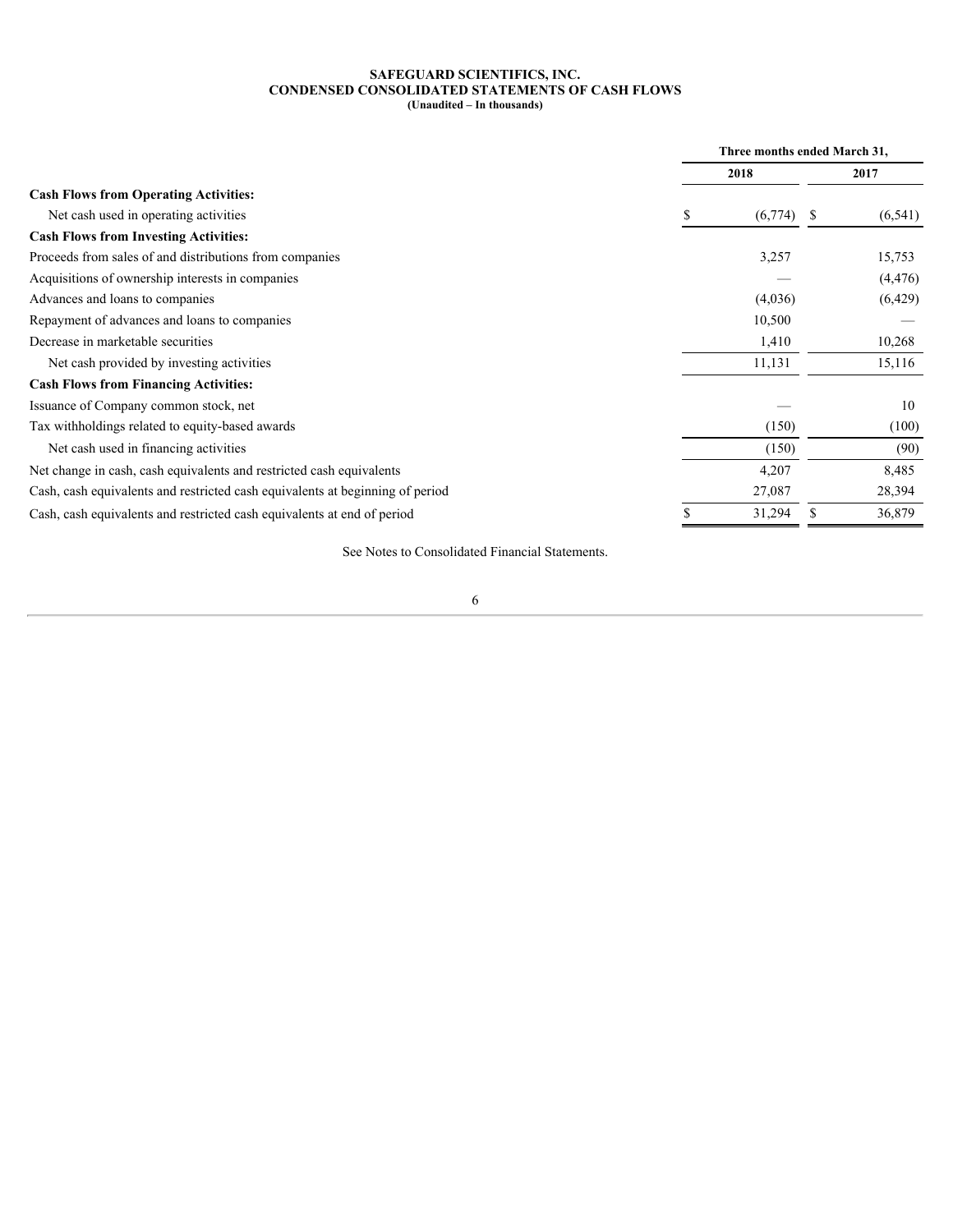### **SAFEGUARD SCIENTIFICS, INC. CONSOLIDATED STATEMENT OF CHANGES IN EQUITY (Unaudited – In thousands)**

<span id="page-6-0"></span>

|                                                          |         | Accumulated                   | <b>Accumulated Other</b><br><b>Comprehensive Loss</b> |                                 |                                 | <b>Common Stock</b><br>Amount |                          | Additional<br>Paid-in | <b>Treasury Stock</b>          |                   |
|----------------------------------------------------------|---------|-------------------------------|-------------------------------------------------------|---------------------------------|---------------------------------|-------------------------------|--------------------------|-----------------------|--------------------------------|-------------------|
|                                                          | Total   | Deficit                       |                                                       |                                 | <b>Shares</b>                   |                               |                          | Capital               | <b>Shares</b>                  | Amount            |
| Balance - December 31, 2017                              | .796    | $(715, 476)$ \$               |                                                       | (113)                           | 21,573                          |                               | 2,157                    | 812,536               | 999                            | (17,308)          |
| Net loss                                                 | (6,170) | (6,170)                       |                                                       | $\hspace{0.05cm}$               | $\overline{\phantom{a}}$        |                               | $\overline{\phantom{a}}$ |                       | $\overbrace{\hspace{25mm}}^{}$ | $\hspace{0.05cm}$ |
| Issuance of restricted stock, net of tax<br>withholdings | (150)   | $\hspace{0.05cm}$             |                                                       | $\hspace{0.1mm}-\hspace{0.1mm}$ | $\hspace{0.1mm}-\hspace{0.1mm}$ |                               | $\overline{\phantom{0}}$ | (17)                  | 13                             | (133)             |
| Stock-based compensation expense                         | 277     |                               |                                                       | $\overbrace{\hspace{25mm}}^{}$  | $\overline{\phantom{a}}$        |                               |                          | 277                   | $\overline{\phantom{a}}$       | $\hspace{0.05cm}$ |
| Other comprehensive income                               | 82      | $\overbrace{\phantom{12332}}$ |                                                       | 82                              | $\overline{\phantom{a}}$        |                               | $\overline{\phantom{a}}$ | $\hspace{0.05cm}$     |                                | $\hspace{0.05cm}$ |
| <b>Balance - March 31, 2018</b>                          | 75,835  | (721, 646)                    |                                                       | (31)                            | 21,573                          |                               | 2,157                    | 812,796               | 1,012                          | (17, 441)         |

See Notes to Consolidated Financial Statements.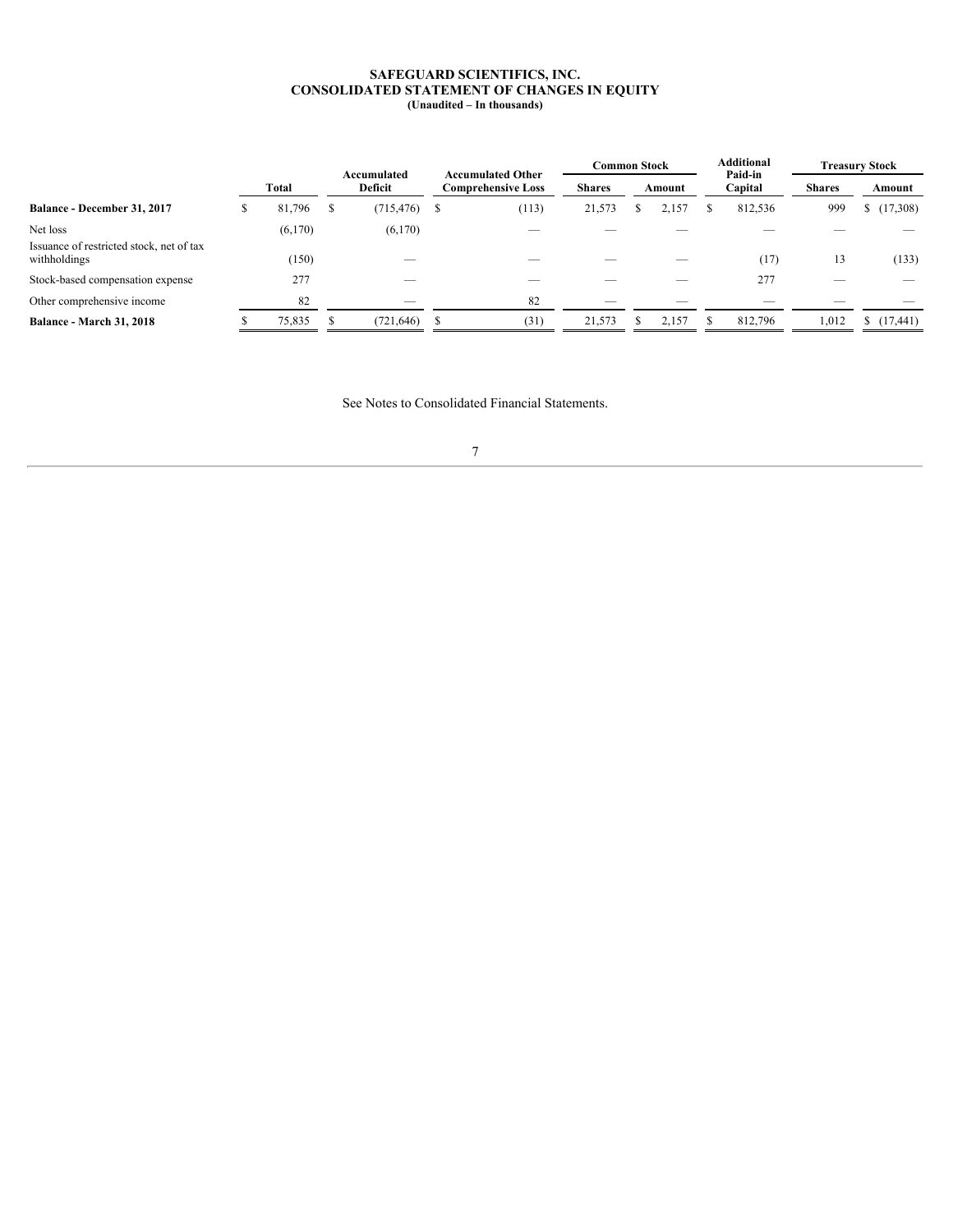#### <span id="page-7-0"></span>**1. General**

The accompanying unaudited interim Consolidated Financial Statements of Safeguard Scientifics, Inc. ("Safeguard" or the "Company") were prepared in accordance with accounting principles generally accepted in the United States of America and the interim financial statement rules and regulations of the SEC. In the opinion of management, these statements include all adjustments (consisting only of normal recurring adjustments) necessary for a fair presentation of the Consolidated Financial Statements. The interim operating results are not necessarily indicative of the results for a full year or for any interim period. Certain information and note disclosures normally included in financial statements prepared in accordance with accounting principles generally accepted in the United States of America have been condensed or omitted pursuant to such rules and regulations relating to interim financial statements. The Consolidated Financial Statements included in this Form 10-Q should be read in conjunction with Management's Discussion and Analysis of Financial Condition and Results of Operations included elsewhere in this Form 10-Q and with the Company's Consolidated Financial Statements and Notes thereto included in the Company's 2017 Annual Report on Form 10-K.

### *Liquidity*

As of March 31, 2018, the Company had \$31.3 million of cash and cash equivalents and \$3.0 million of marketable securities for a total of \$34.3 million. As of March 31, 2018 , the Company had \$41.0 million of principal outstanding on its 2018 Debentures, which the Company anticipates refinancing by the maturity date of May 15, 2018, and \$50.0 million of principal outstanding on its Credit Facility due in May 2020. The Company currently has \$25.0 million of availability under the Credit Facility.

In January 2018, Safeguard announced that, from that date forward, the Company will not deploy any capital into new partner company opportunities and will focus on supporting its existing partner companies and maximizing monetization opportunities for partner company interests to enable distributions of net proceeds to shareholders. In that context, the Company will consider initiatives including, among others: the sale of individual partner companies, the sale of certain partner company interests in secondary market transactions, or a combination thereof, as well as other opportunities to maximize shareholder value. The Company anticipates distributing to shareholders net proceeds from the sale of partner companies or partner company interests, as applicable, after satisfying its debt obligations and working capital needs. In connection with the Company's change in strategy, in January 2018, the Company implemented an initiative to reduce the operating costs of the Company. In April 2018, the Company announced additional management changes intended to further streamline the Company's organizational structure and further reduce its operating costs. In connection with the changes that the Company has implemented, the Company will incur approximately \$3.8 million of severance payments to terminated employees that will be paid over approximately twelve months. The Company anticipates that with these organizational changes and cost reduction initiatives, its ongoing annualized operating expenses excluding interest, depreciation, severance and stockbased compensation, will approximate \$8 million to \$9 million .

In May 2017, the Company entered into a \$75.0 million secured, revolving credit facility ("Credit Facility") with HPS Investment Partners, LLC ("Lender"). As of March 31, 2018, the Company had \$50.0 million of principal outstanding on the Credit Facility due in May 2020. The Credit Facility requires the Company to maintain (i) a liquidity threshold of at least \$20 million of unrestricted cash; (ii) a tangible net worth, plus unrestricted cash, of at least 1.75 x the amount then outstanding under the Credit Facility; (iii) a minimum aggregate appraised value of the Company's ownership interests in its partner companies, plus unrestricted cash in excess of the liquidity threshold, of at least \$350 million ; and (iv) certain diversification requirements and concentration limits with respect to the Company's capital deployments to its partner companies. As of the date these consolidated financial statements were issued, the Company was in compliance with all of these covenants.

The Company funds its operations with cash and marketable securities on hand as well as proceeds from the sales of its interests in its partner companies. Due to the nature of the mergers and acquisitions market, and the developmental cycle of companies like the Company's partner companies, the Company's ability to generate specific amounts of liquidity from sales of its partner company interests in any given period of time cannot be assured. Accordingly, the forecasts which the Company utilizes for projecting future compliance with covenants related to its Credit Facility include significantly discounted probability-weighted proceeds from the sales of its interests in its partner companies. Based on these forecasts, it is probable that the Company will not be able to remain in compliance with certain of its debt covenants over the next twelve months. Non-compliance with any of the covenants would constitute an event of default under the Credit Facility, and the Lender could choose to accelerate the maturity of the indebtedness. If the Lender chose not to provide a waiver and were to accelerate the maturity of the indebtedness, the Company would not have sufficient liquidity to repay the entire balance of its outstanding borrowings and other obligations under the Credit Facility. The uncertainty associated with the Company's ability to repay its outstanding debt obligations in such a scenario raises substantial doubt about its ability to continue as a going concern for one year after the issuance date of the financial statements.

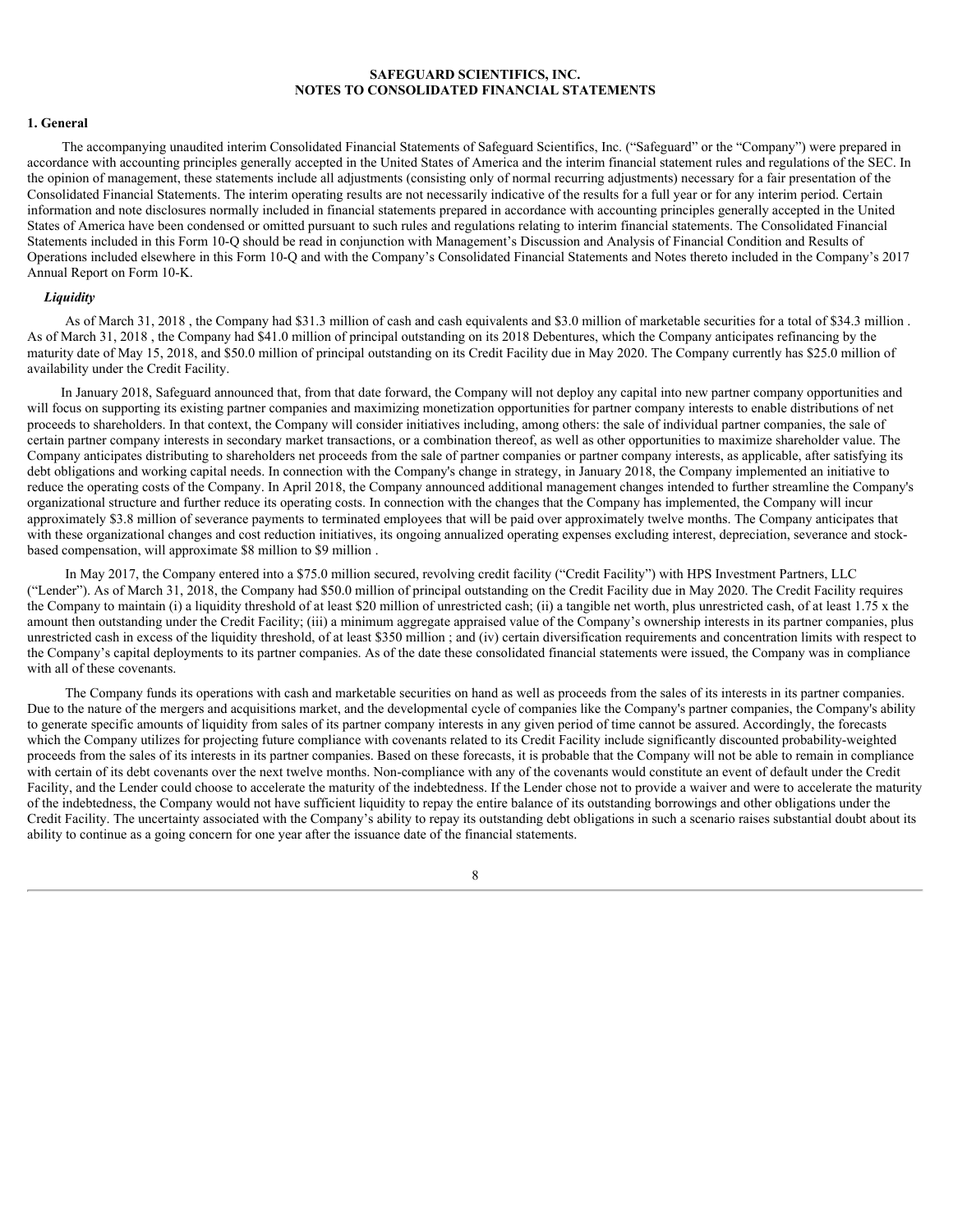In order for the Company to maintain compliance with these covenants, the Company's plan includes selling certain of its partner company interests in the ordinary course of its business, limiting capital deployments to existing partner companies, and refinancing all or a portion of its 2018 Debentures that mature on May 15, 2018. Should the Company not be in compliance with any of its debt covenants and be unable to obtain waivers for such events of default, management would pursue one of a number of potential alternatives to satisfy the obligations, including completing an equity offering or obtaining a new debt facility to refinance its existing debt.

### *Significant Accounting Policies*

### **Restricted Cash Equivalents**

Restricted cash equivalents in prior periods represented cash required to be set aside by a contractual agreement with a bank as collateral for a letter of credit. During the first quarter of 2018, the restriction on the cash lapsed in connection with the termination of the related letter of credit and is classified as Cash and cash equivalents on the Consolidated Balance Sheet as of March 31, 2018. The following table provides a reconciliation of cash, cash equivalents and restricted cash equivalents reported within the Consolidated Balance Sheets that sum to the total of the same such amounts shown in the Consolidated Statements of Cash Flows:

|                                                              | <b>March 31, 2018</b>         | December 31, 2017 |        |
|--------------------------------------------------------------|-------------------------------|-------------------|--------|
|                                                              | (Unaudited - In thousands)    |                   |        |
| Cash and cash equivalents                                    | 31,294                        |                   | 20,751 |
| Long-term restricted cash equivalents                        | $\overbrace{\phantom{aaaaa}}$ |                   | 6,336  |
| Total cash, cash equivalents and restricted cash equivalents | 31,294                        |                   | 27,087 |
|                                                              |                               |                   |        |

### *Recently Adopted Accounting Pronouncements*

In January 2016, the FASB issued ASU 2016-01, *Recognition and Measurement of Financial Assets and Financial Liabilities* . ASU 2016-01 requires that equity investments (except those accounted for under the equity method of accounting or those that result in consolidation of the investee) are to be measured at fair value with changes in fair value recognized in net income. However, an entity may choose to measure equity investments that do not have readily determinable fair values at cost minus impairment, if any, plus or minus changes resulting from observable price changes in orderly transactions for the identical or a similar investment of the same issuer. Furthermore, equity investments without readily determinable fair values are to be assessed for impairment using a qualitative approach. The amendments in ASU 2016-01 should be applied by means of a cumulative-effect adjustment to the balance sheet as of the beginning of the fiscal year of adoption, with other amendments related specifically to equity securities without readily determinable fair values applied prospectively. The Company adopted the amendments in ASU 2016-01 when they became effective on January 1, 2018. The adoption of this guidance did not have a material impact upon the Company's financial condition or results of operations.

### *Recently Issued Accounting Pronouncements Not Yet Adopted*

In May 2014, the Financial Accounting Standards Board ("FASB") issued Accounting Standards Update ("ASU") No. 2014-09, *Revenue from Contracts with Customers (Topic 606)* ("ASU 2014-09"). ASU 2014-09 and related subsequent amendments outline a single comprehensive model to use to account for revenue arising from contracts with customers and supersede most current revenue recognition guidance. For public companies, the guidance is effective for annual periods beginning after December 15, 2017 and any interim periods that fall within that reporting period. For nonpublic companies, the guidance is effective for annual periods beginning after December 15, 2018 and interim periods within annual periods beginning after December 15, 2019 with early adoption permitted. As the new standard will supersede most existing revenue guidance, it could impact revenue and cost recognition for partner companies. Any change in revenue or cost recognition for partner companies could affect the Company's recognition of its share of the results of its equity method partner companies. On July 20, 2017, the SEC staff observer at the FASB's Emerging Issues Task Force ("EITF") meeting announced that the SEC staff will not object if a private company equity method investee meeting the definition of a public business entity that otherwise would not meet the definition of a public business entity except for the inclusion of its financial statements or financial information in another entity's filings with the SEC, uses private company adoption dates for the new revenue standard. As a result, the Company's private, calendar year partner companies will adopt the new revenue standard for the year ending December 31, 2019. The impact of adoption of the new revenue standard will be reflected in the Company's financial results for the interim and annual reporting periods beginning in 2020 on a one quarter-lag basis.

In February 2016, the FASB issued ASU 2016-02, *Leases* . The guidance in ASU 2016-02 requires that a lessee recognize in the statement of financial position a liability to make lease payments (the lease liability) and a right-of-use asset representing its right to use the underlying asset for the lease term. For leases with a term of 12 months or less, a lessee is permitted to make an accounting policy election by class of underlying asset not to recognize lease assets and lease liabilities. As with previous

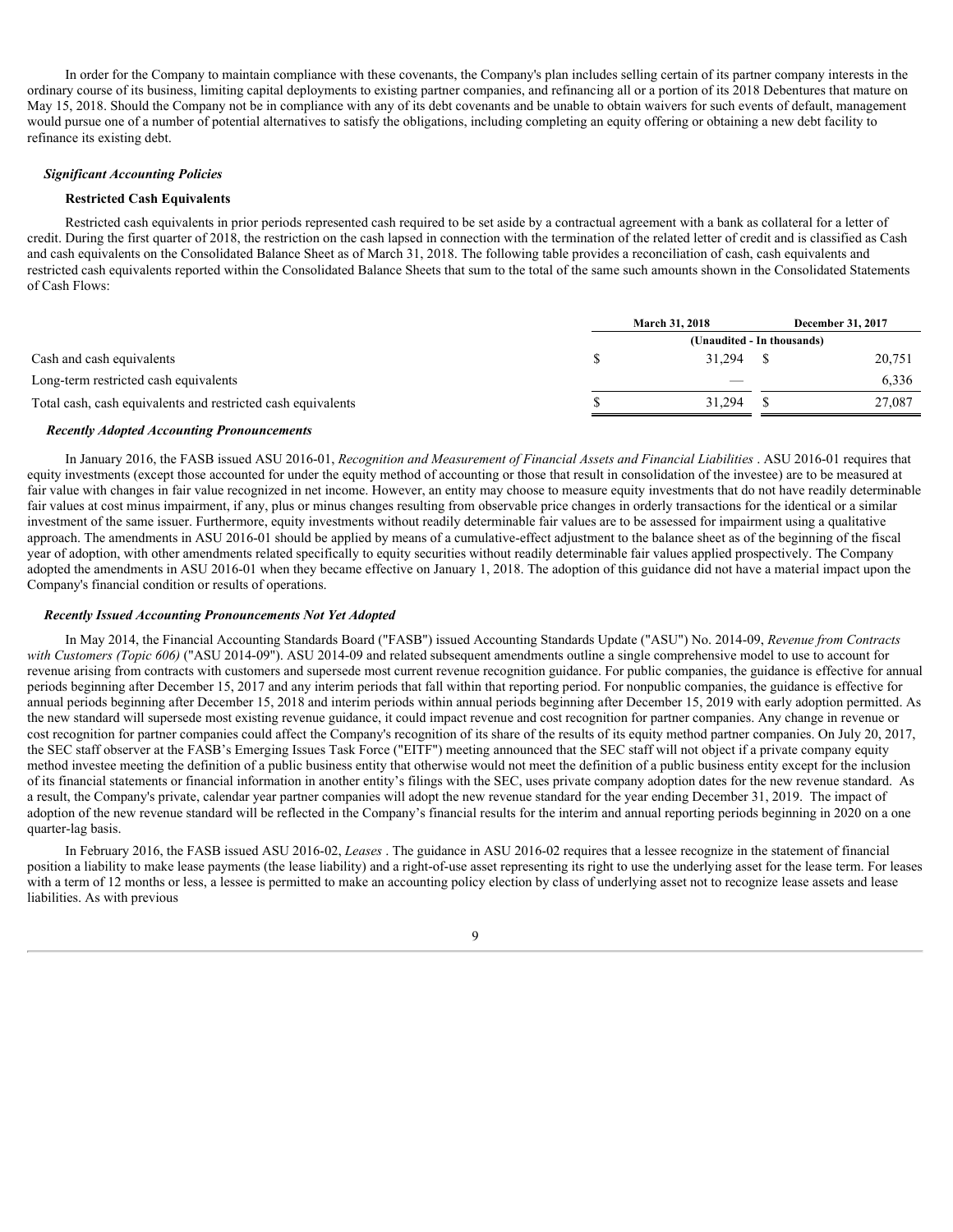guidance, there continues to be a differentiation between finance leases and operating leases, however this distinction now primarily relates to differences in the manner of expense recognition over time and in the classification of lease payments in the statement of cash flows. Lease assets and liabilities arising from both finance and operating leases will be recognized in the statement of financial position. The transitional guidance for adopting the requirements of ASU 2016-02 calls for a modified retrospective approach that includes a number of optional practical expedients that entities may elect to apply. The guidance in ASU 2016-02 will become effective for the Company on January 1, 2019. The Company anticipates making the accounting policy election not to recognize lease assets and lease liabilities for leases with a term of 12 months or less. As of December 31, 2017, the Company's only material long-term lease was for its corporate headquarters in Radnor, PA under a lease expiring in 2026. The Company also has immaterial office equipment leases expiring at various dates through 2020. The Company is currently evaluating the impact that the adoption of ASU 2016-02 will have on its consolidated financial statements.

### **2. Ownership Interests in and Advances to Partner Companies**

The following summarizes the carrying value of the Company's ownership interests in and advances to partner companies.

|                                      | March 31, 2018      | December 31, 2017          |  |  |  |
|--------------------------------------|---------------------|----------------------------|--|--|--|
|                                      |                     | (Unaudited - In thousands) |  |  |  |
| <b>Equity Method Companies:</b>      |                     |                            |  |  |  |
| Partner companies                    | 98,911<br>¢<br>- 33 | 107,646<br>- S             |  |  |  |
| Private equity funds                 | 442                 | 443                        |  |  |  |
|                                      | 99,353              | 108,089                    |  |  |  |
| Other Companies:                     |                     |                            |  |  |  |
| Partner companies and other holdings | 13,856              | 2,762                      |  |  |  |
| Private equity funds                 | 1,334               | 1,334                      |  |  |  |
|                                      | 15,190              | 4,096                      |  |  |  |
| Advances to partner companies        | 17,734              | 22,506                     |  |  |  |
|                                      | 132,277             | 134,691                    |  |  |  |
|                                      |                     |                            |  |  |  |

In February 2018, Nexxt, Inc., formerly Beyond.com, repaid \$10.5 million of principal outstanding on a note received in connection with the Company's sale of its interest back to Nexxt for \$26.0 million in March 2017. In that transaction, the Company received \$15.5 million in cash and a three -year, \$10.5 million note for the balance due, which accrued interest at a rate of 9.5% per annum. Interest was payable annually and interest income was recorded as earned throughout the year. The \$10.5 million note was fully reserved and had a carrying value of zero as of December 31, 2017. The Company waived the interest accrued to date in connection with the early repayment of the principal balance. The receipt of \$10.5 million of cash in February 2018 resulted in a gain of \$9.5 million , net of the interest accrued to date, which is included in Equity income (loss) in the Consolidated Statements of Operations for the three months ended March 31, 2018.

In January 2018, Spongecell, Inc. merged into Flashtalking, a privately-held company. The Company received Flashtalking ordinary shares equal to approximately 10% of Flashtalking's issued share capital at the time of the closing. The Company's final number of Flashtalking shares will be subject to customary indemnification and working capital provisions and agreements. The Company recorded its ownership interest in Flashtalking at \$11.2 million , which reflects its fair value at the time of closing. The Company recognized a gain of \$4.0 million on the transaction, which is included in Equity income (loss) in the Consolidated Statements of Operations for the three months ended March 31, 2018.

In February 2018, the Company sold 414,237 shares of Invitae Corporation ("Invitae") common stock on the open market for proceeds of \$2.6 million after transaction fees. The Company obtained shares of Invitae in August 2017 when Invitae, a public company, acquired former partner company Good Start Genetics, Inc. In that transaction, the Company received 414,237 shares of Invitae common stock, excluding 124,092 shares of Invitae common stock which will be held in escrow until August 2018. The Invitae shares were classified as Trading securities and recorded at their fair value, which was \$3.8 million at December 31, 2017. During the first quarter of 2018, the Company recorded a \$1.2 million loss due to a decline in the value of the Invitae shares, which is included in Other income (loss) in the Consolidated Statements of Operations for the three months ended March 31, 2018.

In January 2018, the Company received \$0.6 million of proceeds from the sale of the assets of Aventura, Inc., a former partner company that ceased operations and was fully impaired in 2016. The Company recognized a gain of \$0.6 million , which is reflected in Equity income (loss) in the Consolidated Statements of Operations for the three months ended March 31, 2018.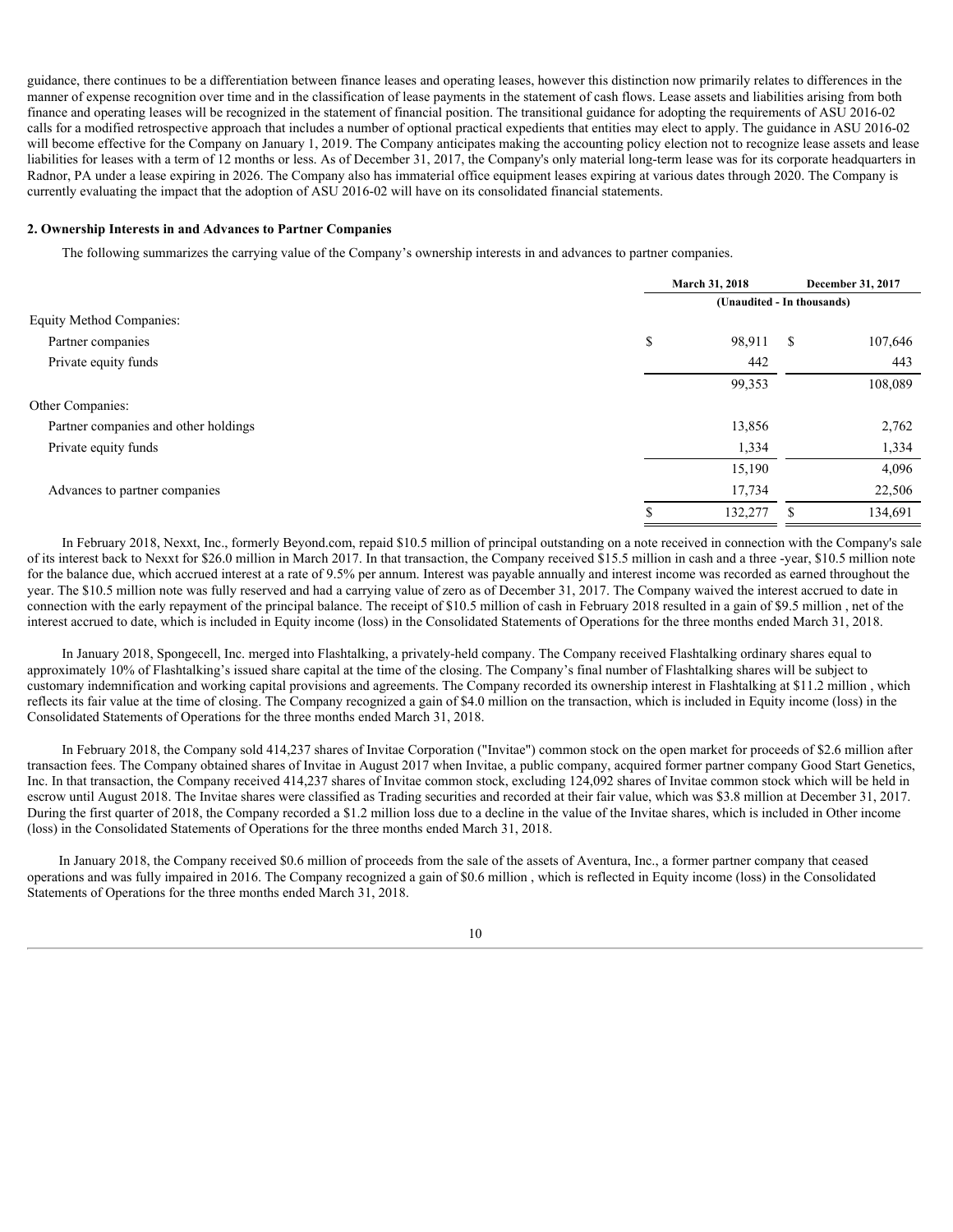The Company discloses aggregate summarized statements of operations for any partner companies accounted for under the equity method that are deemed significant. The following table provides significant partner company operations information for the three months ended March 31, 2018. The partner company results of operations have been compiled from respective partner company financial statements, reflect certain historical adjustments, and are reported on a one quarter lag basis.

|                               | <b>Three Months Ended</b> |                       |         |  |  |  |
|-------------------------------|---------------------------|-----------------------|---------|--|--|--|
|                               | <b>March 31, 2018</b>     | <b>March 31, 2017</b> |         |  |  |  |
|                               |                           | (In thousands)        |         |  |  |  |
| <b>Results of Operations:</b> |                           |                       |         |  |  |  |
| Revenue                       | 498                       |                       |         |  |  |  |
| Gross profit                  | (32)                      |                       | (436)   |  |  |  |
| Net loss                      | (2,974)                   |                       | (4,191) |  |  |  |
|                               |                           |                       |         |  |  |  |

# **3. Acquisitions of Ownership Interests in Partner Companies**

### *First quarter of 2018*

The Company funded an aggregate of \$1.3 million of convertible loans to NovaSom, Inc. The Company had previously deployed an aggregate of \$24.1 million in NovaSom. NovaSom is a medical device company focused on obstructive sleep apnea, specifically home testing with its FDA-cleared wireless device called AccuSom ® home sleep test. The Company accounts for its interest in NovaSom under the equity method.

The Company funded an aggregate of \$0.8 million of convertible bridge loans to InfoBionic, Inc. The Company had previously deployed an aggregate of \$ 19.7 million in InfoBionic. InfoBionic is an emerging digital health company focused on creating patient monitoring solutions for chronic disease management with an initial market focus on cardiac arrhythmias. The Company accounts for its interest in InfoBionic under the equity method.

The Company funded an aggregate of \$0.5 million of convertible bridge loans to Spongecell, Inc. The Company had previously deployed an aggregate of \$18.6 million in Spongecell. In the first quarter of 2018, Spongecell merged into Flashtalking. The Company previously accounted for its interest in Spongecell under the equity method.

The Company funded an aggregate of \$0.5 million of convertible bridge loans to WebLinc, Inc. The Company had previously deployed an aggregate of \$14.0 million in WebLinc. WebLinc is a commerce platform and services provider for fast growing online retailers. The Company accounts for its interest in WebLinc under the equity method.

The Company funded an aggregate of \$0.4 million of convertible bridge loans to Brickwork. The Company had previously deployed an aggregate of \$4.2 million in Brickwork. Brickwork helps retailers inform, target, convert, and prepare for store shoppers online as the first scalable software-as-a-service platform powering a seamless customer path between online and in-store shopping. The Company accounts for its interest in Brickwork under the equity method.

The Company funded an aggregate of \$0.3 million of convertible bridge loans to Cask Data, Inc. The Company had previously deployed an aggregate of \$13.0 million in Cask Data. Cask Data makes building and running big data solutions on-premises or in the cloud easy with Cask Data Application Platform. The Company accounts for its interest in Cask Data under the equity method.

The Company funded an aggregate of \$0.2 million of a convertible bridge loan to Sonobi, Inc. The Company had previously deployed \$9.2 million in Sonobi. Sonobi is an advertising technology developer that designs advertising tools and solutions for the industry's leading media, publishers, brand advertisers, media agencies, DSPs, and media technology providers. The Company accounts for its interest in Sonobi under the equity method.

### **4. Fair Value Measurements**

The Company categorizes its financial instruments into a three-level fair value hierarchy that prioritizes the inputs to valuation techniques used to measure fair value. The fair value hierarchy gives the highest priority to quoted prices in active markets for identical assets or liabilities (Level 1) and the lowest priority to unobservable inputs (Level 3). If the inputs used to measure fair value fall within different levels of the hierarchy, the category level is based on the lowest priority level input that is significant to the fair value measurement of the instrument. Financial instruments recorded at fair value on the Company's Consolidated Balance Sheets are categorized as follows:

Level 1—Observable inputs that reflect quoted prices (unadjusted) for identical assets or liabilities in active markets.

Level 2—Include other inputs that are directly or indirectly observable in the marketplace.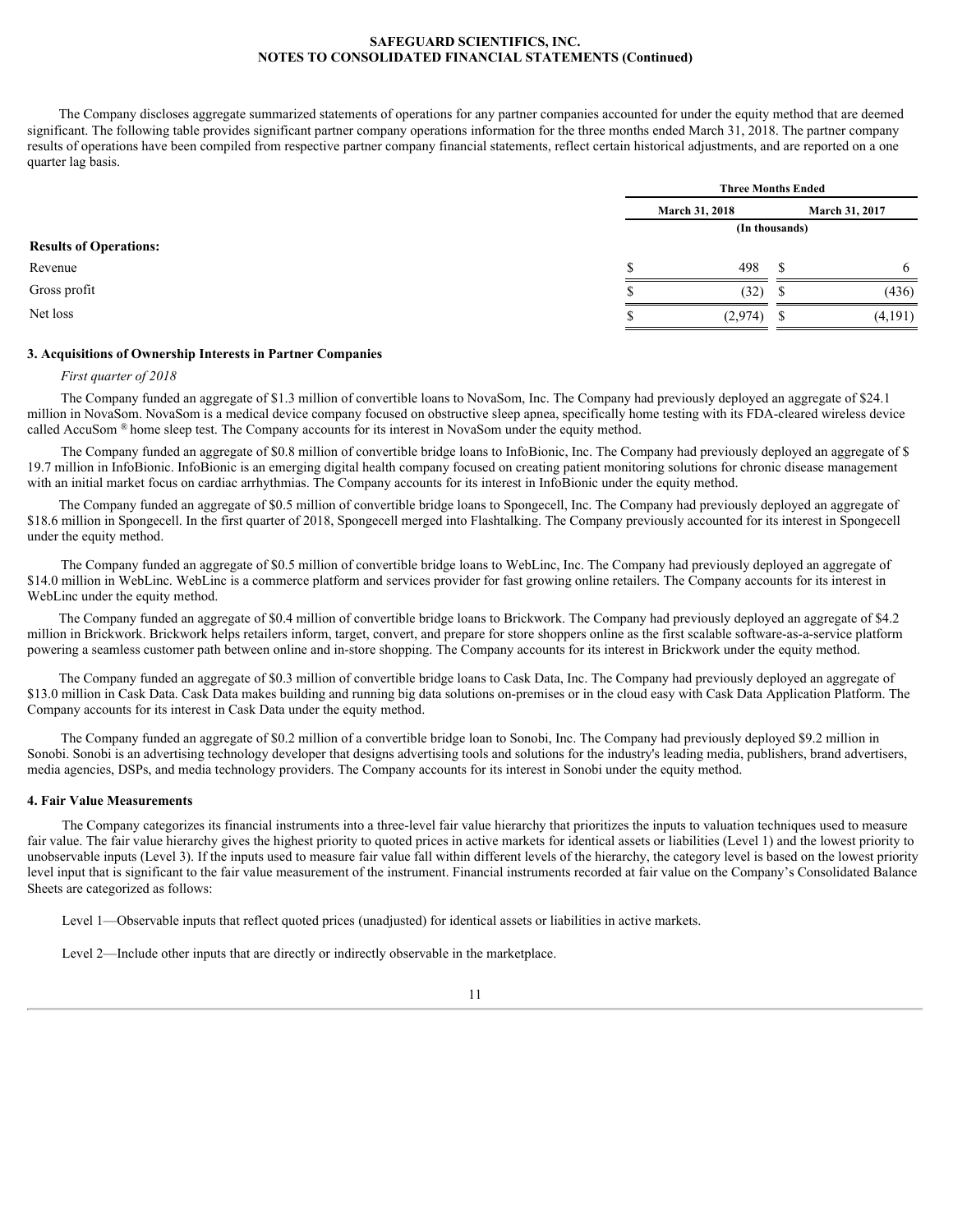Level 3—Unobservable inputs which are supported by little or no market activity.

The fair value hierarchy also requires an entity to maximize the use of observable inputs and minimize the use of unobservable inputs when measuring fair value.

The following table provides the carrying value and fair value of certain financial assets and liabilities of the Company measured at fair value on a recurring basis as of March 31, 2018 and December 31, 2017 :

|                                         |    | Carrying    | Fair Value Measurement at March 31, 2018 |                            |            |                                             |         |                                 |  |
|-----------------------------------------|----|-------------|------------------------------------------|----------------------------|------------|---------------------------------------------|---------|---------------------------------|--|
|                                         |    | Value       |                                          | Level 1                    |            | Level 2                                     | Level 3 |                                 |  |
|                                         |    |             |                                          | (Unaudited - In thousands) |            |                                             |         |                                 |  |
| Cash and cash equivalents               | D. | $31,294$ \$ |                                          | 31,294                     | $^{\circ}$ | $\overline{\phantom{0}}$                    |         | $\hspace{0.1mm}-\hspace{0.1mm}$ |  |
| Marketable securities—held-to-maturity: |    |             |                                          |                            |            |                                             |         |                                 |  |
| Certificates of deposit                 |    | 3,044       | - S                                      | 3,044                      | - \$       | $-5$                                        |         | $\hspace{0.1mm}-\hspace{0.1mm}$ |  |
|                                         |    |             |                                          |                            |            |                                             |         |                                 |  |
|                                         |    | Carrying    |                                          |                            |            | Fair Value Measurement at December 31, 2017 |         |                                 |  |
|                                         |    | Value       |                                          | <b>Level 1</b>             |            | <b>Level 2</b>                              |         | Level 3                         |  |
|                                         |    |             |                                          | (Unaudited - In thousands) |            |                                             |         |                                 |  |
| Cash and cash equivalents               |    | 20,751      | - S                                      | $20,751$ \$                |            | $\overline{\phantom{0}}$                    |         | $\overbrace{\hspace{25mm}}^{}$  |  |
| Long-term restricted cash equivalents   |    | 6,336       |                                          | 6,336                      |            | $\overbrace{\phantom{aaaaa}}$               |         | $\hspace{0.05cm}$               |  |
| Trading securities                      |    | 3,761       |                                          | 3,761                      |            | $\overbrace{\hspace{25mm}}^{}$              |         | $\overbrace{\hspace{25mm}}^{}$  |  |
| Marketable securities—held-to-maturity: |    |             |                                          |                            |            |                                             |         |                                 |  |
| Certificates of deposit                 |    | 4,452       | -S                                       | $4,452$ \$                 |            | $\overline{\phantom{a}}$                    |         |                                 |  |

As of March 31, 2018 , \$3.0 million of marketable securities had contractual maturities which were less than one year. Certificates of deposit are classified as held-to-maturity securities carried at amortized cost, which, due to the short-term maturity of these instruments, approximates fair value using quoted prices in active markets for identical assets or liabilities defined as Level 1 inputs under the fair value hierarchy. Trading securities at December 31, 2017 consisted of 414,237 shares of Invitae Corporation common shares obtained in connection with the sale of Good Start Genetics. The trading securities were carried at fair value based on the closing stock price on the last trading day of the reporting period. The Company sold all of the Invitae shares during the first quarter of 2018 for \$2.6 million of cash proceeds.

### **5. Credit Facility and Convertible Debentures**

### *Credit Facility*

In May 2017, the Company entered into a \$75.0 million secured, revolving credit facility ("Credit Facility") with HPS Investment Partners, LLC ("Lender"). At closing, the Company borrowed \$50.0 million , which resulted in net proceeds of \$44.3 million after closing fees to the Lender and other third parties. The Credit Facility has a three -year term with a scheduled maturity of May 11, 2020 and bears interest at a rate of either: (A) LIBOR plus 8.5% (subject to a LIBOR floor of 1%), payable on the last day of the one, two or three month interest period applicable to the LIBOR rate advance, or (B) 7.5% plus the greater of: 2%; the Federal Funds Rate plus 0.5%; LIBOR plus 1%; or the U.S. Prime Rate, payable monthly in arrears. The Credit Facility is not amortized and interest payable under the Credit Facility will reflect at least \$50 million as being drawn and outstanding at all times during the term. The Credit Facility also includes an unused line fee equal to 0.75% per annum of the average unused portion of the Credit Facility and a loan service fee, both paid quarterly. The Credit Facility is secured by all of the Company's assets in accordance with the terms of the Credit Facility.

The Credit Facility requires the Company to maintain (i) a liquidity threshold of at least \$20 million of unrestricted cash; (ii) a tangible net worth, plus unrestricted cash of at least 1.75 x the amount then outstanding under the Credit Facility; (iii) a minimum aggregate appraised value of the Company's ownership interests in its partner companies, plus unrestricted cash in excess of the liquidity threshold of at least \$350 million ; and (iv) certain diversification requirements and concentration limits with respect to the Company's capital deployments to its partner companies. Subject to customary exclusions, the Lender has the right to have one observer representative attend meetings of the Company's Board of Directors.

The Credit Facility provides for customary events of default which include (subject in certain cases to customary grace and cure periods), among others, nonpayment of principal or interest; non-compliance with debt covenants; defaults in, or failure to pay, certain other indebtedness; the rendering of judgments to pay certain amounts of money; and certain events of bankruptcy or insolvency. Generally, if an event of default occurs and is not cured within the time periods specified (if any), the Lender may declare the outstanding amount under the Credit Facility to be immediately due and payable.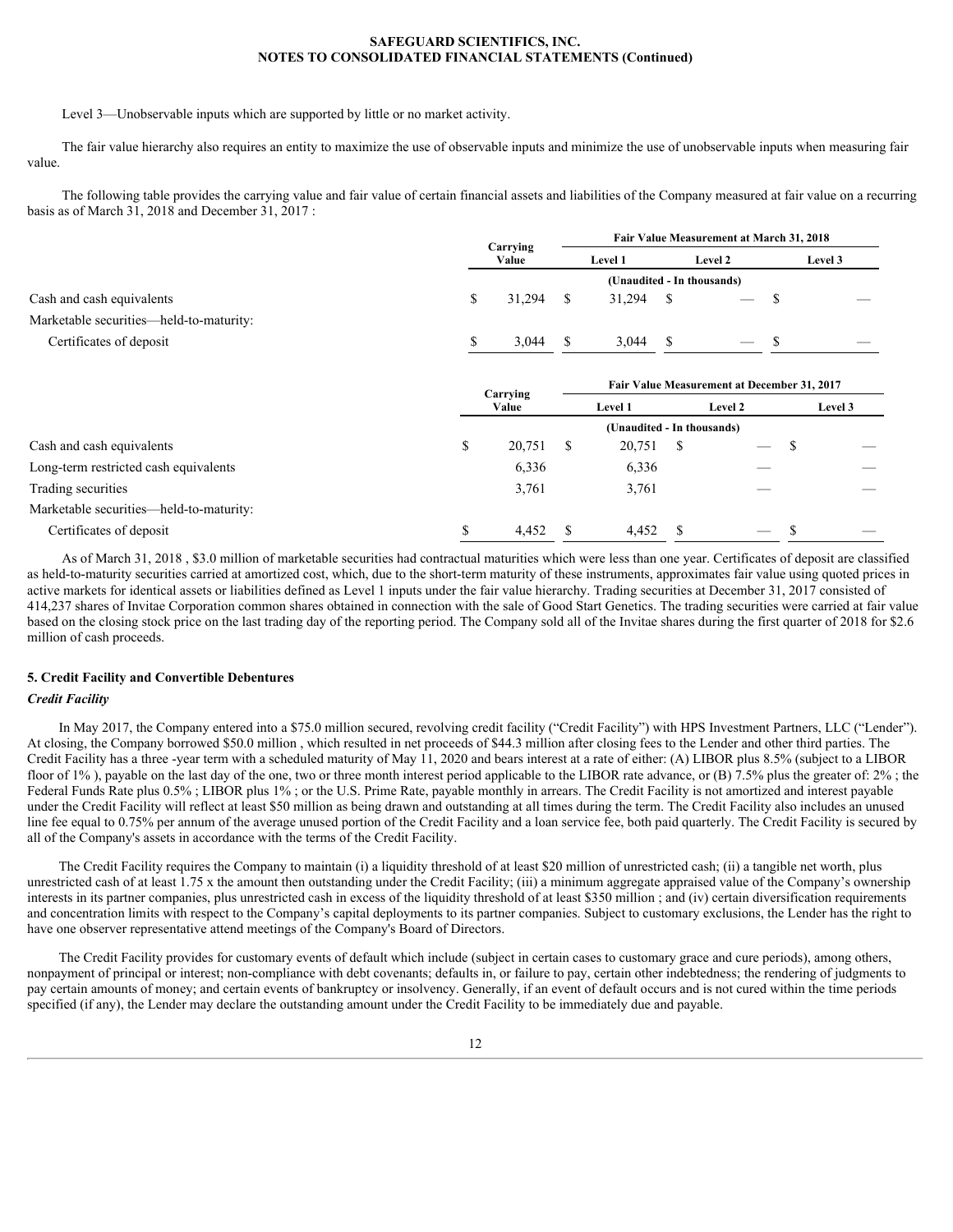At March 31, 2018 , the principal amount outstanding under the Credit Facility was \$50.0 million , the unamortized discount and debt issuance costs were \$4.3 million and the net carrying value of the credit facility was \$45.7 million. The Company is amortizing the excess of the principal amount of the Credit Facility over its carrying value over the three -year term as additional interest expense using the effective interest method. For the three months ended March 31, 2018, the Company recorded \$1.8 million of interest expense and made cash interest payments of \$1.3 million under the Credit Facility. The effective interest rate on the Credit Facility is 15.0% .

# *Convertible Debentures*

In November 2012, the Company issued \$55.0 million principal amount of its 5.25% convertible senior debentures due on May 15, 2018 (the "2018 Debentures"). Interest on the 2018 Debentures is payable semi-annually. In July and June 2017, the Company repurchased on the open market, and retired, an aggregate of \$14.0 million face value of the 2018 Debentures at a cost of \$14.5 million , including transaction fees. At March 31, 2018 , the Company had \$41.0 million of outstanding 2018 Debentures.

The 2018 Debentures may be settled in cash or partially in cash upon conversion. Accordingly, the Company separately accounts for the liability and equity components of the 2018 Debentures. The carrying amount of the liability component was determined at the transaction date by measuring the fair value of a similar liability that does not have an associated equity component. The carrying amount of the equity component represented by the embedded conversion option was determined by deducting the fair value of the liability component from the initial proceeds of the 2018 Debentures as a whole.

At March 31, 2018 , the carrying amount of the equity component was \$5.6 million , the principal amount of the liability component was \$41.0 million , the unamortized discount and debt issuance costs were \$0.2 million and the net carrying value of the liability component was \$40.8 million . The Company is amortizing the excess of the face value of the 2018 Debentures over their carrying value over their term as additional interest expense using the effective interest method. The Company recorded interest expense of \$0.9 million and \$1.1 million for the three months ended March 31, 2018 and 2017, respectively. The cash interest paid was zero for the three months ended March 31, 2018 and 2017. The effective interest rate on the 2018 Debentures is 8.7% . At March 31, 2018 , the fair value of the \$41.0 million outstanding 2018 Debentures was approximately \$41.3 million , based on the midpoint of the bid and ask prices as of such date. The Company anticipates refinancing the outstanding 2018 Debentures by the maturity date of May 15, 2018.

### **6. Stock-Based Compensation**

Stock-based compensation expense was recognized in the Consolidated Statements of Operations as follows:

|  | Three months ended March 31, |       |
|--|------------------------------|-------|
|  | 2018                         | 2017  |
|  | (Unaudited - In thousands)   |       |
|  | 277                          | (105) |
|  | 277                          | (105) |

The fair value of the Company's option awards to employees was estimated at the date of grant using the Black-Scholes option-pricing model. The risk-free rate was based on the U.S. Treasury yield curve in effect at the end of the quarter in which the grant occurred. The expected term of stock options granted was estimated using the historical exercise behavior of employees. Expected volatility was based on historical volatility measured using weekly price observations of the Company's common stock for a period equal to the stock option's expected term.

### **7. Income Taxes**

The Company's consolidated income tax benefit (expense) was \$0.0 million for the three months ended March 31, 2018 and 2017. The Company has recorded a valuation allowance to reduce its net deferred tax asset to an amount that is more likely than not to be realized in future years. Accordingly, the benefit of the net operating loss that would have been recognized in the three months ended March 31, 2018 was offset by changes in the valuation allowance. The tax expense that would have been recognized in the three months ended March 31, 2018 was offset by changes in the valuation allowance. During the three months ended March 31, 2018 , the Company had no material changes in uncertain tax positions.

In December 2017, the U.S. government enacted comprehensive tax legislation commonly referred to as the Tax Cuts and Jobs Act (the "Tax Act"). The Tax Act makes broad and complex changes to the U.S. tax code, including, but not limited to: (i) reducing the U.S. federal corporate tax rate from 35 percent to 21 percent; (ii) eliminating the corporate alternative minimum tax (AMT) and changing how existing AMT credits can be realized; (iii) creating a new limitation on deductible interest expense; and (iv) changing rules related to uses and limitations of net operating carryforwards created in tax years beginning after December 31, 2017. The most significant impact on the Company's consolidated financial statements was a

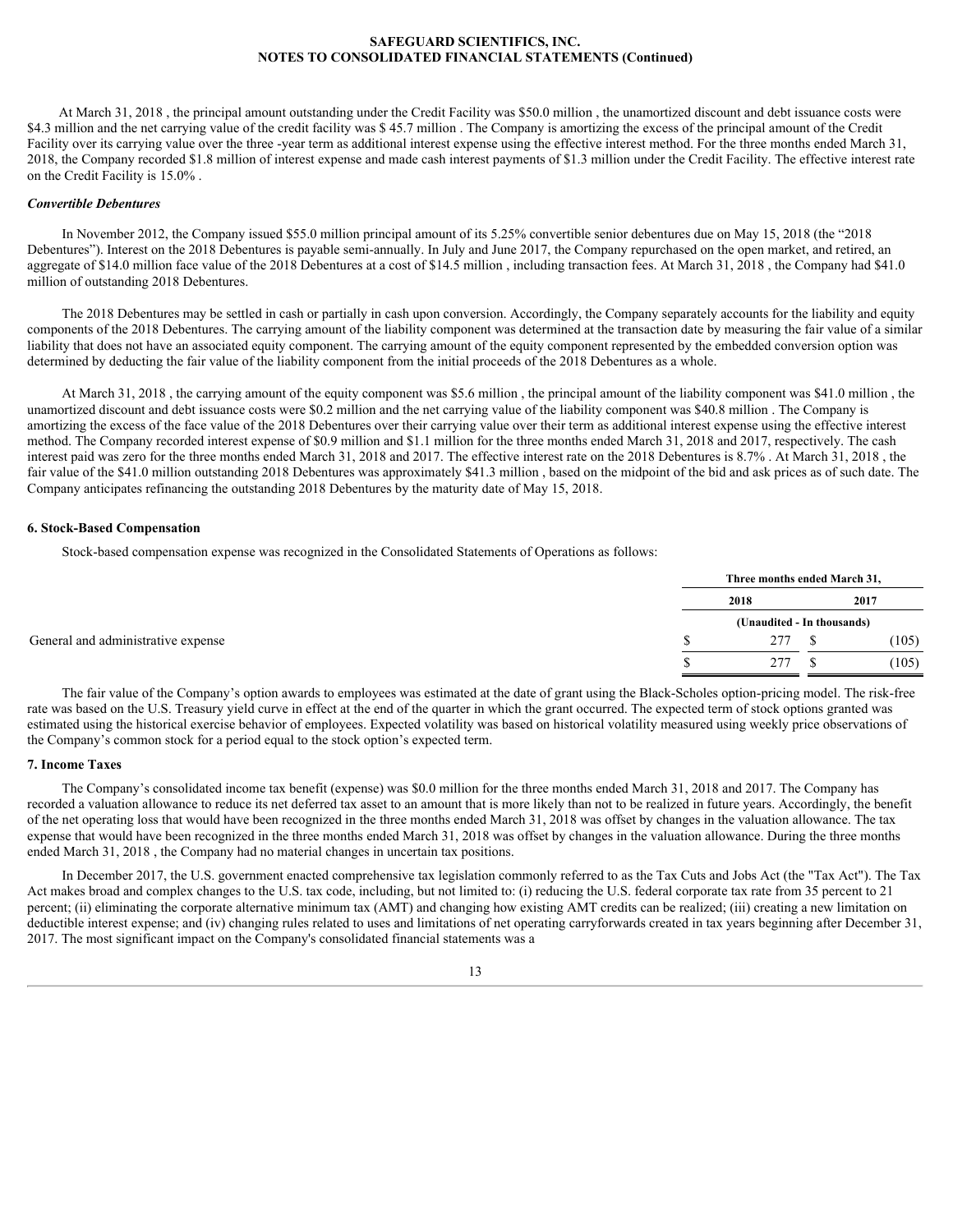reduction of approximately \$82.5 million in deferred tax assets in 2017 which was offset by changes to the Company's valuation allowance.

# **8. Net Loss Per Share**

The calculations of net loss per share were as follows:

|                                            | Three months ended March 31,                      |              |      |          |  |
|--------------------------------------------|---------------------------------------------------|--------------|------|----------|--|
|                                            | 2018                                              |              | 2017 |          |  |
|                                            | (Unaudited - In thousands, except per share data) |              |      |          |  |
| <b>Basic:</b>                              |                                                   |              |      |          |  |
| Net loss                                   | <b>S</b>                                          | $(6,170)$ \$ |      | (22,097) |  |
| Weighted average common shares outstanding |                                                   | 20,506       |      | 20,380   |  |
| Net loss per share                         |                                                   | (0.30)       |      | (1.08)   |  |
|                                            |                                                   |              |      |          |  |
| Diluted:                                   |                                                   |              |      |          |  |
| Net loss                                   |                                                   | $(6,170)$ \$ |      | (22,097) |  |
| Weighted average common shares outstanding |                                                   | 20,506       |      | 20,380   |  |
| Net loss for dilutive share computation    |                                                   | (0.30)       |      | (1.08)   |  |

Basic and diluted average common shares outstanding for purposes of computing net income (loss) per share includes outstanding common shares and vested deferred stock units (DSUs).

If a consolidated or equity method partner company has dilutive stock options, unvested restricted stock, DSUs or warrants, diluted net income (loss) per share is computed by first deducting the income attributable to the potential exercise of the dilutive securities of the partner company from net income (loss). Any impact is shown as an adjustment to net income (loss) for purposes of calculating diluted net income (loss) per share.

Diluted earnings per share for the three months ended March 31, 2018 and 2017 do not reflect the following potential shares of common stock that would have an anti-dilutive effect or have unsatisfied performance or market conditions:

- At March 31, 2018 and 2017, options to purchase 0.6 million and 0.7 million shares of common stock, respectively, at prices ranging from \$9.83 to \$19.95 for both periods, were excluded from the calculations.
- At March 31, 2018 and 2017, unvested restricted stock, performance-based stock units and DSUs convertible into 1.0 million and 0.9 million shares of stock, respectively, were excluded from the calculations.
- At March 31, 2018 and 2017, 2.3 million and 3.0 million shares of common stock representing the effect of the assumed conversion of the 2018 Debentures, were excluded from the calculations.

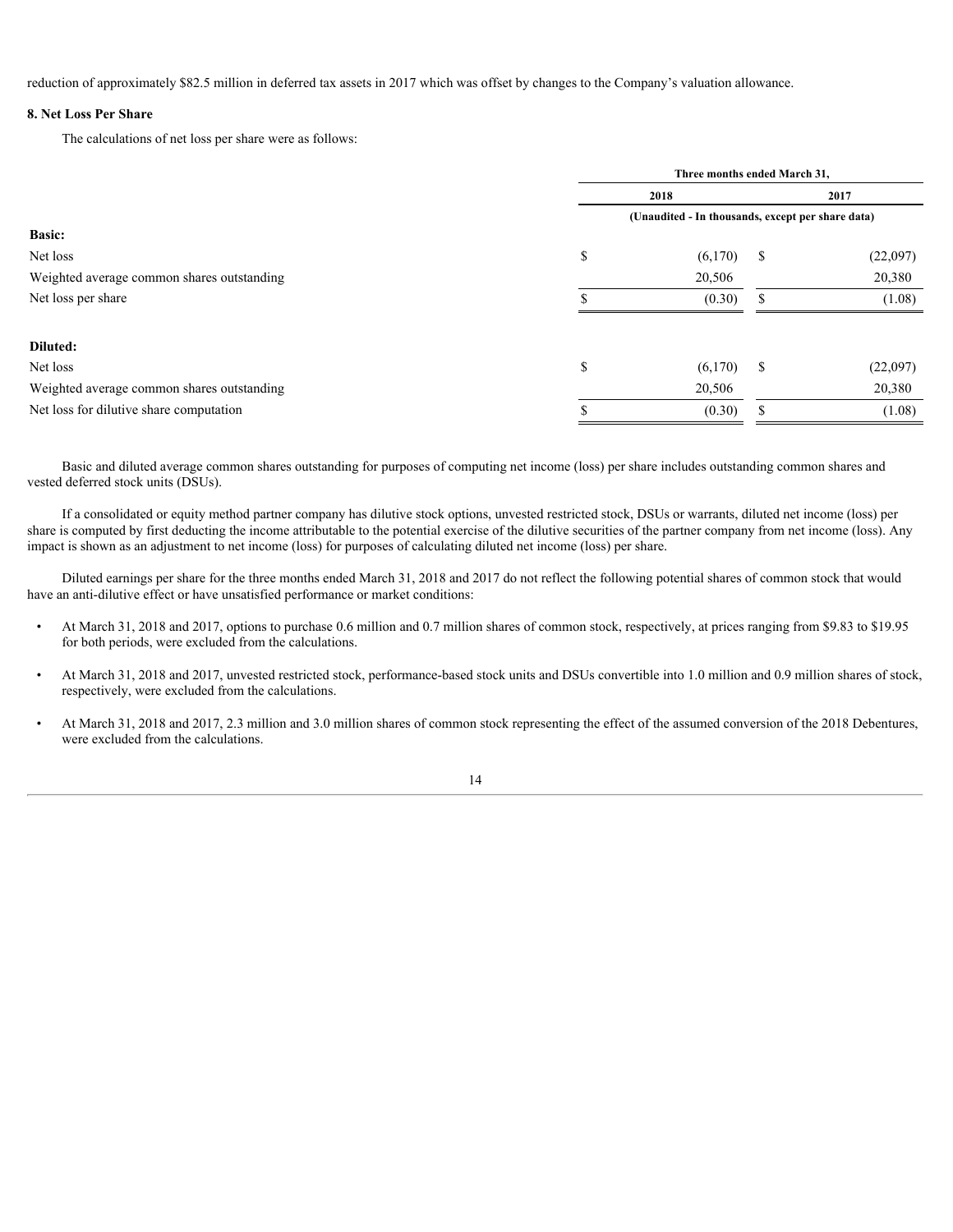# **9. Segment Reporting**

The Company operates as one operating segment based upon the similar nature of its technology-driven partner companies, the functional alignment of the organizational structure, and the reports that are regularly reviewed by the chief operating decision maker for the purpose of assessing performance and allocating resources. As of March 31, 2018 , the Company held interests in 25 non-consolidated partner companies. The Company's active partner companies were as follows as of March 31, 2018 :

|                                       | Safeguard Primary Ownership as of |                          |
|---------------------------------------|-----------------------------------|--------------------------|
| <b>Partner Company</b>                | March 31, 2018                    | <b>Accounting Method</b> |
| AdvantEdge Healthcare Solutions, Inc. | 40.1%                             | Equity                   |
| Aktana, Inc.                          | 24.6%                             | Equity                   |
| Apprenda, Inc.                        | 29.3%                             | Equity                   |
| Brickwork                             | 20.3%                             | Equity                   |
| Cask Data, Inc.                       | 31.2%                             | Equity                   |
| CloudMine, Inc.                       | 47.3%                             | Equity                   |
| Clutch Holdings, Inc.                 | 41.3%                             | Equity                   |
| Flashtalking*                         | 10.3%                             | Other                    |
| Hoopla Software, Inc.                 | 25.5%                             | Equity                   |
| InfoBionic, Inc.                      | 39.5%                             | Equity                   |
| Lumesis, Inc.                         | 43.8%                             | Equity                   |
| MediaMath, Inc.                       | 20.5%                             | Equity                   |
| meQuilibrium                          | 36.2%                             | Equity                   |
| Moxe Health Corporation               | 32.4%                             | Equity                   |
| NovaSom, Inc.                         | 31.7%                             | Equity                   |
| Prognos (fka Medivo, Inc.)            | 28.7%                             | Equity                   |
| Propeller Health, Inc.                | 24.0%                             | Equity                   |
| QuanticMind, Inc.                     | 24.7%                             | Equity                   |
| Sonobi, Inc.                          | 21.6%                             | Equity                   |
| Syapse, Inc.                          | 20.1%                             | Equity                   |
| T-REX Group, Inc.                     | 21.1%                             | Equity                   |
| Transactis, Inc.                      | 23.8%                             | Equity                   |
| Trice Medical, Inc.                   | 24.8%                             | Equity                   |
| WebLinc, Inc.                         | 38.0%                             | Equity                   |
| Zipnosis, Inc.                        | 25.4%                             | Equity                   |
|                                       |                                   |                          |

\* Spongecell, Inc. merged into Flashtalking in January 2018.

As of March 31, 2018 and December 31, 2017 , all of the Company's assets were located in the United States.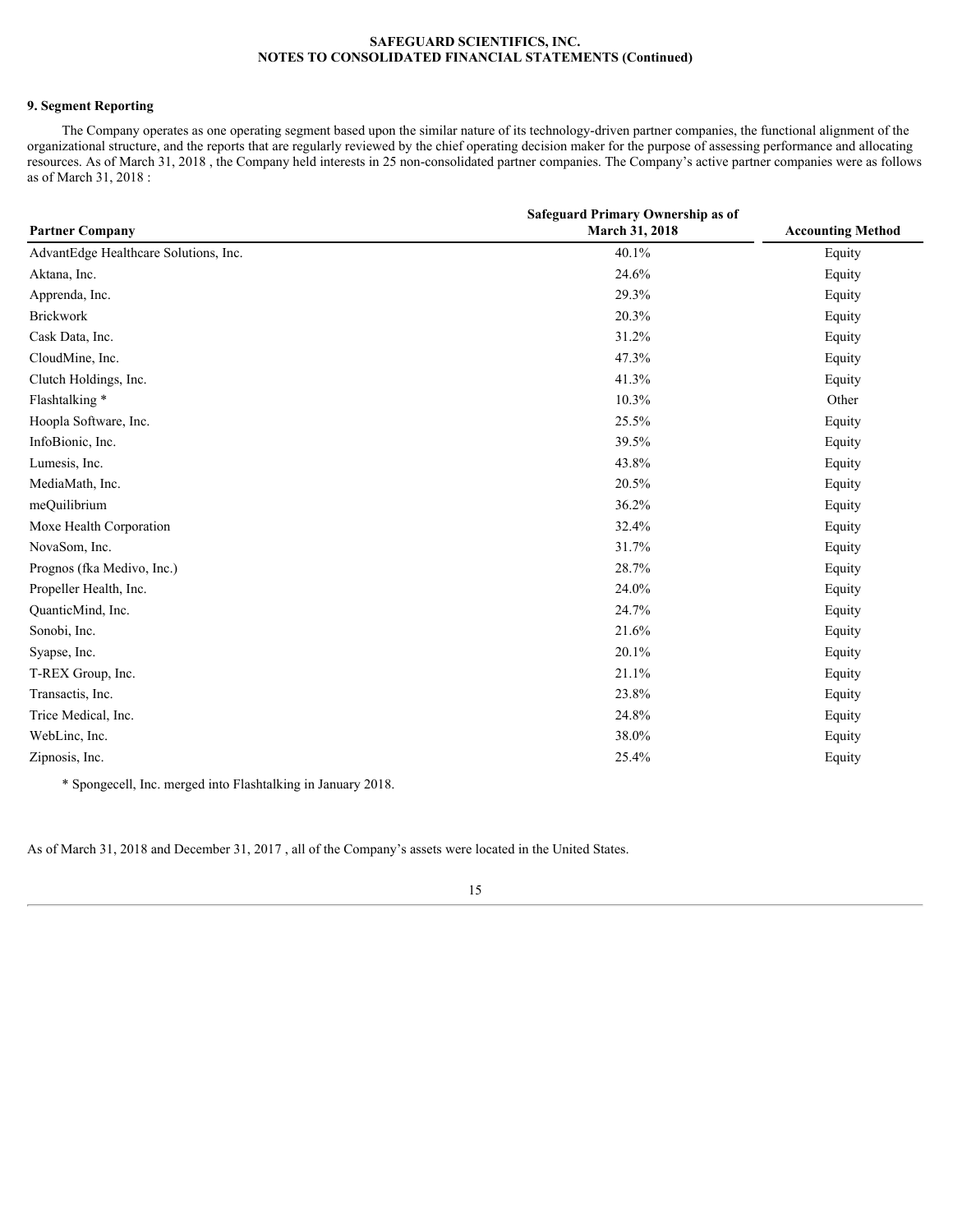### **10. Commitments and Contingencies**

The Company and its partner companies are involved in various claims and legal actions arising in the ordinary course of business. In the current opinion of the Company, the ultimate disposition of these matters will not have a material adverse effect on the Company's consolidated financial position or results of operations, however, no assurance can be given as to the outcome of these actions, and one or more adverse rulings could have a material adverse effect on the Company's consolidated financial position and results of operations or that of its partner companies. The Company records costs associated with legal fees as such services are rendered.

The Company had outstanding guarantees of \$3.8 million at March 31, 2018 which related to one of the Company's private equity holdings.

The Company is required to return a portion or all the distributions it received as a general partner of a private equity fund for further distribution to such fund's limited partners ("clawback"). The Company's ownership in the fund is 19% . The clawback liability is joint and several, such that the Company may be required to fund the clawback for other general partners should they default. The Company believes its potential liability due to the possibility of default by other general partners is remote. In 2017, the Company was notified by the fund's manager that the fund was being dissolved and \$1.0 million of the Company's clawback liability was paid. The maximum additional clawback liability is \$0.3 million which was reflected in Other long-term liabilities on the Consolidated Balance Sheet at March 31, 2018 .

In October 2001, the Company entered into an agreement with a former Chairman and Chief Executive Officer of the Company, to provide for annual payments of \$0.65 million per year and certain health care and other benefits for life. The related current liability of \$0.8 million was included in Accrued expenses and other current liabilities and the long-term portion of \$1.7 million was included in Other long-term liabilities on the Consolidated Balance Sheet at March 31, 2018 .<br>The Company previously provided a \$6.3 million letter of credit to the landlord of CompuCom Systems, Inc.'s Dallas headquarters as required in connection

with the sale of CompuCom Systems in 2004. The letter of credit was secured by cash and was classified as Long-term restricted cash equivalents on the Consolidated Balance Sheet as of December 31, 2017. During the first quarter of 2018, the restriction on the cash lapsed in connection with the termination of the related letter of credit and is classified as Cash and cash equivalents on the Consolidated Balance Sheet as of March 31, 2018.

In January 2018, the Company announced a change in strategy and implemented an initiative to reduce the operating costs of the Company. In April 2018, the Company announced additional management changes intended to further streamline the Company's organizational structure and further reduce its operating costs. In connection with the changes that the Company has implemented, the Company will incur approximately \$3.8 million of severance payments to terminated employees that will be paid over approximately twelve months. The Company has agreements with certain remaining employees that provide for severance payments to the employee in the event the employee is terminated without cause or an employee terminates his employment for "good reason." The Company recognized \$1.1 million of severance expense for the three months ended March 31, 2018 and \$1.0 million was classified as accrued compensation and benefits on the Consolidated Balance Sheet as of March 31, 2018. The maximum aggregate exposure under employment and severance agreements for remaining employees was approximately \$6.7 million at April 15, 2018.

In June 2011, the Company's former partner company, Advanced BioHealing, Inc. ("ABH") was acquired by Shire plc ("Shire"). Prior to the expiration of the escrow period in March 2012, Shire filed a claim against all amounts held in escrow related to the sale based principally upon a United States Department of Justice ("DOJ") false claims act investigation relating to ABH (the "Investigation"). In connection with the Investigation, in July 2015 the Company received a Civil Investigation Demand-Documentary Material ("CID") from the DOJ regarding ABH and Safeguard's relationship with ABH. Pursuant to the CID, the Company provided the requested materials and information. To the Company's knowledge, the CID was related to multiple qui tam ("whistleblower") actions, one of which was filed in 2014 by an ex-employee of ABH that named the Company and one of the Company's employees along with other entities and individuals as defendants. At this time, the DOJ has declined to pursue the qui tam action as it relates to the Company and such Company employee. In addition, in connection with the above matters, the Company and other former equity holders in ABH recently entered into a settlement and release with Shire, which resulted in the release to Shire of all amounts held in escrow related to the sale of ABH.

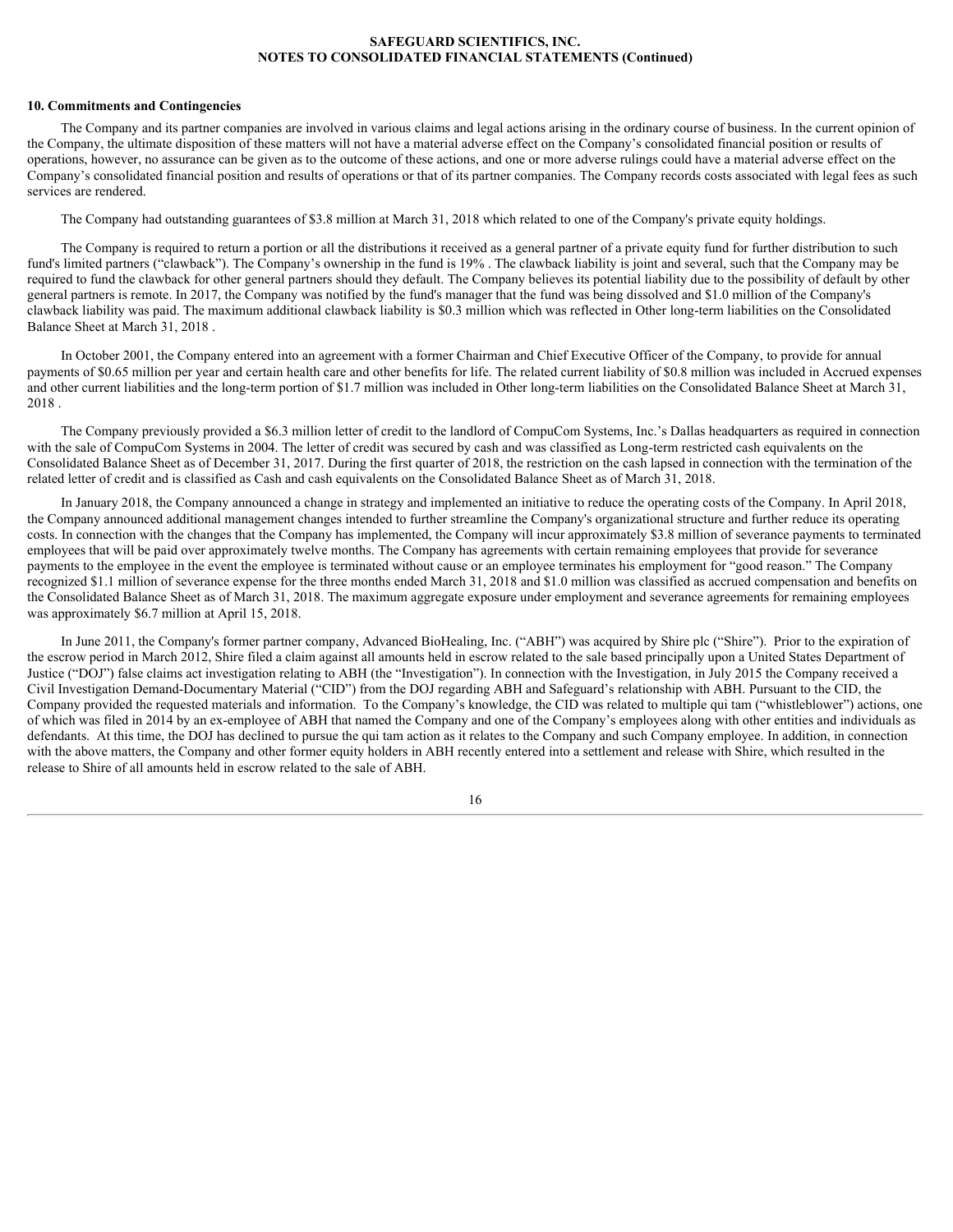### **11. Equity**

In July 2015, the Company's Board of Directors authorized the Company, from time to time and depending on market conditions, to repurchase up to \$25.0 million of the Company's outstanding common stock. During 2016, the Company repurchased 0.4 million shares at an aggregate cost of \$5.4 million with \$14.6 million remaining for repurchase under the existing authorization.

In February 2018, the Company's Board of Directors adopted a tax benefits preservation plan (the "Plan") designed to protect and preserve the Company's ability to utilize its net operating loss carryforwards ("NOLs"). The Company intends to submit the Plan for shareholder ratification at its 2018 Annual Meeting of Shareholders. The purpose of the Plan is to preserve the Company's ability to use its NOLs, which would be substantially limited if the Company experienced an "ownership change" as defined under Section 382 of the Internal Revenue Code. In general, an ownership change would be deemed to have occurred if the Company's shareholders who are treated as owning five percent or more of the outstanding shares of Safeguard for purposes of Section 382 ("five-percent shareholders") collectively increase their aggregate ownership in the Company's overall shares outstanding by more than 50 percentage points. Whether this change has occurred would be measured by comparing each five-percent shareholder's current ownership as of the measurement date to such shareholders' lowest ownership percentage during the three-year period preceding the measurement date. To protect the Company's NOLs from being limited or permanently lost under Section 382, the Plan is intended to deter any person or group from acquiring beneficial ownership of 4.99% or more of the Company's outstanding common stock without the approval of the Board, reducing the likelihood of an unintended ownership change. Under the Plan, the Company will issue one preferred stock purchase right (the "Rights") for each share of Safeguard's common stock held by shareholders of record on March 2, 2018. The issuance of the Rights will not be taxable to Safeguard or its shareholders and will not affect Safeguard's reported earnings per share. The Rights will trade with Safeguard's common shares and will expire no later than February 19, 2021. The Rights and the Plan may also expire on an earlier date upon the occurrence of other events, including a determination by the Company's Board that the Plan is no longer necessary or desirable for the preservation of the Company's tax attributes or that no tax attributes may be carried forward (with such expiration occurring as of the beginning of the applicable taxable year). There can be no assurance that the Plan will prevent the Company from experiencing an ownership change.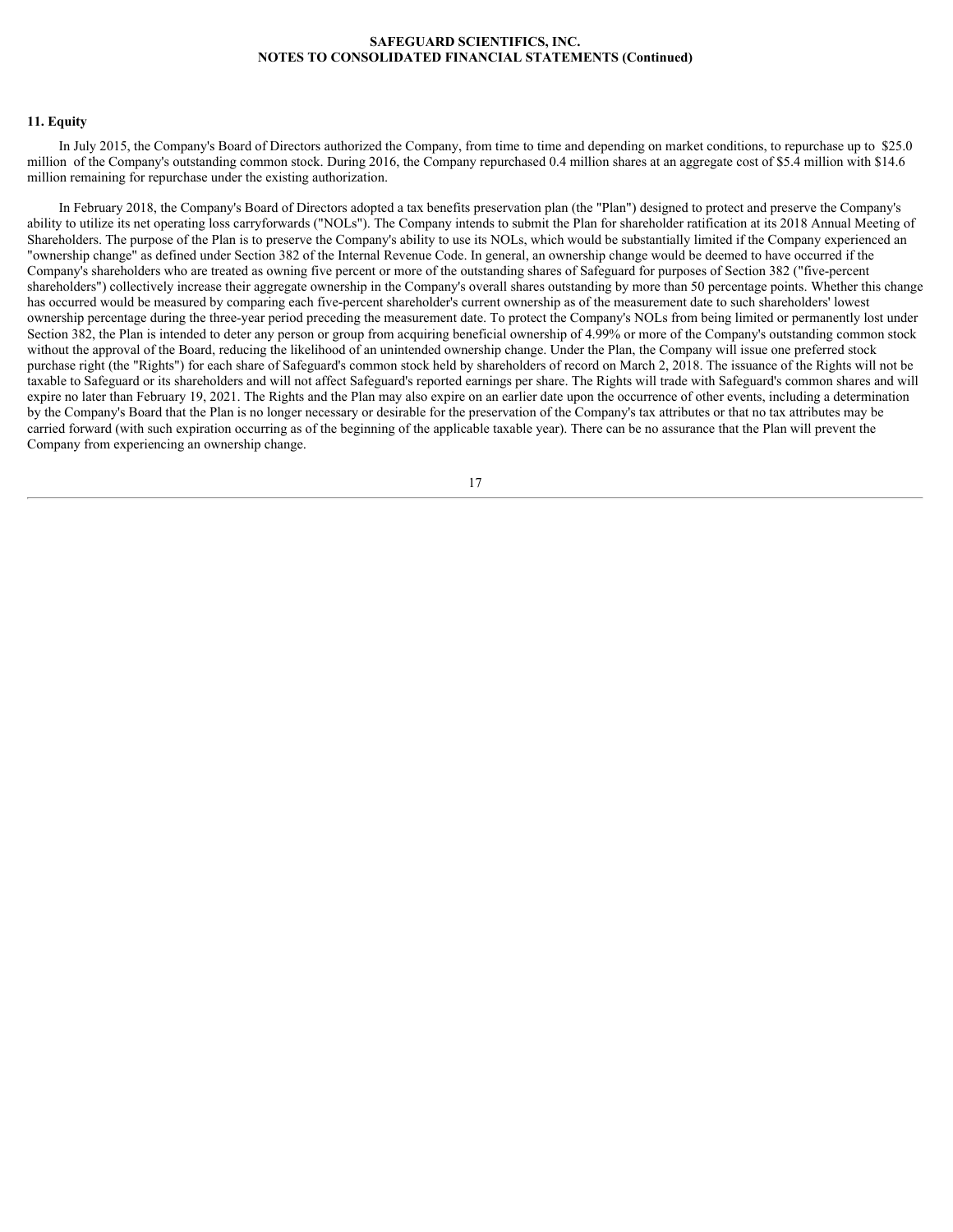# <span id="page-17-0"></span>**Item 2.** *Management's Discussion and Analysis of Financial Condition and Results of Operations*

# **Cautionary Note Concerning Forward-Looking Statements**

This Quarterly Report on Form 10-Q contains forward-looking statements that are based on current expectations, estimates, forecasts and projections about Safeguard Scientifics, Inc. ("Safeguard" or "we"), the industries in which we operate and other matters, as well as management's beliefs and assumptions and other statements regarding matters that are not historical facts. These statements include, in particular, statements about our plans, strategies and prospects. For example, when we use words such as "projects," "expects," "anticipates," "intends," "plans," "believes," "seeks," "estimates," "should," "would," "could," "will," "opportunity," "potential" or "may," variations of such words or other words that convey uncertainty of future events or outcomes, we are making forward-looking statements within the meaning of Section 27A of the Securities Act of 1933 and Section 21E of the Securities Exchange Act of 1934. Our forward-looking statements are subject to risks and uncertainties. Factors that could cause actual results to differ materially, include, among others, our ability to make good decisions about the deployment of capital, the fact that our partner companies may vary from period to period, our substantial capital requirements and absence of liquidity from our partner company holdings, fluctuations in the market prices of our publicly traded partner company holdings, competition, our inability to obtain maximum value for our partner company holdings, our ability to attract and retain qualified employees, our ability to execute our strategy, market valuations in sectors in which our partner companies operate, our inability to control our partner companies, our need to manage our assets to avoid registration under the Investment Company Act of 1940, and risks associated with our partner companies and their performance, including the fact that most of our partner companies have a limited history and a history of operating losses, face intense competition and may never be profitable, the effect of economic conditions in the business sectors in which Safeguard's partner companies operate, compliance with government regulation and legal liabilities, all of which are discussed in Item 1A. "Risk Factors" in Safeguard's Annual Report on Form 10-K and updated, as applicable, in "Factors that May Affect Future Results" and Item 1A. "Risk Factors" below. Many of these factors are beyond our ability to predict or control. In addition, as a result of these and other factors, our past financial performance should not be relied on as an indication of future performance. All forward-looking statements attributable to us, or to persons acting on our behalf, are expressly qualified in their entirety by this cautionary statement. We undertake no obligation to publicly update or revise any forward-looking statements, whether as a result of new information, future events or otherwise, except as required by law. In light of these risks and uncertainties, the forward-looking events and circumstances discussed in this report might not occur.

#### **Business Overview**

Over the recent past, Safeguard has provided capital and relevant expertise to fuel the growth of technology-driven businesses in healthcare, financial services and digital media. Throughout this document, we use the term "partner company" to generally refer to those companies in which we have an equity interest and in which we are actively involved, influencing development through board representation and management support, in addition to the influence we exert through our equity ownership. From time to time, in addition to these partner companies, we also hold relatively small equity interests in other enterprises where we do not exert significant influence and do not participate in management activities. In some cases, these interests relate to former partner companies.

In January 2018, Safeguard announced that, from that date forward, we will not deploy any capital into new partner company opportunities and will focus on supporting our existing partner companies and maximizing monetization opportunities for partner company interests to enable distributions of net proceeds to shareholders. In that context, we will consider initiatives including, among others: the sale of individual partner companies, the sale of certain partner company interests in secondary market transactions, or a combination thereof, as well as other opportunities to maximize shareholder value. We anticipate distributing to shareholders net proceeds from the sale of partner companies or partner company interests, as applicable, after satisfying our debt obligations and working capital needs.

Safeguard's existing group of partner companies consist of technology-driven businesses in healthcare, financial services and digital media that are capitalizing on the next wave of enabling technologies with a particular focus on the Internet of Everything, enhanced security and predictive analytics. We strive to create long-term value for our shareholders by helping our partner companies to increase their market penetration, grow revenue and improve cash flow. Safeguard typically deploys up to \$25 million in a company.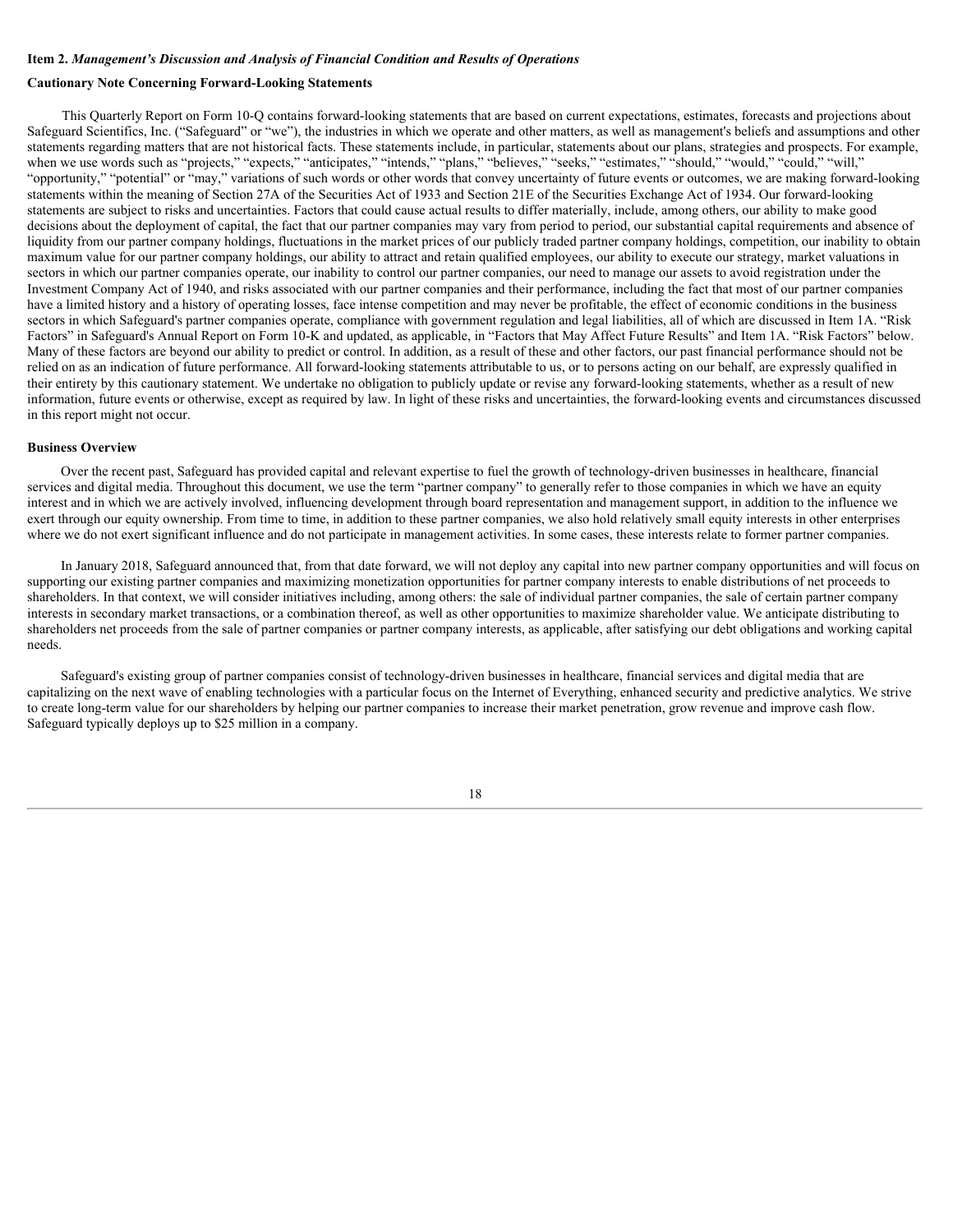# **Results of Operations**

We operate as one operating segment based upon the similar nature of our technology-driven partner companies, the functional alignment of the organizational structure, and the reports that are regularly reviewed by the chief operating decision maker for the purpose of assessing performance and allocating resources.

There is intense competition in the markets in which our partner companies operate. Additionally, the markets in which these companies operate are characterized by rapidly changing technology, evolving industry standards, frequent introduction of new products and services, shifting distribution channels, evolving government regulation, frequently changing intellectual property landscapes and changing customer demands. Their future success depends on each company's ability to execute its business plan and to adapt to its respective rapidly changing market.

As previously stated, throughout this document, we use the term "partner company" to generally refer to those companies in which we have an economic interest and in which we are actively involved influencing development, usually through board representation in addition to our equity ownership.

The following listing of our partner companies includes only entities which were considered partner companies as of March 31, 2018 . Certain entities which may have been partner companies in previous periods are omitted if, as of March 31, 2018 , they had been sold or are no longer considered a partner company.

| Safeguard Primary Ownership as of March 31, |       |           |                          |  |  |  |
|---------------------------------------------|-------|-----------|--------------------------|--|--|--|
| <b>Partner Company</b>                      | 2018  | 2017      | <b>Accounting Method</b> |  |  |  |
| AdvantEdge Healthcare Solutions, Inc.       | 40.1% | 40.1%     | Equity                   |  |  |  |
| Aktana, Inc.                                | 24.6% | 31.2%     | Equity                   |  |  |  |
| Apprenda, Inc.                              | 29.3% | 29.4%     | Equity                   |  |  |  |
| <b>Brickwork</b>                            | 20.3% | 20.3%     | Equity                   |  |  |  |
| Cask Data, Inc.                             | 31.2% | 31.3%     | Equity                   |  |  |  |
| CloudMine, Inc.                             | 47.3% | 47.3%     | Equity                   |  |  |  |
| Clutch Holdings, Inc.                       | 41.3% | 42.8%     | Equity                   |  |  |  |
| Flashtalking*                               | 10.3% | <b>NA</b> | Other                    |  |  |  |
| Hoopla Software, Inc.                       | 25.5% | 25.5%     | Equity                   |  |  |  |
| InfoBionic, Inc.                            | 39.5% | 39.7%     | Equity                   |  |  |  |
| Lumesis, Inc.                               | 43.8% | 44.1%     | Equity                   |  |  |  |
| MediaMath, Inc.                             | 20.5% | 20.5%     | Equity                   |  |  |  |
| meQuilibrium                                | 36.2% | 31.5%     | Equity                   |  |  |  |
| Moxe Health Corporation                     | 32.4% | 32.4%     | Equity                   |  |  |  |
| NovaSom, Inc.                               | 31.7% | 31.7%     | Equity                   |  |  |  |
| Prognos (fka Medivo, Inc.)                  | 28.7% | 35.2%     | Equity                   |  |  |  |
| Propeller Health, Inc.                      | 24.0% | 24.0%     | Equity                   |  |  |  |
| QuanticMind, Inc.                           | 24.7% | 23.2%     | Equity                   |  |  |  |
| Sonobi, Inc.                                | 21.6% | 21.6%     | Equity                   |  |  |  |
| Syapse, Inc.                                | 20.1% | 26.2%     | Equity                   |  |  |  |
| T-REX Group, Inc.                           | 21.1% | 23.6%     | Equity                   |  |  |  |
| Transactis, Inc.                            | 23.8% | 24.0%     | Equity                   |  |  |  |
| Trice Medical, Inc.                         | 24.8% | 27.6%     | Equity                   |  |  |  |
| WebLinc, Inc.                               | 38.0% | 38.0%     | Equity                   |  |  |  |
| Zipnosis, Inc.                              | 25.4% | 25.4%     | Equity                   |  |  |  |
|                                             |       |           |                          |  |  |  |

\* Spongecell, Inc. merged into Flashtalking in January 2018.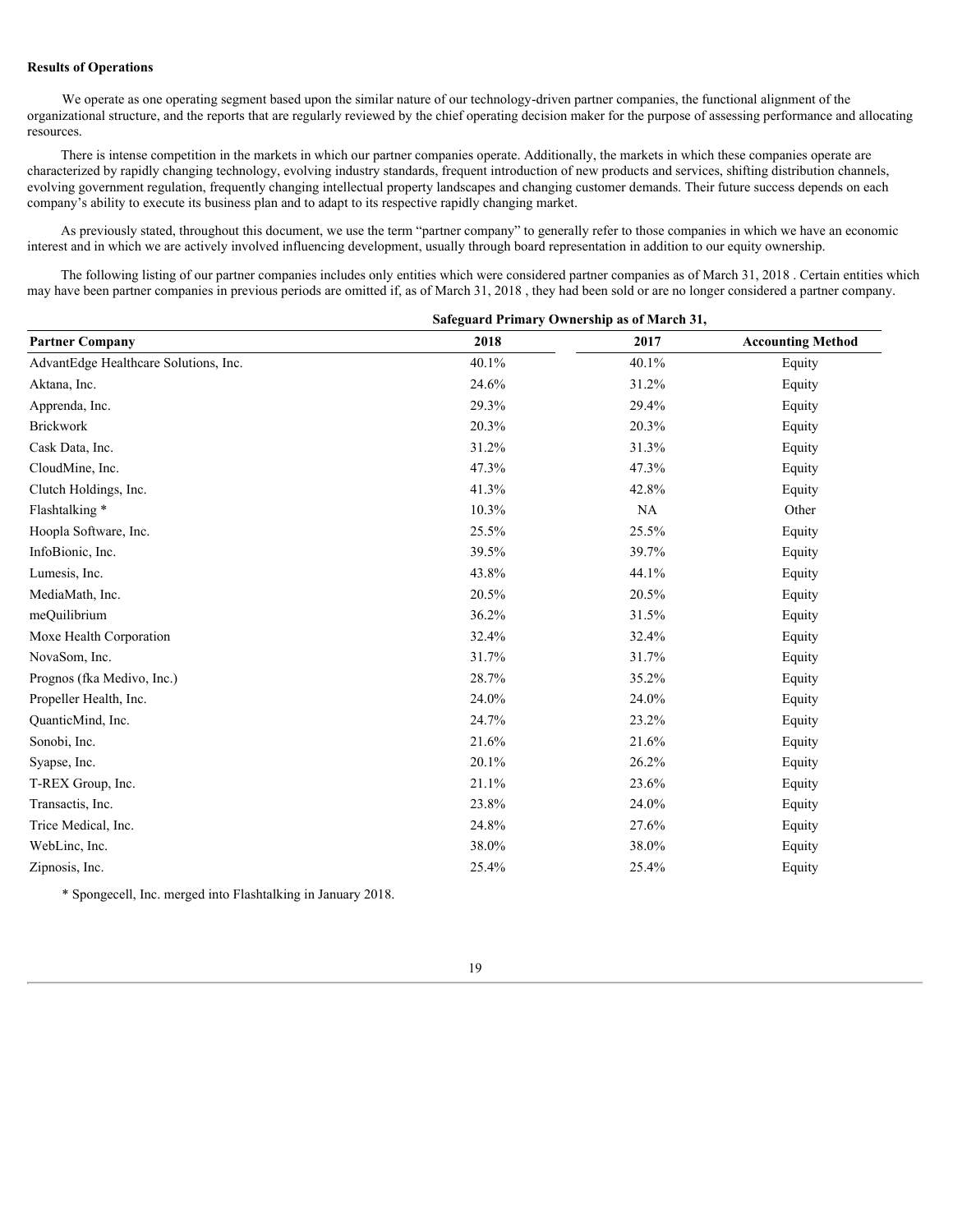*Three months ended March 31, 2018 versus the three months ended March 31, 2017*

|                                    | Three months ended March 31, |              |  |               |          |  |  |
|------------------------------------|------------------------------|--------------|--|---------------|----------|--|--|
|                                    | 2018                         |              |  | 2017          | Variance |  |  |
|                                    | (In thousands)               |              |  |               |          |  |  |
| General and administrative expense | Φ                            | $(5,589)$ \$ |  | $(4,947)$ \$  | (642)    |  |  |
| Other income (loss)                |                              | (1, 435)     |  | 249           | (1,684)  |  |  |
| Interest income                    |                              | 798          |  | 801           | (3)      |  |  |
| Interest expense                   |                              | (2,690)      |  | (1, 198)      | (1, 492) |  |  |
| Equity income (loss)               |                              | 2,746        |  | (17,002)      | 19,748   |  |  |
|                                    |                              | $(6,170)$ \$ |  | $(22,097)$ \$ | 15,927   |  |  |

*General and Administrative Expense.* General and administrative expense increased \$0.6 million for the three months ended March 31, 2018, compared to the prior year period, primarily due to a \$1.1 million charge for severance that will be paid over approximately the next twelve months to employees who were terminated in January 2018 in connection with our change in strategy. Additionally, professional fees increased \$0.8 million for the three months ended March 31, 2018, compared to the prior year period, primarily due to costs associated with activist shareholder matters. These increases were partially offset by a \$1.3 million decrease in employee compensation and related expenses due to employee terminations and operating cost reduction initiatives implemented in January 2018.

*Other Income (Loss)*. Other income (loss) decreased \$1.7 million for the three months ended March 31, 2018 compared to the prior year period. Other income (loss) for the three months ended March 31, 2018 reflected a \$1.2 million decrease in the fair value of shares of Invitae Corporation common stock obtained in connection with the sale of Good Start Genetics in August 2017. Other income (loss) for the three months ended March 31, 2017 reflected a \$0.4 million gain related to our Penn Mezzanine debt and equity participations, partially offset by an impairment of \$0.2 million related to our interest in a legacy private equity fund.

*Interest Income.* Interest income remained relatively consistent compared to the prior year period.

*Interest Expense.* The increase of \$1.5 million for the three months ended March 31, 2018 compared to the prior year period was primarily attributable to \$1.8 million of interest expense related to borrowings under the new credit facility we entered into in May 2017, partially offset by a \$0.3 million decrease in interest expense due to the partial repurchase of \$14.0 million face value of convertible senior debentures in June and July 2017.

*Equity Income (Loss).* Equity income (loss) increased \$19.8 million for the three months ended March 31, 2018 compared to the prior year period. The components of equity income (loss) for the three months ended March 31, 2018 and 2017 were as follows:

### **Three months ended March 31, 2018:**

| Gain on proceeds received from repayment of note from Nexxt (fka Beyond.com)              |    | 9,511     |
|-------------------------------------------------------------------------------------------|----|-----------|
| Gain on Spongecell's merger into Flashtalking                                             |    | 3,966     |
| Gain on proceeds received from escrow related to the sale of Aventura and Pneuron assets  |    | 704       |
| Unrealized dilution loss on the decrease of our percentage ownership in partner companies |    | (434)     |
| Share of loss of our equity method partner companies                                      |    | (11,001)  |
|                                                                                           |    | 2,746     |
| Three months ended March 31, 2017:                                                        |    |           |
| Gain on proceeds received from escrow related to sale of Quantia                          | ъ. | 600       |
| Gain on sale of Nexxt                                                                     |    | 108       |
| Unrealized dilution loss on the decrease of our percentage ownership in partner companies |    | (83)      |
| Loss on impairment of Aventura                                                            |    | (254)     |
| Loss on impairment of Pneuron                                                             |    | (2,735)   |
| Share of loss of our equity method partner companies                                      |    | (14, 638) |
|                                                                                           |    | (17,002)  |
|                                                                                           |    |           |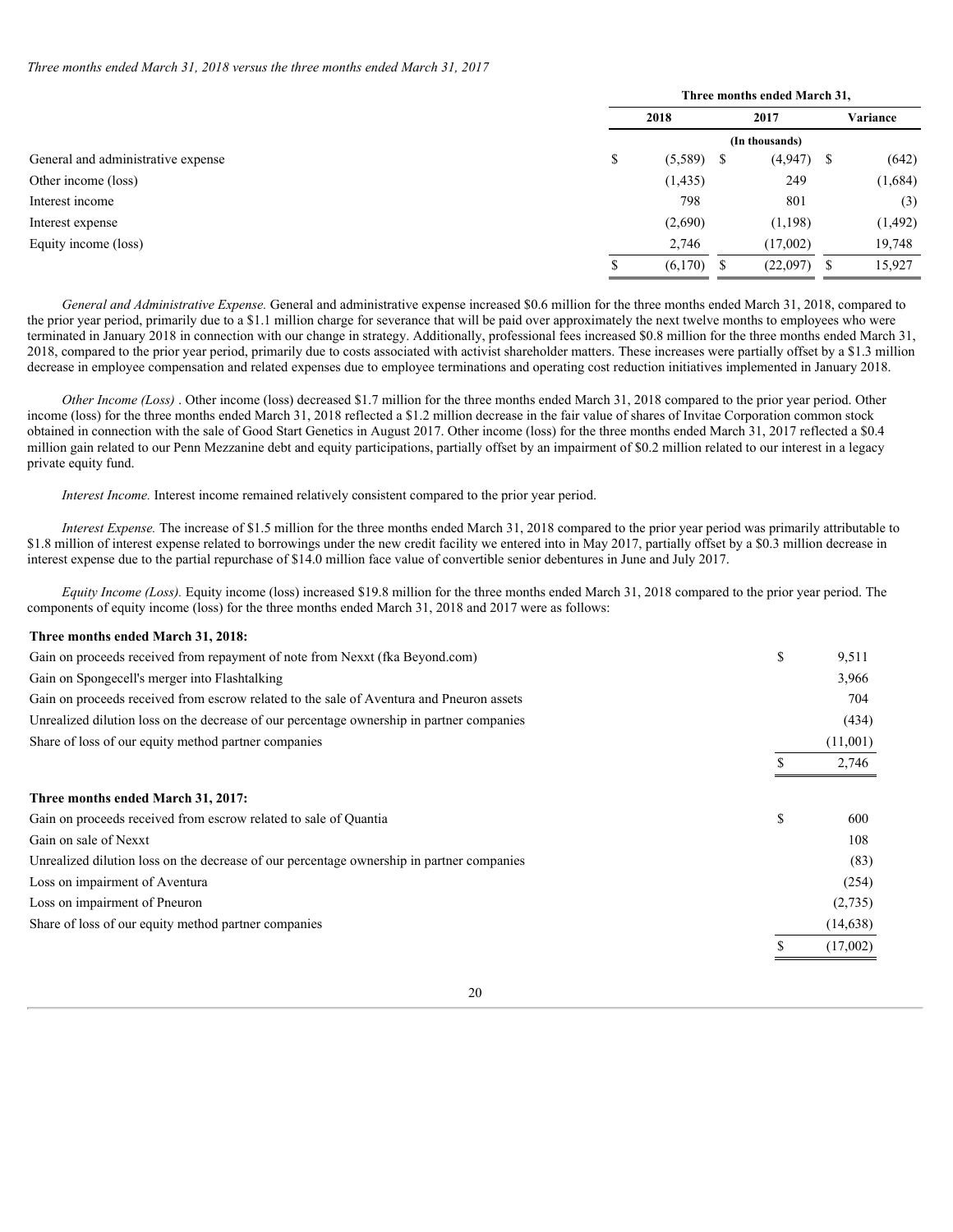The change in our share of equity loss of our equity method partner companies for the three months ended March 31, 2018 compared to the prior year period was due to a decrease in the number of partner companies and a decrease in losses associated with our partner companies.

### *Income Tax Benefit (Expense)*

Income tax benefit (expense) was \$0.0 million for the three months ended March 31, 2018 and 2017. We have recorded a valuation allowance to reduce our net deferred tax asset to an amount that is more likely than not to be realized in future years. Accordingly, the benefit of the net operating loss that would have been recognized in the three months ended March 31, 2018 and 2017 was offset by changes in the valuation allowance.

### *Liquidity and Capital Resources*

As of March 31, 2018 , we had \$31.3 million of cash and cash equivalents and \$3.0 million of marketable securities for a total of \$34.3 million. As of March 31, 2018, the Company had \$41.0 million of principal outstanding on our 2018 Debentures, which the Company anticipates refinancing by the maturity date of May 15, 2018, and \$50.0 million of principal outstanding on its Credit Facility due in May 2020. The Company currently has \$25.0 million of availability under the Credit Facility.

In January 2018, Safeguard announced that, from that date forward,we will not deploy any capital into new partner company opportunities and will focus on supporting our existing partner companies and maximizing monetization opportunities for partner company interests to enable distributions of net proceeds to shareholders. In that context, we will consider initiatives including, among others: the sale of individual partner companies, the sale of certain partner company interests in secondary market transactions, or a combination thereof, as well as other opportunities to maximize shareholder value. We anticipate distributing to shareholders net proceeds from the sale of partner companies or partner company interests, as applicable, after satisfying our debt obligations and working capital needs. In connection with our change in strategy, in January 2018, we implemented an initiative to reduce our operating costs. In April 2018, we announced additional management changes intended to further streamline our organizational structure and further reduce our operating costs. In connection with the changes that the Company has implemented, we will incur approximately \$3.8 million of severance payments to terminated employees that will be paid over approximately twelve months. We anticipate that with these organizational changes and cost reduction initiatives, our ongoing annualized operating expenses excluding interest, depreciation, severance and stock-based compensation, will approximate \$8 million to \$9 million. The maximum aggregate exposure under employment and severance agreements for remaining employees was approximately \$6.7 million at April 15, 2018.

In May 2017, we entered into a \$75.0 million secured, revolving credit facility ("Credit Facility") with HPS Investment Partners, LLC ("Lender"). As of September 30, 2017, we had \$50.0 million of principal outstanding on the Credit Facility due in May 2020. The Credit Facility requires us to maintain (i) a liquidity threshold of at least \$20 million of unrestricted cash; (ii) a tangible net worth, plus unrestricted cash, of at least 1.75 x the amount then outstanding under the Credit Facility; (iii) a minimum aggregate appraised value of tour ownership interests in its partner companies, plus unrestricted cash in excess of the liquidity threshold, of at least \$350 million ; and (iv) certain diversification requirements and concentration limits with respect to our capital deployments to its partner companies. As of the date these consolidated financial statements were issued, we were in compliance with all of these covenants.

We fund our operations with cash and marketable securities on hand as well as proceeds from the sales of our interests in our partner companies. Due to the nature of the mergers and acquisitions market, and the developmental cycle of companies like our partner companies, our ability to generate specific amounts of liquidity from sales of our partner company interests in any given period of time cannot be assured. Accordingly, the forecasts which we utilize for projecting future compliance with covenants related to our Credit Facility include significantly discounted probability-weighted proceeds from the sales of our interests in our partner companies. Based on these forecasts, it is probable that we will not be able to remain in compliance with certain of our debt covenants over the next twelve months. Non-compliance with any of the covenants would constitute an event of default under the Credit Facility, and the Lender could choose to accelerate the maturity of the indebtedness. If the Lender chose not to provide a waiver and were to accelerate the maturity of the indebtedness, we would not have sufficient liquidity to repay the entire balance of our outstanding borrowings and other obligations under the Credit Facility. The uncertainty associated with tour ability to repay our outstanding debt obligations in such a scenario raises substantial doubt about our ability to continue as a going concern for one year after the issuance date of the financial statements.

In order for us to maintain compliance with these covenants, our plan includes selling certain of our partner company interests in the ordinary course of our business, limiting capital deployments to existing partner companies, and refinancing all or a portion of our 2018 Debentures that mature on May 15, 2018. Should we not be in compliance with any of our debt covenants and be unable to obtain waivers for such events of default, management would pursue one of a number of potential alternatives to satisfy the obligations, including completing an equity offering or obtaining a new debt facility to refinance our existing debt.

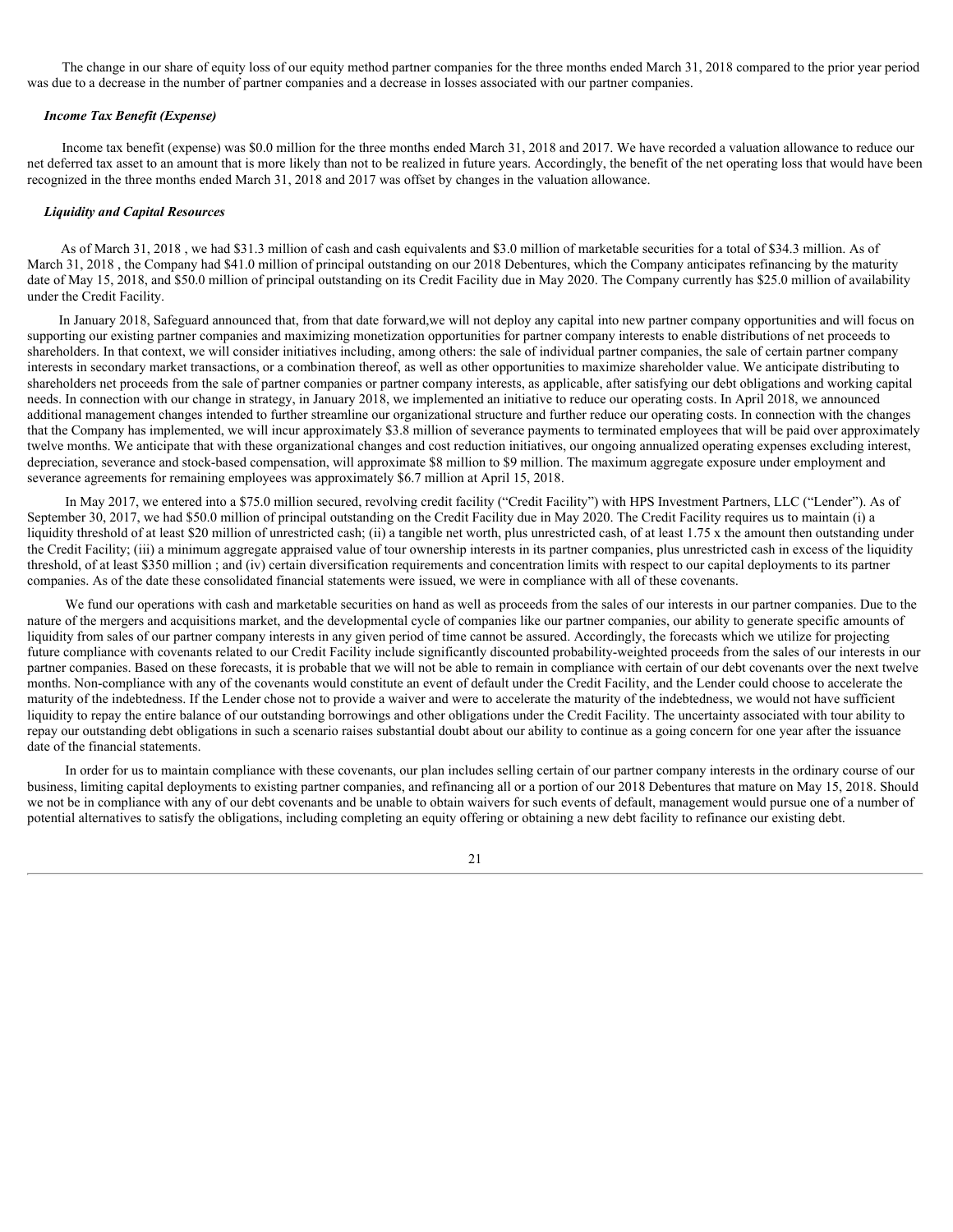In November 2012, we issued \$55.0 million in face amount of our 5.25% convertible senior debentures due on May 15, 2018 (the "2018 Debentures"). Interest on the 2018 Debentures is payable semi-annually. At the debentures holders' option, the 2018 Debentures are convertible into our common stock at any time after November 15, 2017. The conversion rate of the 2018 Debentures is 55.17 shares of common stock per \$1,000 principal amount of debentures, equivalent to a conversion price of approximately \$18.13 per share of common stock. The closing price per share of our common stock at March 31, 2018 was \$12.25. The 2018 Debentures holders have the right to require us to repurchase the 2018 Debentures if we undergo a fundamental change as defined in the debenture agreement, including the sale of all or substantially all of our common stock or assets, liquidation, or dissolution; a change in control; the delisting of our common stock from the New York Stock Exchange or the NASDAQ Global Market (or any of their respective successors); or when continuing directors cease to constitute a majority of our board of directors as defined in the agreement. On or after November 15, 2016, we may redeem for cash some or all of the debentures, subject to certain conditions. Upon any such redemption of the 2018 Debentures, we will pay a redemption price of 100% of their principal amount, plus accrued and unpaid interest. Upon the conversion of the 2018 Debentures we have the right to settle the conversion in stock, cash or a combination thereof.

In July and June 2017, we repurchased on the open market, and retired, an aggregate of \$14.0 million face value of 2018 Debentures at a cost of \$14.5 million, including transaction fees. We had \$41.0 million face value of 2018 Debentures outstanding at March 31, 2018 due on May 15, 2018.

We previously provided a \$6.3 million letter of credit to the landlord of CompuCom Systems, Inc.'s Dallas headquarters as required in connection with the sale of CompuCom Systems in 2004. The letter of credit was secured by cash and was classified as Long-term restricted cash equivalents on the Consolidated Balance Sheet as of December 31, 2017. During the first quarter of 2018, the restriction on the cash lapsed in connection with the termination of the related letter of credit and is classified as Cash and cash equivalents on the Consolidated Balance Sheet as of March 31, 2018.

In July 2015, the Company's Board of Directors authorized us, from time to time and depending on market conditions, to repurchase up to \$25.0 million of the Company's outstanding common stock. During the year ended December 31, 2016, we repurchased 0.4 million shares at an aggregate cost of \$5.4 million with \$14.6 million remaining for repurchase under the existing authorization.

We are required to return a portion or all the distributions we received as a general partner of a private equity fund for further distribution to such fund's limited partners ("clawback"). Our ownership in the fund is 19%. The clawback liability is joint and several, such that we may be required to fund the clawback for other general partners should they default. We believe our potential liability due to the possibility of default by other general partners is remote. In 2017, we were notified by the fund's manager that the fund was being dissolved and \$1.0 million of our clawback liability was paid. The maximum additional clawback liability is \$0.3 million which was reflected in Other long-term liabilities on the Consolidated Balance Sheet at March 31, 2018 .

Our ability to generate liquidity from sales of partner companies, sales of marketable securities and from equity and debt issuances has been adversely affected from time to time by adverse circumstances in the U.S. capital markets and other factors. The transactions we enter into in pursuit of our strategy could increase or decrease our liquidity at any point in time. As we seek to provide additional funding to existing partner companies or commit capital to other initiatives, we may be required to expend our cash or incur debt, which will decrease our liquidity. Conversely, as we dispose of our interests in partner companies from time to time, we may receive proceeds from such sales, which could increase our liquidity. From time to time, we are engaged in discussions concerning acquisitions and dispositions which, if consummated, could impact our liquidity, perhaps significantly.

### *Analysis of Consolidated Cash Flows*

Cash flow activity was as follows:

|                                           |                | Three months ended March 31, |  |              |  |          |  |
|-------------------------------------------|----------------|------------------------------|--|--------------|--|----------|--|
|                                           |                | 2018                         |  | 2017         |  | Variance |  |
|                                           | (In thousands) |                              |  |              |  |          |  |
| Net cash used in operating activities     |                | (6,774)                      |  | $(6,541)$ \$ |  | (233)    |  |
| Net cash provided by investing activities |                | 11,131                       |  | 15,116       |  | (3,985)  |  |
| Net cash used in financing activities     |                | (150)                        |  | (90)         |  | (60)     |  |
|                                           |                | 4,207                        |  | 8,485        |  | (4,278)  |  |
|                                           |                |                              |  |              |  |          |  |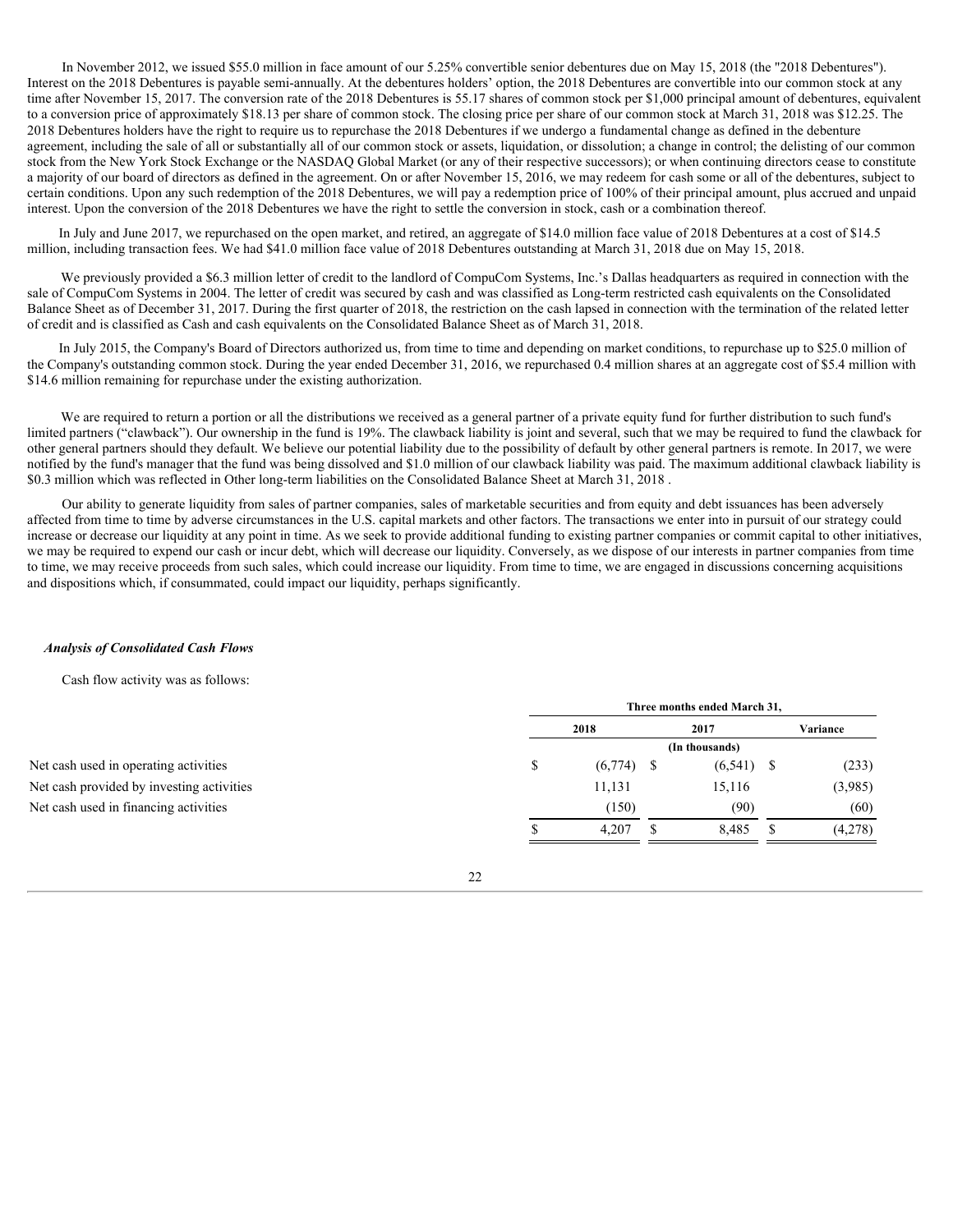# *Net Cash Used In Operating Activities*

Net cash used in operating activities increased by \$0.2 million for the three months ended March 31, 2018 compared to the prior year period. The increase was primarily due to \$1.3 million of cash interest payments related to our credit facility we entered into in May 2017, partially offset by a \$1.1 million decrease in employee compensation and related expenses due to employee terminations and operating cost reduction initiatives implemented in January 2018.

### *Net Cash Provided by Investing Activities*

Net cash provided by investing activities decreased by \$4.0 million for the three months ended March 31, 2018 compared to the prior year period. The decrease primarily related to a \$12.5 million decrease in proceeds from the sales of and distributions from companies and a \$8.9 million decrease in cash proceeds from the net change in marketable securities, partially offset by the repayment of the \$10.5 million principal outstanding on a note from Nexxt, Inc., a \$4.5 million decrease in acquisitions of ownership interests in companies, and a \$2.4 million decrease in advances and loans to companies.

Cash proceeds from the sales of and distributions from companies were \$3.3 million for the three months ended March 31, 2018 which related primarily to:

- In February 2018, we sold 414,237 shares of Invitae Corporation ("Invitae") common stock on the open market for proceeds of \$2.6 million after transaction fees. The shares of Invitae were obtained in August 2017 when Invitae, a public company, acquired former partner company Good Start Genetics, Inc.
- In January 2018, we received \$0.6 million of proceeds from the sale of the assets of Aventura, Inc., a former partner company that ceased operations and was fully impaired in 2016.

Cash proceeds from the sales of and distributions from partner companies was \$15.8 million for the three months ended March 31, 2017 which related primarily to proceeds from the sale of our interest in partner company Nexxt, Inc., formerly Beyond.com, back to Nexxt, Inc. for \$26.0 million. We received \$15.5 million in cash in March 2017 and a three-year, \$10.5 million note, that was repaid during the three months ended March 31, 2018.

### *Net Cash Used In Financing Activities*

Net cash used in financing activities remained relatively consistent compared to the prior year period.

### **Contractual Cash Obligations and Other Commercial Commitments**

There have been no material changes to the contractual cash obligations and other commercial commitments we previously disclosed under Item 7 of Part II of our Annual Report on Form 10-K for the year ended December 31, 2017, filed with the SEC on March 7, 2018.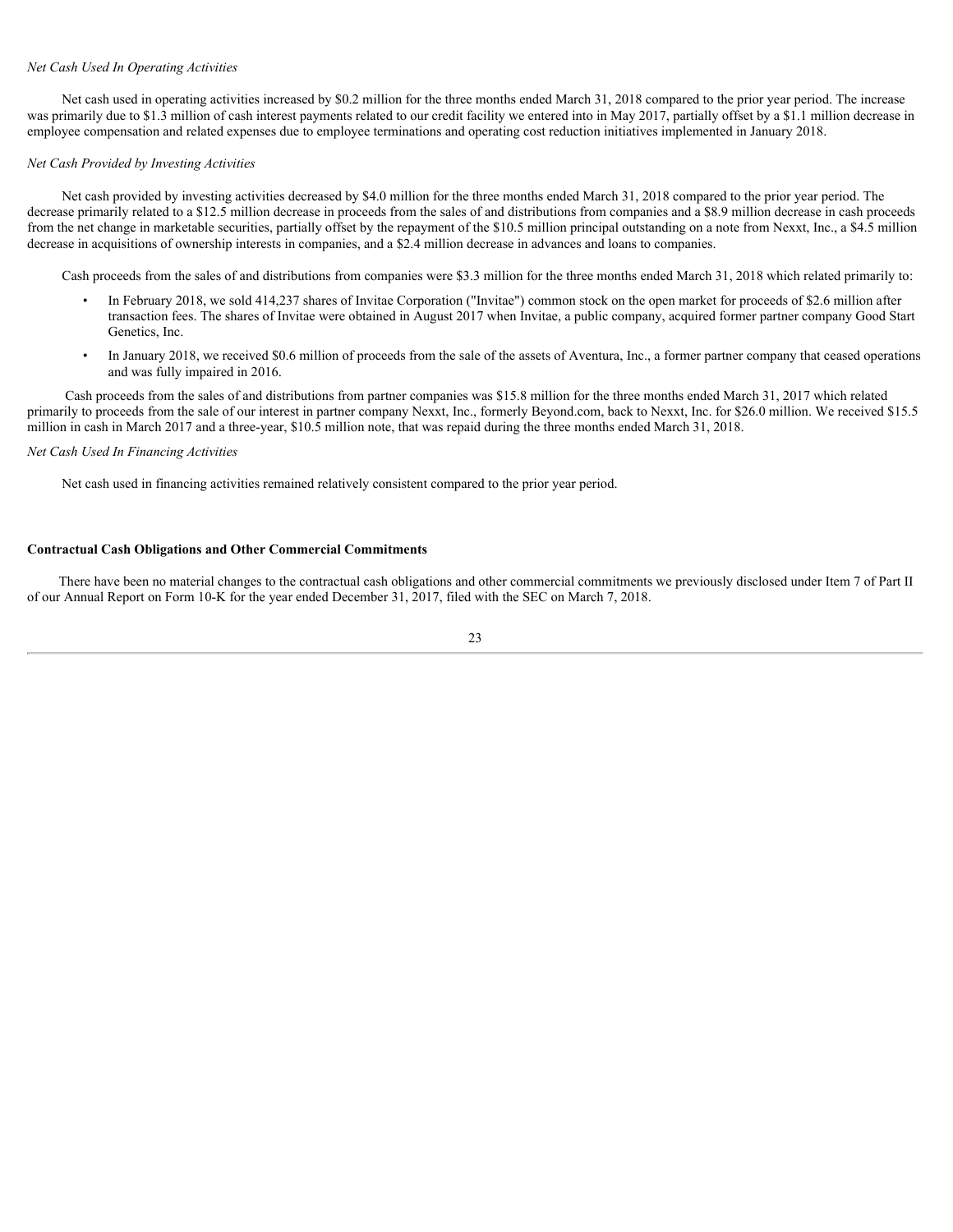# **Factors That May Affect Future Results**

You should carefully consider the information set forth below. The following risk factors describe situations in which our business, financial condition and/or results of operations could be materially harmed, and the value of our securities may be adversely affected. You should also refer to other information included or incorporated by reference in this report.

# *The intended monetization of our partner company interests and distribution of net proceeds to shareholders are subject to factors beyond our control.*

In January 2018, we announced that we will not deploy any capital into new partner companies. We will instead focus on supporting, and maximizing monetization opportunities for our existing partner company interests to enable distributions of net proceeds to shareholders. However, this strategic plan may require providing significant additional capital and operational support to such existing partner companies and we may not be able to sell our partner company interests during any specific time frame or otherwise on desirable terms, if at all, and there can be no assurance as to how long this process will take or the results that this process will yield. There can be no assurance as to whether we will realize the value of escrowed proceeds, holdbacks or other contingent consideration, if any, associated with the sale of partner company interests. Additionally, there can be no assurance that we will be able to satisfy our liabilities during this process. Further, the method, timing and amount of any distributions resulting from the monetization of existing partner companies will be at the discretion of our Board of Directors and will depend on market and business conditions and our overall liabilities, capital structure and liquidity position.

### *The continuing costs and burdens associated with being a public company will constitute a much larger percentage of our expenses and we may in the future delist our Common Stock with the New York Stock Exchange and seek to deregister our Common Stock with the SEC.*

We will remain a public company and will continue to be subject to the listing standards of the New York Stock Exchange and SEC rules and regulations, including the Dodd-Frank Wall Street Reform and Consumer Protection Act and the Sarbanes-Oxley Act of 2002. The costs and burdens of being a public company will be a significant and continually increasing portion of our expenses if we are able to monetize partner company interests. As part of such monetization efforts, we will likely in the future, once the majority of our partner company interests have been monetized and proceeds therefrom distributed, delist our Common Stock from the New York Stock Exchange and seek to deregister our Common Stock with the SEC. However, there can be no assurance as to the timing of such transactions, or whether such transactions will be completed at all, and we will continue to face the costs and burdens of being a public company until such time as our Common Stock is delisted with the New York Stock Exchange and deregistered with the SEC.

### *Our principal business strategy depends upon our ability to make good decisions regarding the deployment of capital into, and subsequent disposition of, existing partner company interests and, ultimately, the performance of our partner companies, which is uncertain.*

If we make poor decisions regarding the deployment of capital into, and subsequent disposition of, existing partner companies, our business strategy will not succeed. If our partner companies do not succeed, the value of our assets could be significantly reduced and require substantial impairments or write-offs and our results of operations and the price of our common stock would be adversely affected. The risks relating to our partner companies include:

- most of our partner companies have a history of operating losses and/or limited operating history;
- the intense competition affecting the products and services our partner companies offer could adversely affect their businesses, financial condition, results of operations and prospects for growth;
- the inability to adapt to changing marketplaces;
- the inability to manage growth;
- the need for additional capital to fund their operations, which we may not be able to fund or which may not be available from third parties on acceptable terms, if at all;
- the inability to protect their proprietary rights and/or infringing on the proprietary rights of others;
- that our partner companies could face legal liabilities from claims made against them based upon their operations, products or work;
- the impact of economic downturns on their operations, results and growth prospects;
- the inability to attract and retain qualified personnel;
- the existence of government regulations and legal uncertainties may place financial burdens on the businesses of our partner companies; and
- the inability to plan for and manage catastrophic events.

These and other risks are discussed in detail under the caption "Risks Related to Our Partner Companies" below.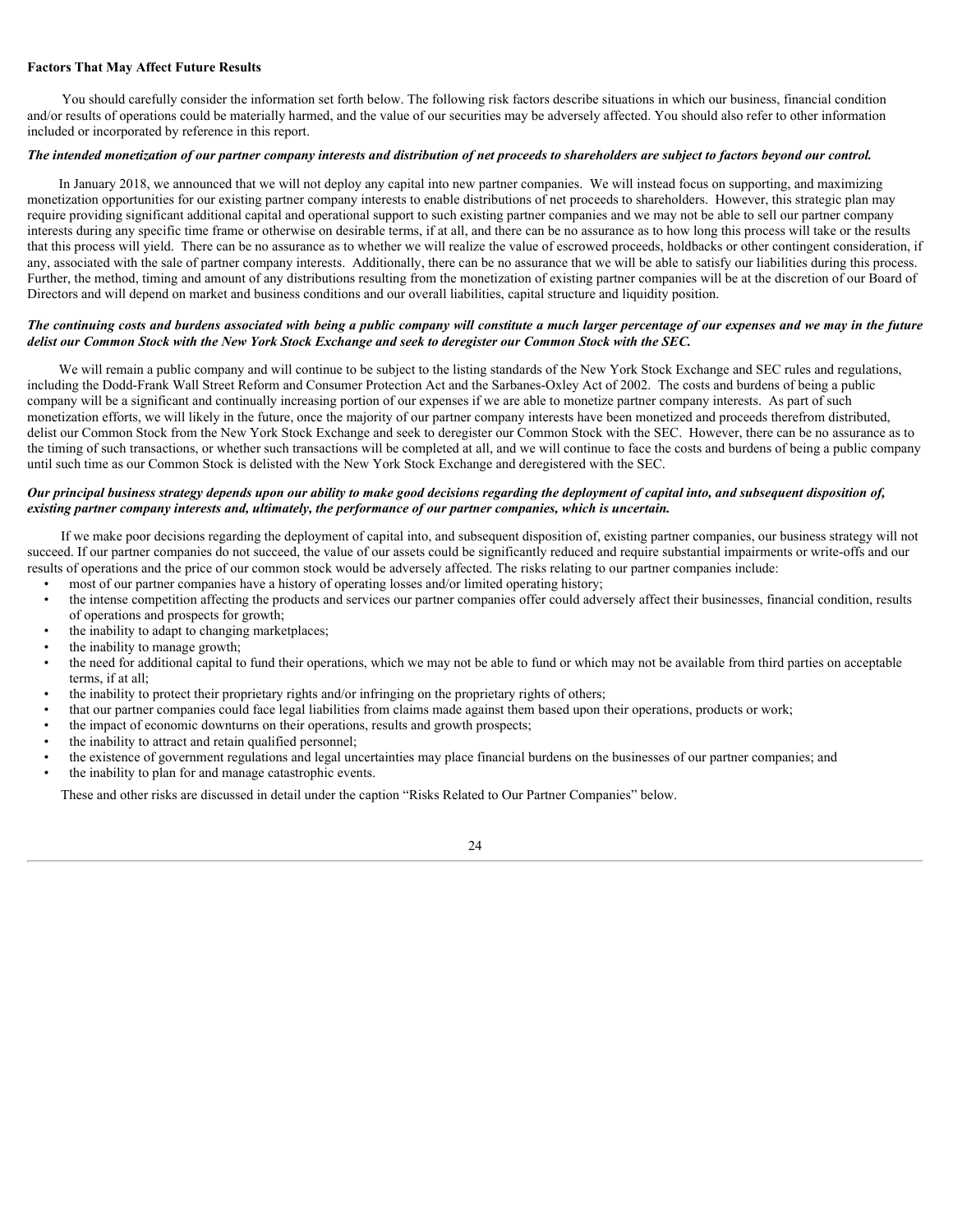# *Our Credit Facility subjects us to interest rate risk.*

In May 2017, we entered into a \$75.0 million secured, revolving credit facility ("Credit Facility") with HPS Investment Partners, LLC ("Lender"). Debt service costs under the Credit Facility are subject to interest rate changes. Interest rates could rise from time to time and significantly increase our cost of borrowing. If that were to occur, replacing the Credit Facility with alternative credit arrangements having a lower cost of borrowing would likely not be possible and no assurance can be given that we would be able to refinance the Credit Facility on attractive terms or at all.

### *Servicing the indebtedness under the Credit Facility will require a significant amount of cash and our ability to generate cash depends on many factors beyond our control.*

Our ability to make payments on the indebtedness under the Credit Facility will depend on our ability to generate cash in the future. We generate cash from proceeds we receive in connection with the sales of our interests in our partner companies. Due to the nature of the mergers and acquisitions market, and the developmental cycle of companies like our partner companies, our ability to generate specific amounts of liquidity from sales of our partner company interests in any given period of time cannot be assured. Our ability to generate cash is also, to a certain extent, subject to general economic, financial, competitive, legislative, regulatory and other factors that are beyond our control. The risk exists that our business will be unable to generate sufficient cash flow to service our indebtedness under the Credit Facility.

# *Covenants in the agreements governing the Credit Facility could adversely affect our business and/or result in the operation of our business in a way other than as desired by management; our ability to comply with such covenants may be affected by events beyond our control; and a breach of any of these covenants could result in a default under the agreements governing the Credit Facility, which, if not cured or waived, could result in the acceleration of the indebtedness under the Credit Facility.*

The Credit Facility contains various covenants that prohibit or limit, subject to certain exceptions, our ability to, among other things:

- Sell, transfer, lease, convey or otherwise dispose of all or any part of our business or property;
- Exceed concentration limits with respect to the amount of capital deployed to any single partner company;
- Exceed concentration limits with respect to the amount of capital deployed to one or more partner companies operating in the same or similar industries;
- Deploy capital to partner companies operating outside of certain specified industries;
- Incur or assume liens or additional debt or provide guarantees in respect of obligations of other persons;
- Pay any dividends or make any distribution (in cash or in kind) or payment in respect of, or redeem, retire or purchase any capital stock;
- Enter into, or permit any of our subsidiaries to enter into, any sale and leaseback transaction;
- Wind-up, liquidate or dissolve, or merge, consolidate or amalgamate with any person, or permit any of our subsidiaries to do (or agree to do) so;
- Enter into certain transactions with affiliates; and
- Amend, modify or otherwise change any of our governing documents.

In addition, the Credit Facility requires us to among other things, maintain (i) a liquidity threshold of at least \$20 million of unrestricted cash; (ii) a tangible net worth, plus unrestricted cash, of at least 1.75x the amount then outstanding under the Credit Facility; and (iii) a minimum aggregate appraised value of the Company's ownership interests in its partner companies, plus unrestricted cash in excess of the liquidity threshold, of at least \$350 million.

The foregoing covenants could adversely affect our ability to finance our operations, engage in business activities that may be in our interest and plan for or react to market conditions or otherwise execute our business strategies.

Our ability to comply with these covenants may be affected by events beyond our control, including prevailing economic, financial and industry conditions.

Our failure to comply with any of these covenants could result in a default under the Credit Facility. If that were to occur, the Lender could choose to accelerate the maturity of the indebtedness. If the Lender were to accelerate the maturity of the indebtedness, we may not have sufficient liquidity to repay the entire balance of the outstanding borrowings and other obligations under the Credit Facility.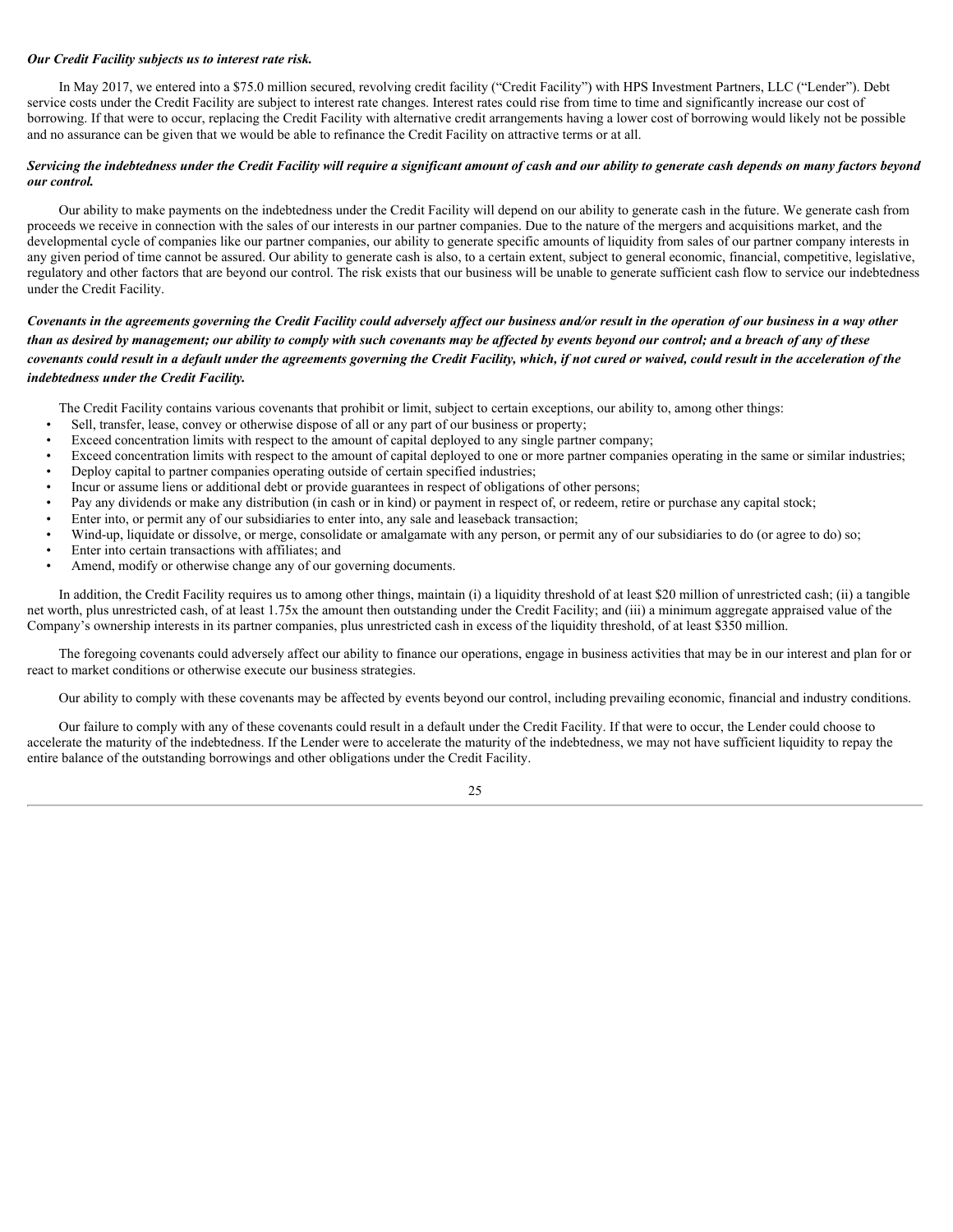# *A significant amount of our deployed capital may be concentrated in partner companies operating in the same or similar industries, limiting the diversification of our capital deployments.*

Except as may be agreed to with our debt providers, we do not have fixed guidelines for diversification of capital deployments, and our capital deployments could be concentrated in several partner companies that operate in the same or similar industries. This may cause us to be more susceptible to any single economic, regulatory or other occurrence affecting those particular industries than we would otherwise be if our partner companies operated in more diversified industries.

# *Our business model does not rely upon, or plan for, the receipt of operating cash flows from our partner companies. Our partner companies generally provide us with no cash flow from their operations. We rely on cash on hand, liquidity events and our ability to generate cash from capital raising activities to finance our operations.*

We need capital to fund the capital needs of our existing partner companies. We also need cash to service and repay our outstanding debt, finance our corporate overhead and meet our existing funding commitments. As a result, we have substantial cash requirements. Our partner companies generally provide us with no cash flow from their operations. To the extent our partner companies generate any cash from operations, they generally retain the funds to develop their own businesses. As a result, we must rely on cash on hand, partner company liquidity events and new capital raising activities to meet our cash needs. If we are unable to find ways of monetizing our holdings or raising additional capital on attractive terms, we may face liquidity issues that will require us to constrain our ability to execute our business strategy and limit our ability to provide financial support to our existing partner companies.

### *Fluctuations in the price of the common stock of our publicly traded holdings may affect the price of our common stock.*

From time to time, we may hold equity interests in companies that are publicly traded. Fluctuations in the market prices of the common stock of publicly traded holdings may affect the price of our common stock. Historically, the market prices of our publicly traded holdings have been highly volatile and subject to fluctuations unrelated or disproportionate to operating performance.

### *We may be unable to obtain maximum value for our holdings or to sell our holdings on a timely basis.*

We hold significant positions in our partner companies. Consequently, if we were to divest all or part of our holdings in a partner company, we may have to sell our interests at a relative discount to a price which may be received by a seller of a smaller portion. For partner companies with publicly traded stock, we may be unable to sell our holdings at then-quoted market prices. The trading volume and public float in the common stock of a publicly traded partner company may be small relative to our holdings. As a result, any significant open-market divestiture by us of our holdings in such a partner company, if possible at all, would likely have a material adverse effect on the market price of its common stock and on our proceeds from such a divestiture. Additionally, we may not be able to take our partner companies public as a means of monetizing our position or creating shareholder value.

Registration and other requirements under applicable securities laws and contractual restrictions also may adversely affect our ability to dispose of our partner company holdings on a timely basis.

### *Our success is dependent on our senior management.*

Our success is dependent on our senior management team's ability to execute our strategy. On April 6, 2018, we publicly announced a series of management changes intended to streamline our organizational structure and reduce our operating costs. These aggressive cost-reduction initiatives are intended to better align our cost structure with the strategy we announced in January 2018 to reduce our operating costs, monetize our Partner Company interests and maximize the net proceeds distributable to our shareholders. These management changes included the departure of three members of our management team, including our current President and Chief Executive Officer, our current Senior Vice President and Chief Financial Officer, and our current Senior Vice President of Investor Relations and Corporate Communications. A loss of one or more of the remaining members of our senior management team without adequate replacement could have a material adverse effect on us.

### *Our business strategy may not be successful if valuations in the market sectors in which our partner companies participate decline.*

Our strategy involves creating value for our shareholders by helping our partner companies build value and, if appropriate, accessing the public and private capital markets. Therefore, our success is dependent on the value of our partner companies as determined by the public and private capital markets. Many factors, including reduced market interest, may cause

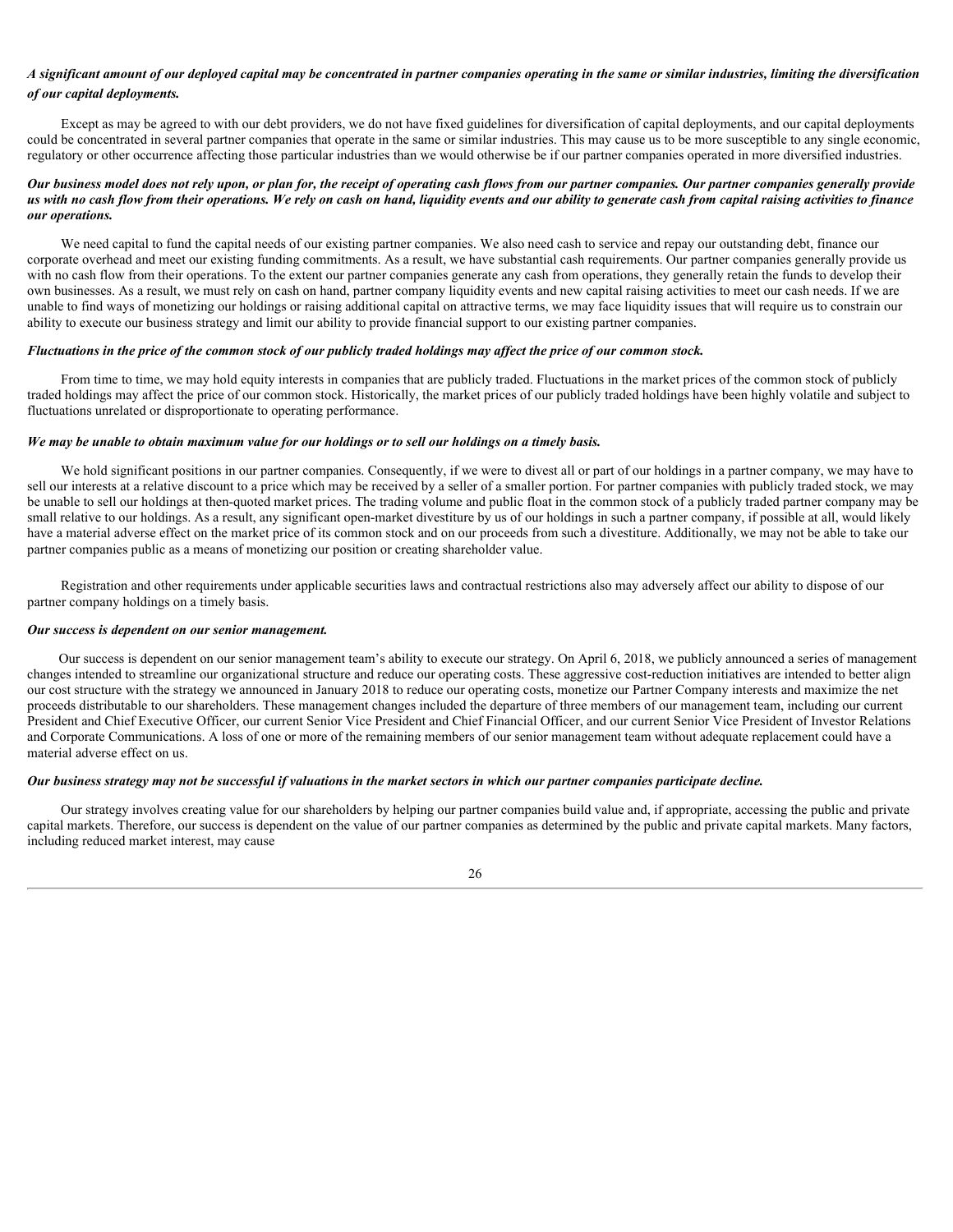the market value of our partner companies to decline. If valuations in the market sectors in which our partner companies participate decline, their access to the public and private capital markets on terms acceptable to them may be limited.

# *Our partner companies could make business decisions that are not in our best interests or with which we do not agree, which could impair the value of our holdings.*

Although we currently own a significant, influential interest in some of our partner companies, we do not maintain a controlling interest in any of our partner companies. Acquisitions of interests in partner companies in which we share or have no control, and the dilution of our interests in or loss of control of partner companies, will involve additional risks that could cause the performance of our interests and our operating results to suffer, including:

- the management of a partner company having economic or business interests or objectives that are different from ours; and
- the partner companies not taking our advice with respect to the financial or operating issues they may encounter.

Our inability to control our partner companies also could prevent us from assisting them, financially or otherwise, or could prevent us from liquidating our interests in them at a time or at a price that is favorable to us. Additionally, our partner companies may not act in ways that are consistent with our business strategy. These factors could hamper our ability to maximize returns on our interests and cause us to incur losses on our interests in these partner companies.

### *We may have to buy, sell or retain assets when we would otherwise not wish to do so in order to avoid registration under the Investment Company Act.*

The Investment Company Act of 1940 regulates companies which are engaged primarily in the business of investing, reinvesting, owning, holding or trading in securities. Under the Investment Company Act, a company may be deemed to be an investment company if it owns investment securities with a value exceeding 40% of the value of its total assets (excluding government securities and cash items) on an unconsolidated basis, unless an exemption or safe harbor applies. We refer to this test as the "40% Test." Securities issued by companies other than consolidated partner companies are generally considered "investment securities" for purposes of the Investment Company Act, unless other circumstances exist which actively involve the company holding such interests in the management of the underlying company. We are a company that partners with growth-stage companies to build value; we are not engaged primarily in the business of investing, reinvesting or trading in securities. We are in compliance with the 40% Test. Consequently, we do not believe that we are an investment company under the Investment Company Act.

We monitor our compliance with the 40% Test and seek to conduct our business activities to comply with this test. It is not feasible for us to be regulated as an investment company because the Investment Company Act rules are inconsistent with our strategy of actively helping our partner companies in their efforts to build value. In order to continue to comply with the 40% Test, we may need to take various actions which we would otherwise not pursue. For example, we may need to retain a controlling interest in a partner company that we no longer consider strategic, we may not be able to acquire an interest in a company unless we are able to obtain a controlling ownership interest in the company, or we may be limited in the manner or timing in which we sell our interests in a partner company. Our ownership levels also may be affected if our partner companies are acquired by third parties or if our partner companies issue stock which dilutes our ownership interest. The actions we may need to take to address these issues while maintaining compliance with the 40% Test could adversely affect our ability to create and realize value at our partner companies.

#### *Economic disruptions and downturns may have negative repercussions for us.*

Events in the United States and international capital markets, debt markets and economies may negatively impact our stock price and our ability to pursue certain tactical and strategic initiatives, such as accessing additional public or private equity or debt financing for us or for our partner companies and selling our interests in partner companies on terms acceptable to us and in time frames consistent with our expectations.

### *We cannot provide assurance that material weaknesses in our internal control over financial reporting will not be identified in the future.*

We cannot assure you that material weaknesses in our internal control over financial reporting will not be identified in the future. Any failure to maintain or implement required new or improved controls, or any difficulties we encounter in their implementation, could result in a material weakness, or could result in material misstatements in our Consolidated Financial Statements. These misstatements could result in a restatement of our Consolidated Financial Statements, cause us to fail to meet our reporting obligations and/or cause investors to lose confidence in our reported financial information, leading to a decline in our stock price.

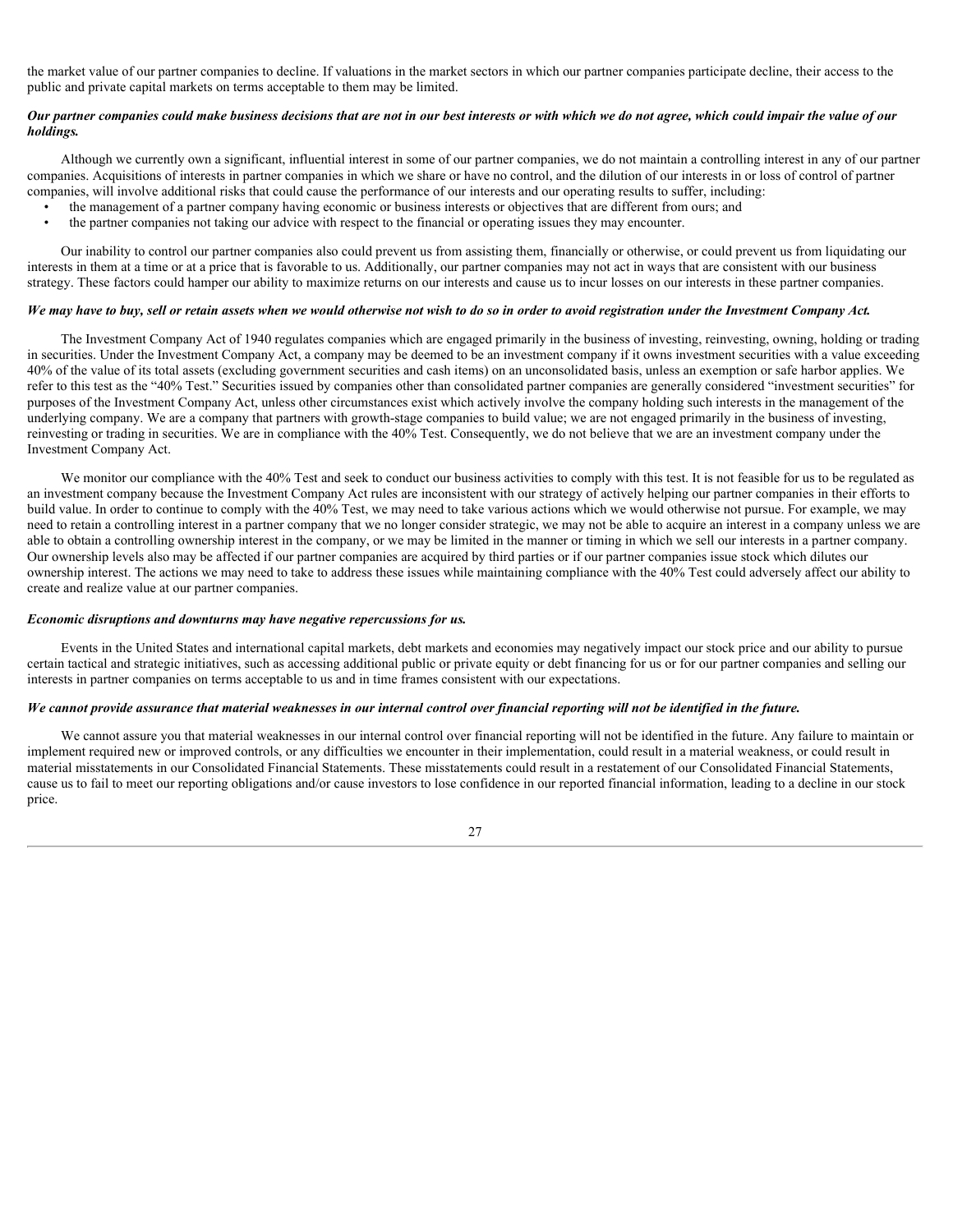# **Risks Related to Our Partner Companies**

### *Most of our partner companies have a history of operating losses and/or limited operating history and may never be profitable.*

Most of our partner companies have a history of operating losses and/or limited operating history, have significant historical losses and may never be profitable. Many have incurred substantial costs to develop and market their products, have incurred net losses and cannot fund their cash needs from operations. We expect that the operating expenses of certain of our partner companies will increase substantially in the foreseeable future as they continue to develop products and services, increase sales and marketing efforts, and expand operations.

# *Our partner companies face intense competition, which could adversely affect their business, financial condition, results of operations and prospects for growth.*

There is intense competition in the technology marketplaces, and we expect competition to intensify in the future. Our business, financial condition, and results of operations will be materially adversely affected if our partner companies are not able to compete successfully. Many of the present and potential competitors may have greater financial, technical, marketing and other resources than those of our partner companies. This may place our partner companies at a disadvantage in responding to the offerings of their competitors, technological changes or changes in client requirements. Also, our partner companies may be at a competitive disadvantage because many of their competitors have greater name recognition, more extensive client bases and a broader range of product offerings. In addition, our partner companies may compete against one another.

# *The success or failure of many of our partner companies is dependent upon the ultimate effectiveness of newly-created technologies, medical devices, financial services, healthcare diagnostics, etc.*

Our partner companies' business strategies are often highly dependent upon the successful launch and commercialization of an innovative technology or device, including, without limitation, technologies or devices used in healthcare, financial services or digital media. Despite all of our efforts to understand the research and development underlying the innovation or creation of such technologies and devices before we deploy capital into a partner company, sometimes the performance of the technology or device does not match our expectations or those of our partner company. In those situations, it is likely that we will incur a partial or total loss of the capital which we deployed in such partner company.

### *Our partner companies may fail if they do not adapt to changing marketplaces.*

If our partner companies fail to adapt to changes in technology and customer and supplier demands, they may not become or remain profitable. There is no assurance that the products and services of our partner companies will achieve or maintain market penetration or commercial success, or that the businesses of our partner companies will be successful.

The technology marketplaces are characterized by:

- rapidly changing technology;
- evolving industry standards;
- frequent introduction of new products and services;
- shifting distribution channels;
- evolving government regulation;
- frequently changing intellectual property landscapes; and
- changing customer demands.

Our future success will depend on our partner companies' ability to adapt to these evolving marketplaces. They may not be able to adequately or economically adapt their products and services, develop new products and services or establish and maintain effective distribution channels for their products and services. If our partner companies are unable to offer competitive products and services or maintain effective distribution channels, they will sell fewer products and services and forego potential revenue, possibly causing them to lose money. In addition, we and our partner companies may not be able to respond to the marketplace changes in an economically efficient manner, and our partner companies may become or remain unprofitable.

### *Our partner companies may grow rapidly and may be unable to manage their growth.*

We expect some of our partner companies to grow rapidly. Rapid growth often places considerable operational, managerial and financial strain on a business. To successfully manage rapid growth, our partner companies must, among other things:

- improve, upgrade and expand their business infrastructures;
- scale up production operations;
- develop appropriate financial reporting controls;

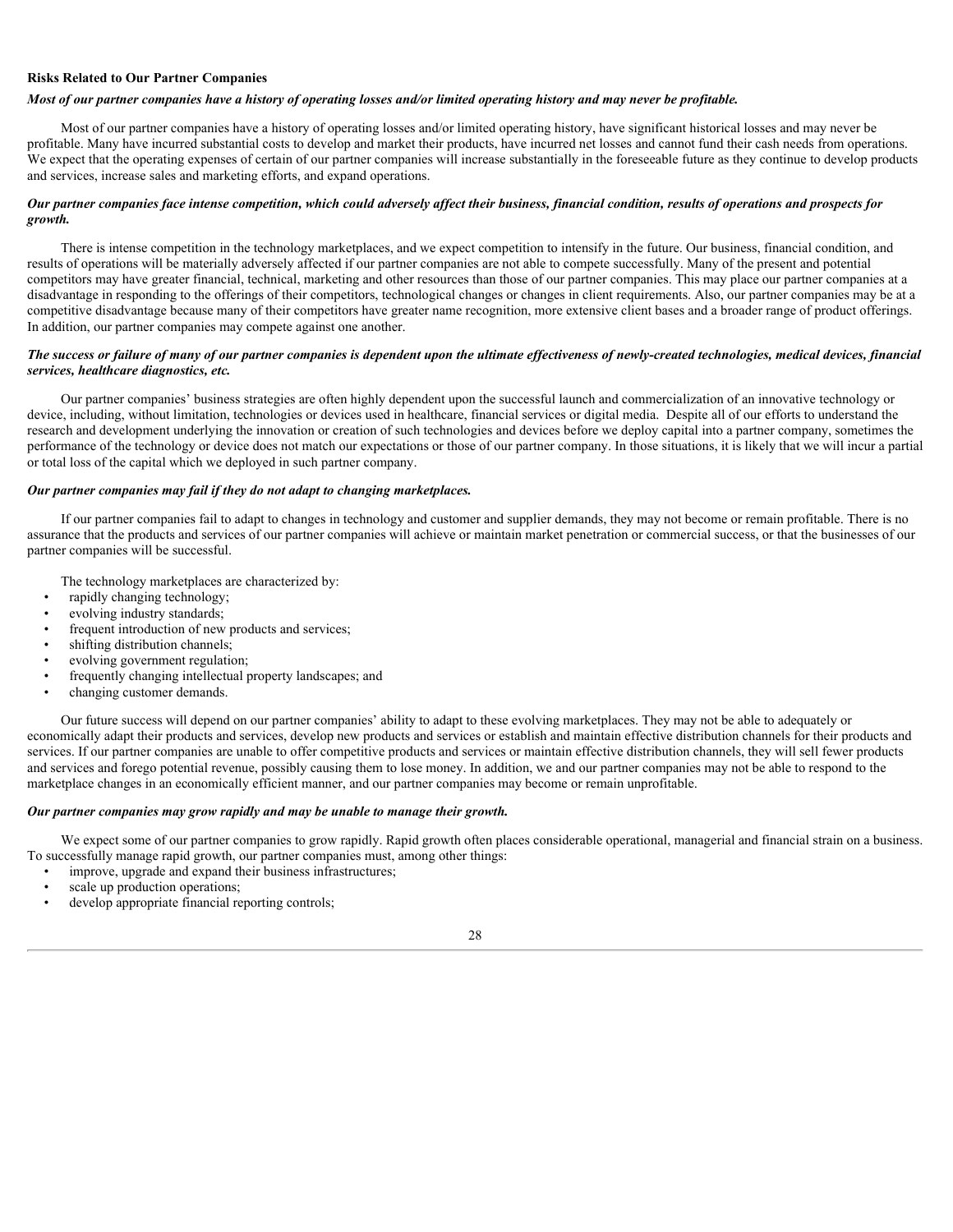- attract and retain qualified personnel; and
- maintain appropriate levels of liquidity.

If our partner companies are unable to manage their growth successfully, their ability to respond effectively to competition and to achieve or maintain profitability will be adversely affected.

### *Based on our business model, some or all of our partner companies will need to raise additional capital to fund their operations at any given time. We may not be able to fund some or all of such amounts and such amounts may not be available from third parties on acceptable terms, if at all. Further, if our partner companies do raise additional capital, either debt or equity, such capital may rank senior to our interests in such companies.*

We cannot be certain that our partner companies will be able to obtain additional financing on favorable terms when needed, if at all. Because our resources and our ability to raise capital are not unlimited, we may not be able to provide partner companies with sufficient capital resources to enable them to reach a cashflow positive position or a sale of the company, even if we wish to do so. General economic disruptions and downturns may also negatively affect the ability of some of our partner companies to fund their operations from other stockholders and capital sources. We also may fail to accurately project the capital needs of partner companies. If partner companies need capital but are not able to raise capital from us or other outside sources, then they may need to cease or scale back operations. In such event, our interest in any such partner company will become less valuable. If our partner companies raise additional capital, either debt or equity, that ranks senior to the capital we have deployed, such capital may entitle its holders to receive returns of capital before the dates on which we are entitled to receive any return of our deployed capital. Also, in the event of any insolvency, liquidation, dissolution, reorganization or bankruptcy of a partner company, holders of such partner company's instruments that rank senior to our deployed capital will typically be entitled to receive payment in full before we receive any return of our deployed capital. After returning such senior capital, such partner company may not have any remaining assets to use for returning capital to us, causing us to lose some or all of our deployed capital in such partner company.

# *Economic disruptions and downturns may negatively affect our partner companies' plans and their results of operations.*

Many of our partner companies are largely dependent upon outside sources of capital to fund their operations. Disruptions in the availability of capital from such sources will negatively affect the ability of such partner companies to pursue their business models and will force such companies to revise their growth and development plans accordingly. Any such changes will, in turn, negatively affect our ability to realize the value of our capital deployments in such partner companies.

In addition, downturns in the economy as well as possible governmental responses to such downturns and/or to specific situations in the economy could affect the business prospects of certain of our partner companies, including, but not limited to, in the following ways: weaknesses in the financial services industries; reduced business and/or consumer spending; and/or systemic changes in the ways the healthcare system operates in the United States.

### *Some of our partner companies may be unable to protect their proprietary rights and may infringe on the proprietary rights of others.*

Our partner companies assert various forms of intellectual property protection. Intellectual property may constitute an important part of partner company assets and competitive strengths. Federal law, most typically copyright, patent, trademark and trade secret laws, generally protects intellectual property rights. Although we expect that our partner companies will take reasonable efforts to protect the rights to their intellectual property, third parties may develop similar intellectual property independently. Moreover, the complexity of international trade secret, copyright, trademark and patent law, coupled with the limited resources of our partner companies and the demands of quick delivery of products and services to market, create a risk that partner company efforts to prevent misappropriation of their technology will prove inadequate.

Some of our partner companies also license intellectual property from third parties and it is possible that they could become subject to infringement actions based upon their use of the intellectual property licensed from those third parties. Our partner companies generally obtain representations as to the origin and ownership of such licensed intellectual property. However, this may not adequately protect them. Any claims against our partner companies' proprietary rights, with or without merit, could subject the companies to costly litigation and divert their technical and management personnel from other business concerns. If our partner companies incur costly litigation and their personnel are not effectively deployed, the expenses and losses incurred by our partner companies will increase and their profits, if any, will decrease.

Third parties have and may assert infringement or other intellectual property claims against our partner companies based on their patents or other intellectual property claims. Even though we believe our partner companies' products do not infringe any third party's patents, they may have to pay substantial damages, possibly including treble damages, if it is ultimately determined that they do. They may have to obtain a license to sell their products if it is determined that their products infringe

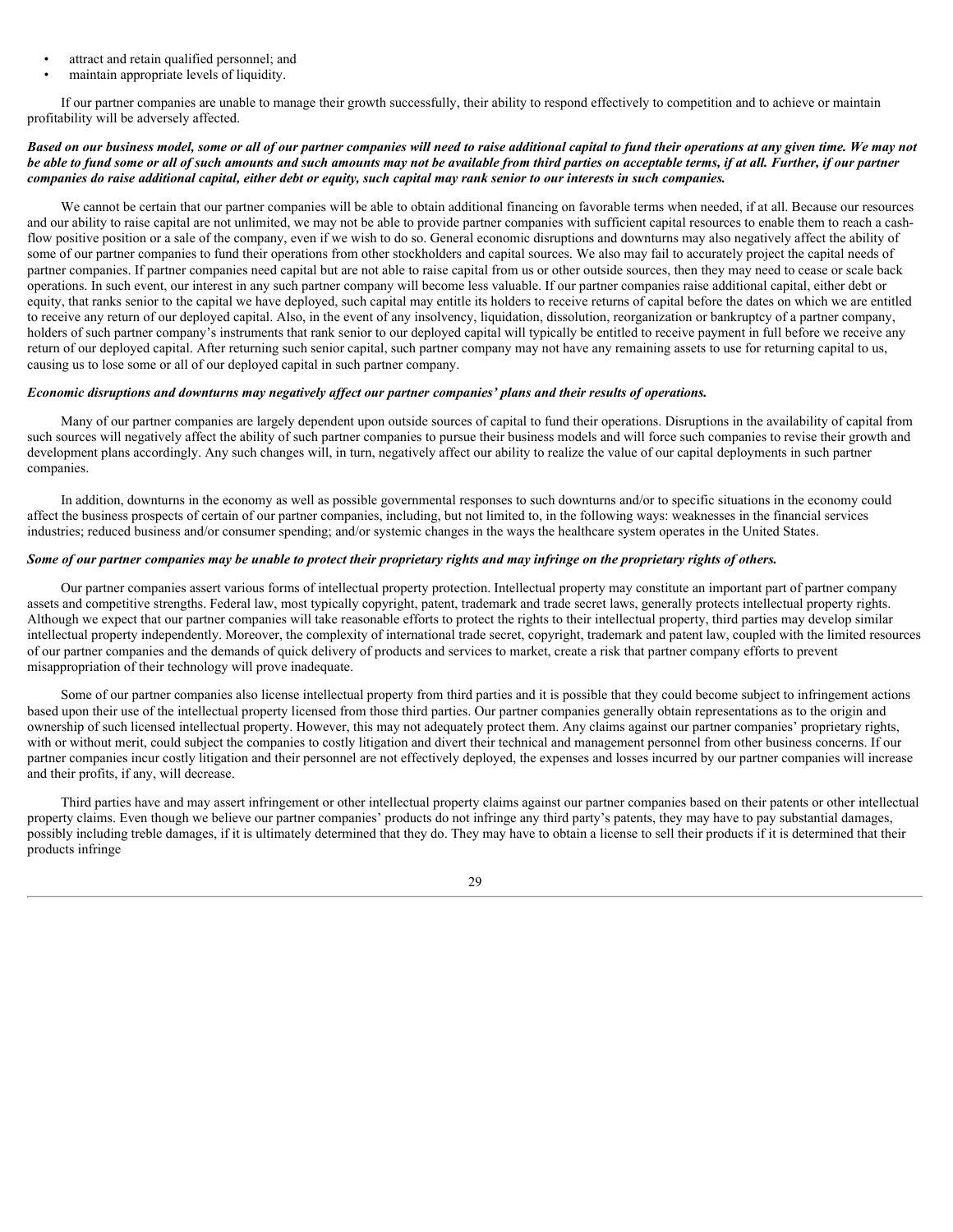on another person's intellectual property. Our partner companies might be prohibited from selling their products before they obtain a license, which, if available at all, may require them to pay substantial royalties. Even if infringement claims against our partner companies are without merit, defending these types of lawsuits takes significant time, is expensive and may divert management attention from other business concerns.

### *Certain of our partner companies could face legal liabilities from claims made against their operations, products or work.*

Because manufacture and sale of certain partner company products entail an inherent risk of product liability, certain partner companies maintain product liability insurance. Although none of our current partner companies have experienced any material losses in this regard, there can be no assurance that they will be able to maintain or acquire adequate product liability insurance in the future and any product liability claim could have a material adverse effect on a partner company's financial stability, revenues and results of operations. In addition, many of the engagements of our partner companies involve projects that are critical to the operation of their clients' businesses. If our partner companies fail to meet their contractual obligations, they could be subject to legal liability, which could adversely affect their business, operating results and financial condition. Partner company contracts typically include provisions designed to limit their exposure to legal claims relating to their services and products. However, these provisions may not protect our partner companies or may not be enforceable. Also, some of our partner companies depend on their relationships with their clients and their reputation for high-quality services and integrity to retain and attract clients. As a result, claims made against our partner companies' work may damage their reputation, which in turn could impact their ability to compete for new work and negatively impact their revenue and profitability.

### *Our partner companies' success depends on their ability to attract and retain qualified personnel.*

Our partner companies depend upon their ability to attract and retain senior management and key personnel, including trained technical and marketing personnel. Our partner companies also will need to continue to hire additional personnel as they expand. Although our current partner companies have not been the subject of a work stoppage, any future work stoppage could have a material adverse effect on their respective operations. A shortage in the availability of the requisite qualified personnel or work stoppage would limit the ability of our partner companies to grow, to increase sales of their existing products and services, and to launch new products and services.

# *Government regulations and legal uncertainties may place financial burdens on the businesses of our partner companies.*

Failure to comply with applicable requirements of the FDA or comparable regulation in foreign countries can result in fines, recall or seizure of products, total or partial suspension of production, withdrawal of existing product approvals or clearances, refusal to approve or clear new applications or notices and criminal prosecution. Manufacturers of pharmaceuticals and medical diagnostic devices and operators of laboratory facilities are subject to strict federal and state regulation regarding validation and the quality of manufacturing and laboratory facilities. Failure to comply with these quality regulation systems requirements could result in civil or criminal penalties or enforcement proceedings, including the recall of a product or a "cease distribution" order. The enactment of any additional laws or regulations that affect healthcare insurance policy and reimbursement (including Medicare reimbursement) could negatively affect some of our partner companies. If Medicare or private payers change the rates at which our partner companies or their customers are reimbursed by insurance providers for their products, such changes could adversely impact our partner companies.

### *Some of our partner companies may be subject to significant environmental, health and safety regulation.*

Some of our partner companies may be subject to licensing and regulation under federal, state and local laws and regulations relating to the protection of the environment and human health and safety, including laws and regulations relating to the handling, transportation and disposal of medical specimens, infectious and hazardous waste and radioactive materials, as well as to the safety and health of manufacturing and laboratory employees. In addition, the federal Occupational Safety and Health Administration has established extensive requirements relating to workplace safety. Compliance with such regulations could increase operating costs at certain of our partner companies, and the failure to comply could negatively affect the operations and results of some of our partner companies.

### *Catastrophic events may disrupt our partner companies' businesses.*

Some of our partner companies are highly automated businesses and rely on their network infrastructure, various software applications and many internal technology systems and data networks for their customer support, development, sales and marketing and accounting and finance functions. Further, some of our partner companies provide services to their customers from data center facilities in multiple locations. Some of these data centers are operated by third parties, and the partner companies have limited control over those facilities. A disruption or failure of these systems or data centers in the event of a natural disaster, telecommunications failure, power outage, cyber-attack, war, terrorist attack or other catastrophic event could cause system interruptions, reputational harm, delays in product development, breaches of data security and loss of

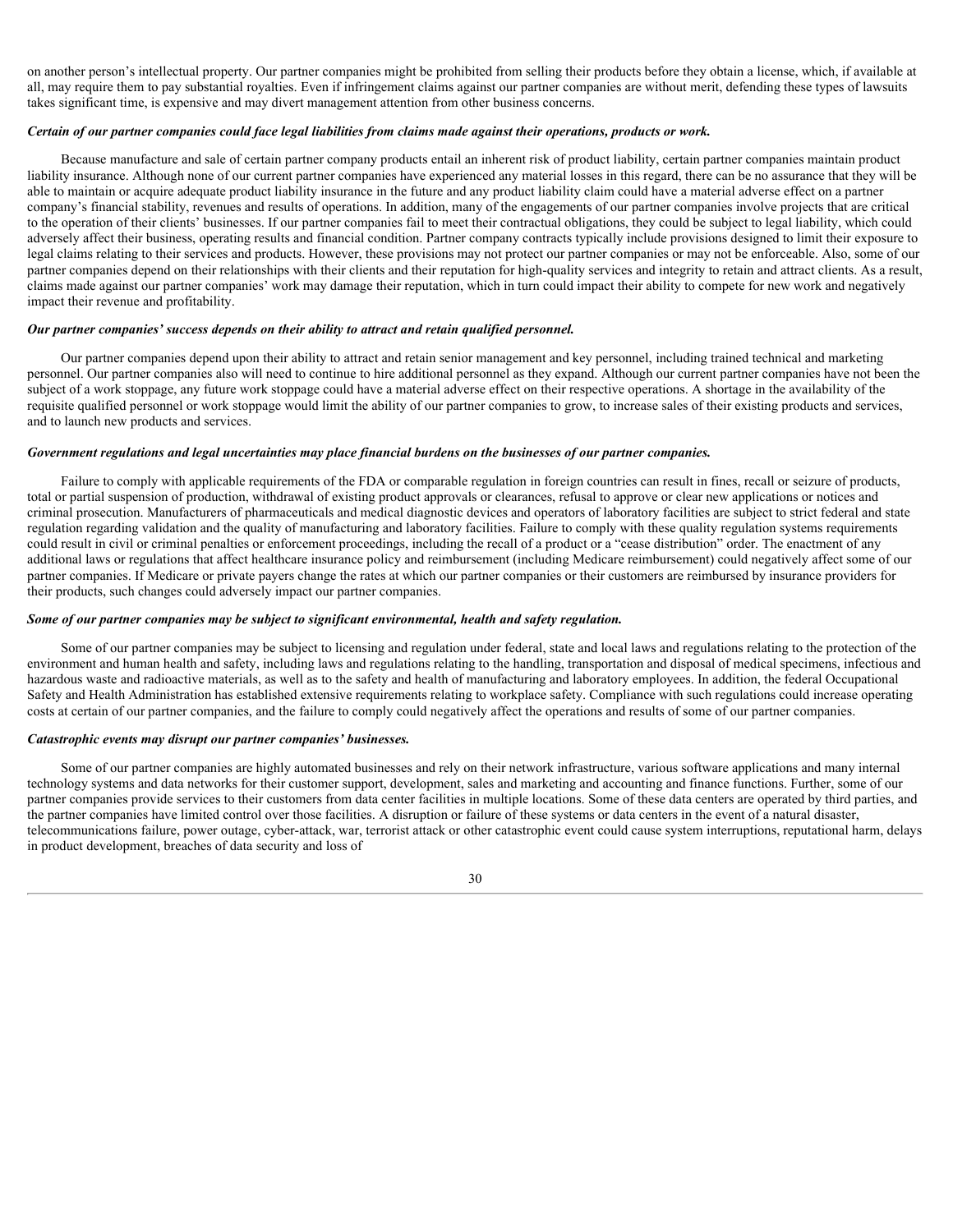critical data. Such an event could also prevent the partner companies from fulfilling customer orders or maintaining certain service level requirements, particularly in respect of their SaaS offerings. While certain of our partner companies have developed certain disaster recovery plans and maintain backup systems to reduce the potentially adverse effect of such events, a catastrophic event that resulted in the destruction or disruption of any of their data centers or their critical business or information technology systems could severely affect their ability to conduct normal business operations and, as a result, their business, operating results and financial condition could be adversely affected.

We cannot provide assurance that our partner companies' disaster recovery plans will address all of the issues they may encounter in the event of a disaster or other unanticipated issue, and their business interruption insurance may not adequately compensate them for losses that may occur from any of the foregoing. In the event that a natural disaster, terrorist attack or other catastrophic event were to destroy any part of their facilities or interrupt their operations for any extended period of time, or if harsh weather or health conditions prevent them from delivering products in a timely manner, their business, financial condition and operating results could be adversely affected.

### <span id="page-30-0"></span>**Item 3.** *Quantitative and Qualitative Disclosures About Market Risk*

There have been no material changes to the information we previously disclosed under Item 7A of Part II of our Annual Report on Form 10-K for the year ended December 31, 2017, filed with the SEC on March 7, 2018.

### <span id="page-30-1"></span>**Item 4.** *Controls and Procedures*

### (a) Evaluation of Disclosure Controls and Procedures

Our management, with the participation of our Chief Executive Officer and Chief Financial Officer, evaluated the effectiveness of our disclosure controls and procedures as of the end of the period covered by this report. Based on that evaluation, the Chief Executive Officer and Chief Financial Officer concluded that our disclosure controls and procedures as of March 31, 2018 are functioning effectively to provide reasonable assurance that the information required to be disclosed by us in reports filed under the Securities Exchange Act of 1934 is (i) recorded, processed, summarized and reported within the time periods specified in the SEC's rules and forms and (ii) accumulated and communicated to our management, including the Chief Executive Officer and Chief Financial Officer, as appropriate to allow timely decisions regarding disclosure. A controls system cannot provide absolute assurance that the objectives of the controls system are met, and no evaluation of controls can provide absolute assurance that all control issues and instances of fraud, if any, within a company have been detected.

# (b) Change in Internal Control over Financial Reporting

No change in our internal control over financial reporting occurred during our most recent fiscal quarter that has materially affected, or is reasonably likely to materially affect, our internal control over financial reporting.

### <span id="page-30-2"></span>**PART II**

## **OTHER INFORMATION**

### **Item 1.** *Legal Proceedings*

None.

### <span id="page-30-3"></span>**Item 1A.** *Risk Factors*

Except as included under the heading "Factors That May Affect Future Results" above, there have been no material changes in our risk factors from the information set forth in our Annual Report on Form 10-K for the year ended December 31, 2017.

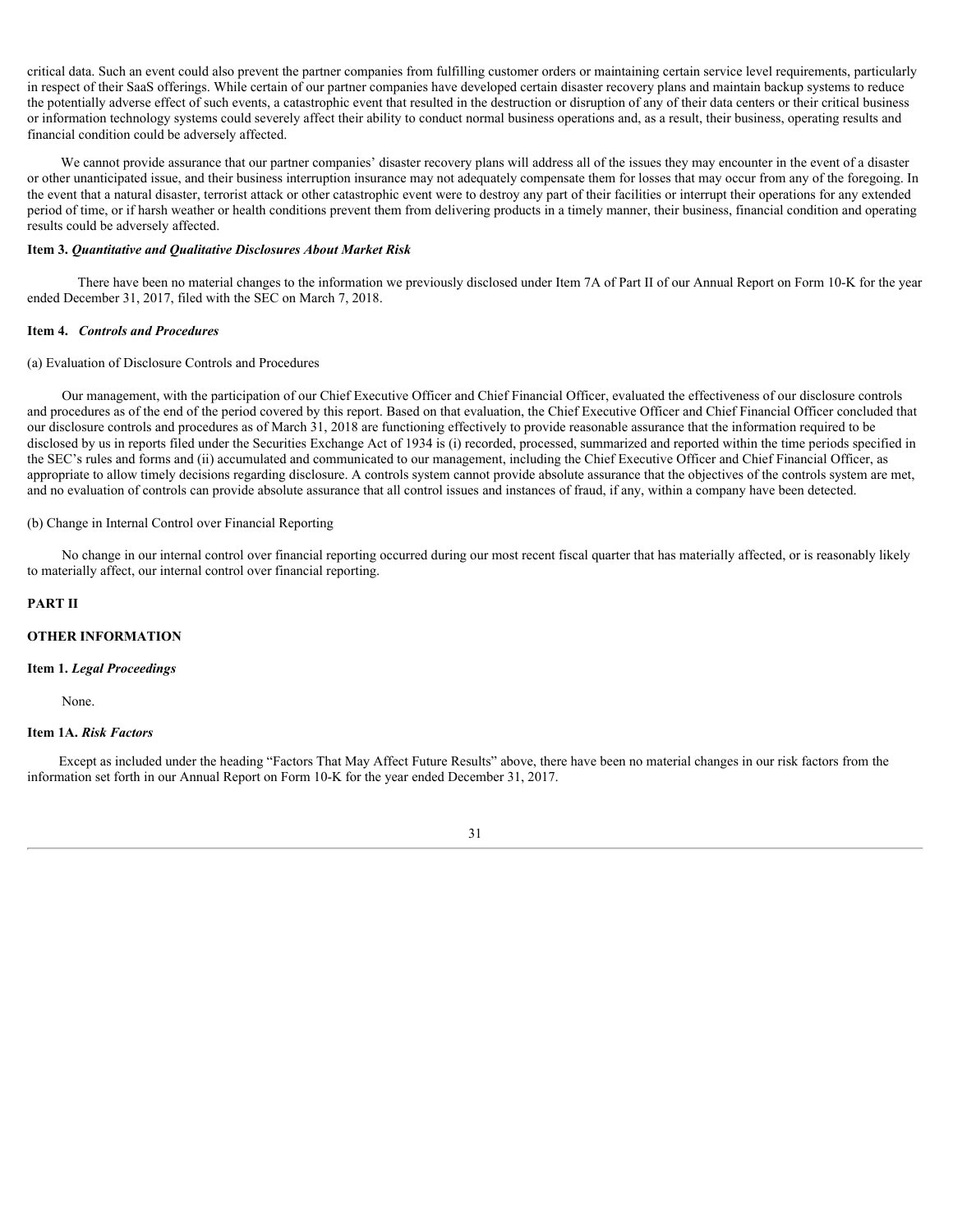# <span id="page-31-0"></span>**Item 2.** *Unregistered Sales of Equity Securities and Use of Proceeds*

The following table provides information about purchases of equity securities by the Company and affiliated purchasers of the Company, during the quarter ended March 31, 2018, which equity securities are registered pursuant to Section 12 of the Securities Exchange Act of 1934, as amended (the "Exchange Act"):

| Period                               | <b>Total Number</b><br>of Shares<br>Purchased (a) | Average<br><b>Price Paid</b><br>Per Share | <b>Total Number of Shares</b><br>Purchased as Part of<br><b>Publicly Announced</b><br>Plan (b) |  | <b>Maximum Number (or</b><br><b>Approximate Dollar Value) of</b><br><b>Shares that May Yet Be</b><br><b>Purchased Under the</b><br>Plan (b) |  |
|--------------------------------------|---------------------------------------------------|-------------------------------------------|------------------------------------------------------------------------------------------------|--|---------------------------------------------------------------------------------------------------------------------------------------------|--|
| January 1, 2018 - January 31, 2018   | 500                                               | 11.1000                                   | $\hspace{0.1mm}-\hspace{0.1mm}$                                                                |  | 14,636,135                                                                                                                                  |  |
| February 1, 2018 - February 28, 2018 | $\hspace{0.05cm}$                                 | $\hspace{0.1mm}-\hspace{0.1mm}$           | $\hspace{0.05cm}$                                                                              |  | 14,636,135                                                                                                                                  |  |
| March 1, 2018 - March 31, 2018       | 11,596                                            | 12.4415                                   | $\overline{\phantom{m}}$                                                                       |  | 14,636,135                                                                                                                                  |  |
| Total                                | 12,096                                            | 12.3861                                   |                                                                                                |  |                                                                                                                                             |  |
|                                      |                                                   |                                           |                                                                                                |  |                                                                                                                                             |  |

(a) During the first quarter of 2018, the Company repurchased an aggregate of 12 thousand shares of its common stock initially issued as restricted stock awards to employees and subsequently withheld from employees to satisfy the statutory withholding tax liability upon the vesting of such restricted stock awards.

(b) In July 2015, our Board of Directors authorized the Company to repurchase shares of its outstanding common stock with an aggregate value of up to \$25.0 million. These repurchases may be made in open market or privately negotiated transactions, including under plans complying with Rule 10b5-1 of the Exchange Act, based on market conditions, stock price, and other factors. The share repurchase program does not obligate the Company to acquire any specific number of shares.

### <span id="page-31-1"></span>**Item 3.** *Defaults Upon Senior Securities*

None.

# <span id="page-31-2"></span>**Item 4.** *Mine Safety Disclosures*

Not applicable.

### <span id="page-31-3"></span>**Item 5.** *Other Information*

None.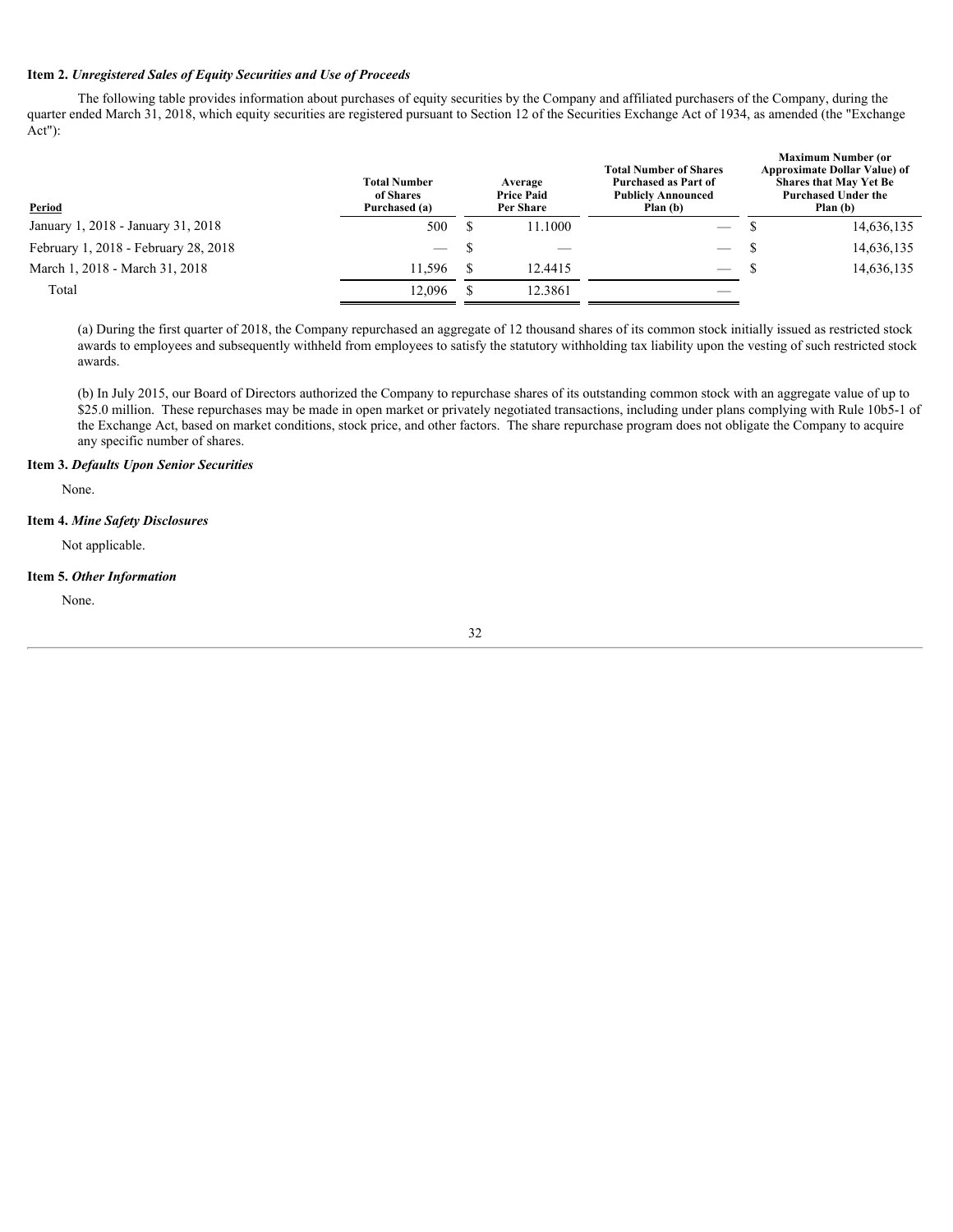# <span id="page-32-0"></span>**Item 6.** *Exhibits*

(a) Exhibits.

The following is a list of exhibits required by Item 601 of Regulation S-K to be filed as part of this Report. For exhibits that previously have been filed, the Registrant incorporates those exhibits herein by reference. Documents which are incorporated by reference to filings by parties other than the Registrant are identified in a footnote to this table.

| <b>Exhibit Number</b>   | <b>Description</b>                                                                                                                                                                                                                                                                                                                                                                                                                                                                                                                                                                  |
|-------------------------|-------------------------------------------------------------------------------------------------------------------------------------------------------------------------------------------------------------------------------------------------------------------------------------------------------------------------------------------------------------------------------------------------------------------------------------------------------------------------------------------------------------------------------------------------------------------------------------|
| $31.1 \;{\dagger}$      | Certification of Stephen T. Zarrilli pursuant to Rules $13a-15(e)$ and $15d-15(e)$ of the Securities Exchange Act of 1934.                                                                                                                                                                                                                                                                                                                                                                                                                                                          |
| $31.2 \;{\rm \ddagger}$ | Certification of Jeffrey B. McGroarty pursuant to Rules 13a-15(e) and 15d-15(e) of the Securities Exchange Act of 1934.                                                                                                                                                                                                                                                                                                                                                                                                                                                             |
| $32.1 \;$ $\ddagger$    | Certification of Stephen T. Zarrilli pursuant to 18 U.S.C. Section 1350, as adopted pursuant to Section 906 of the Sarbanes-Oxley Act of<br>2002.                                                                                                                                                                                                                                                                                                                                                                                                                                   |
| $32.2 \;$ $\ddagger$    | Certification of Jeffrey B. McGroarty pursuant to 18 U.S.C. Section 1350, as adopted pursuant to Section 906 of the Sarbanes-Oxley<br>Act of 2002.                                                                                                                                                                                                                                                                                                                                                                                                                                  |
| 101                     | The following materials from Safeguard Scientifics, Inc. Quarterly Report on Form 10-Q for the quarter ended March 31, 2018,<br>formatted in XBRL (eXtensible Business Reporting Language); (i) Consolidated Balance Sheets (unaudited); (ii) Consolidated<br>Statements of Operations (unaudited); (iii) Consolidated Statements of Comprehensive Income (Loss) (unaudited); (iv) Condensed<br>Consolidated Statements of Cash Flows (unaudited); (v) Consolidated Statement of Changes in Equity (unaudited); and (vi) Notes to<br>Consolidated Financial Statements (unaudited). |
| ÷.                      | Filed herewith                                                                                                                                                                                                                                                                                                                                                                                                                                                                                                                                                                      |

‡ Furnished herewith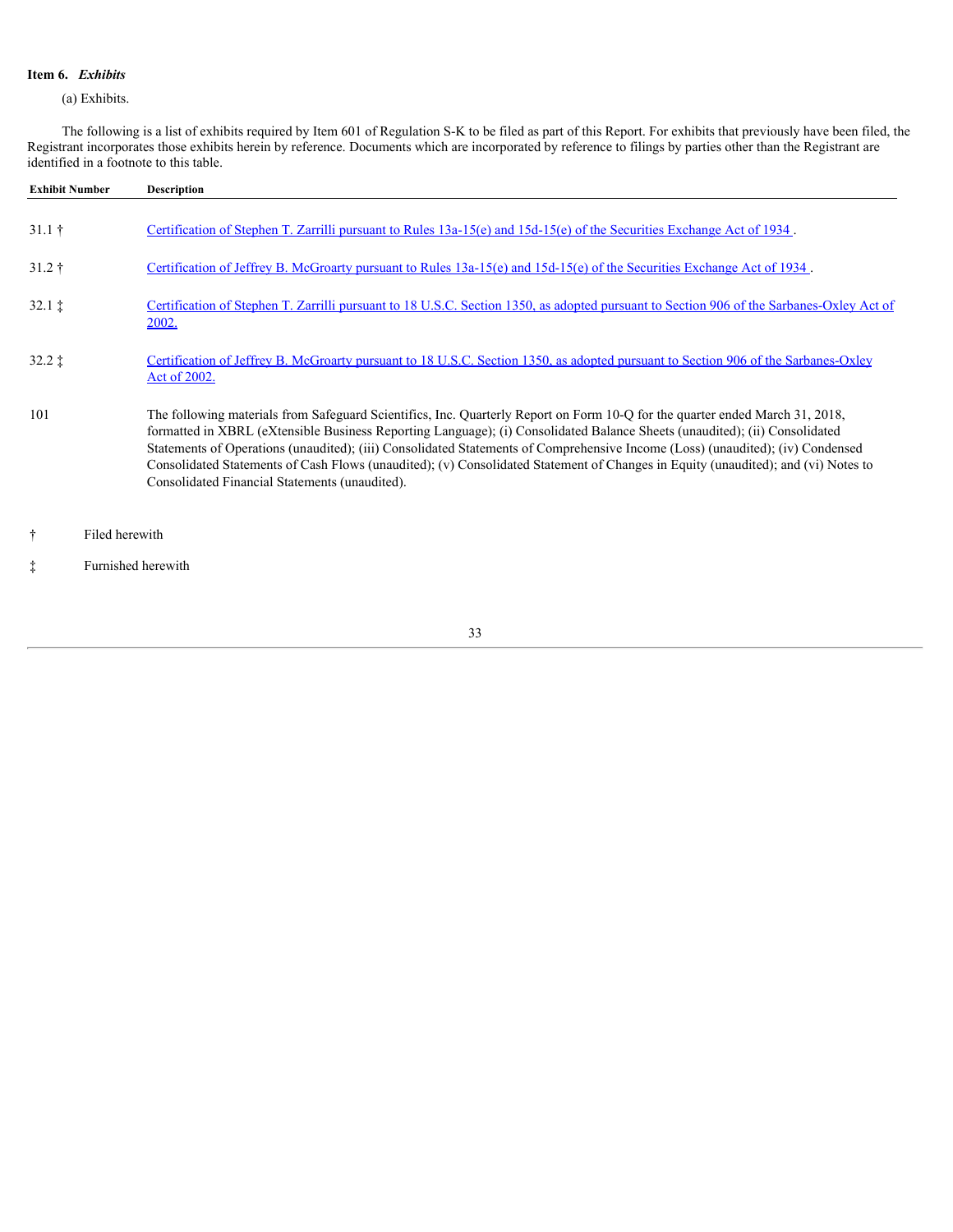# **SIGNATURES**

<span id="page-33-0"></span>Pursuant to the requirements of the Securities Exchange Act of 1934, the Registrant has duly caused this report to be signed on its behalf by the undersigned thereunto duly authorized.

Date: April 26, 2018 /s/ Stephen T. Zarrilli

# SAFEGUARD SCIENTIFICS, INC.

 Stephen T. Zarrilli *President and Chief Executive Officer*

Date: April 26, 2018 /s/ Jeffrey B. McGroarty

 Jeffrey B. McGroarty *Senior Vice President and Chief Financial Officer*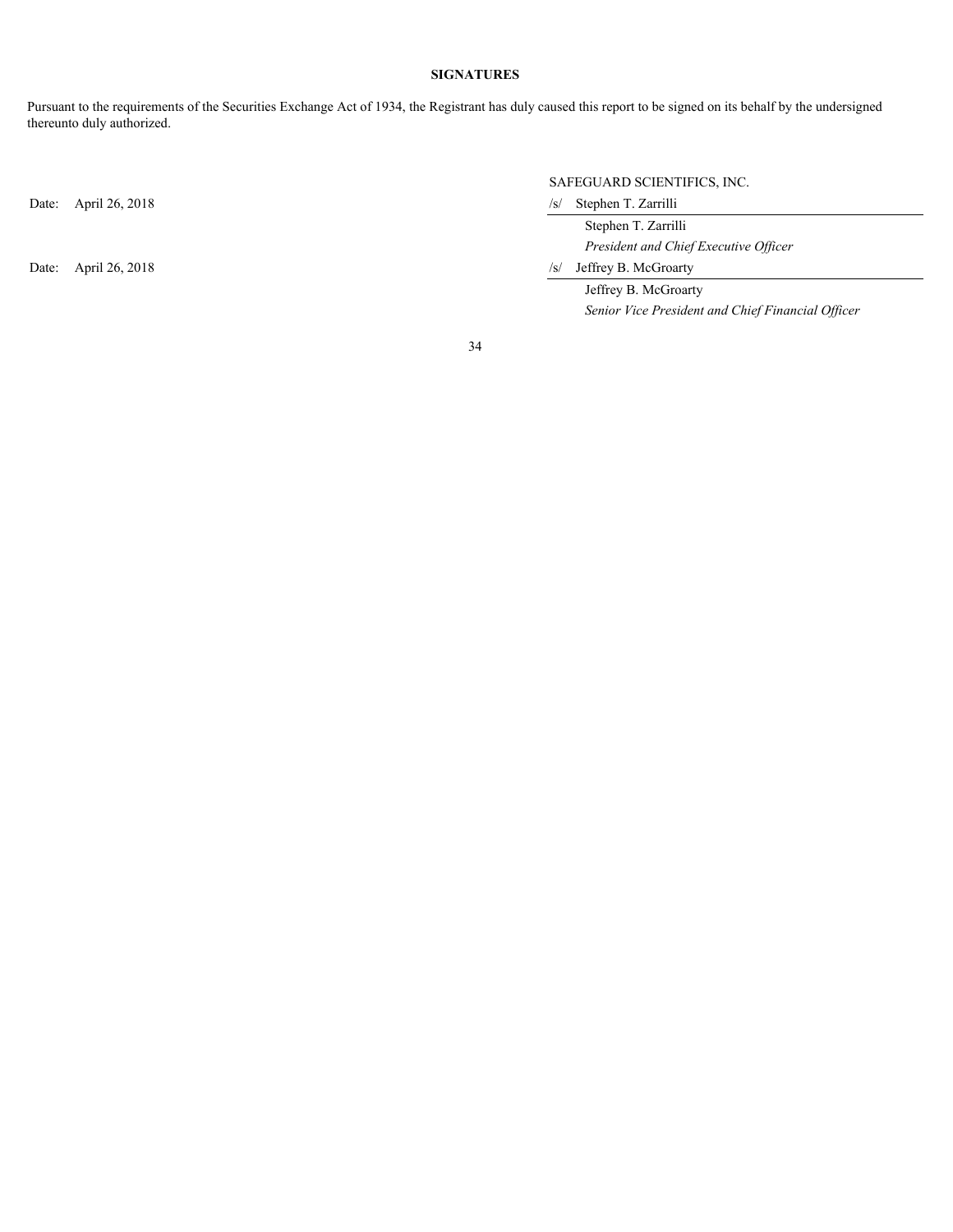# **CERTIFICATION**

<span id="page-34-0"></span>I, Stephen T. Zarrilli, certify that:

- 1. I have reviewed this Quarterly Report on Form 10-Q of Safeguard Scientifics, Inc.;
- 2. Based on my knowledge, this report does not contain any untrue statement of a material fact or omit to state a material fact necessary to make the statements made, in light of the circumstances under which such statements were made, not misleading with respect to the period covered by this report;
- 3. Based on my knowledge, the financial statements, and other financial information included in this report, fairly present in all material respects the financial condition, results of operations and cash flows of the registrant as of, and for, the periods presented in this report;
- 4. The registrant's other certifying officer and I are responsible for establishing and maintaining disclosure controls and procedures (as defined in Exchange Act Rules  $13a-15(e)$  and  $15d-15(e)$ ) and internal control over financial reporting (as defined in Exchange Act Rules  $13a-15(f)$ ) and  $15d-15(f)$ ) for the registrant and have:
	- a. designed such disclosure controls and procedures, or caused such disclosure controls and procedures to be designed under our supervision, to ensure that material information relating to the registrant, including its consolidated subsidiaries, is made known to us by others within those entities, particularly during the period in which this report is being prepared;
	- b. designed such internal control over financial reporting, or caused such internal control over financial reporting to be designed under our supervision, to provide reasonable assurance regarding the reliability of financial reporting and the preparation of financial statements for external purposes in accordance with generally accepted accounting principles;
	- c. evaluated the effectiveness of the registrant's disclosure controls and procedures and presented in this report our conclusions about the effectiveness of the disclosure controls and procedures, as of the end of the period covered by this report based on such evaluation; and
	- d. disclosed in this report any change in the registrant's internal control over financial reporting that occurred during the registrant's most recent fiscal quarter (the registrant's fourth fiscal quarter in the case of an annual report) that has materially affected, or is reasonably likely to materially affect, the registrant's internal control over financial reporting; and
- 5. The registrant's other certifying officer and I have disclosed, based on our most recent evaluation of internal control over financial reporting, to the registrant's auditors and the audit committee of the registrant's board of directors (or persons performing the equivalent functions):
	- a. all significant deficiencies and material weaknesses in the design or operation of internal control over financial reporting which are reasonably likely to adversely affect the registrant's ability to record, process, summarize and report financial information; and
	- b. any fraud, whether or not material, that involves management or other employees who have a significant role in the registrant's internal control over financial reporting.

SAFEGUARD SCIENTIFICS, INC.

Date: April 26, 2018 /s/ Stephen T. Zarrilli

 Stephen T. Zarrilli President and Chief Executive Officer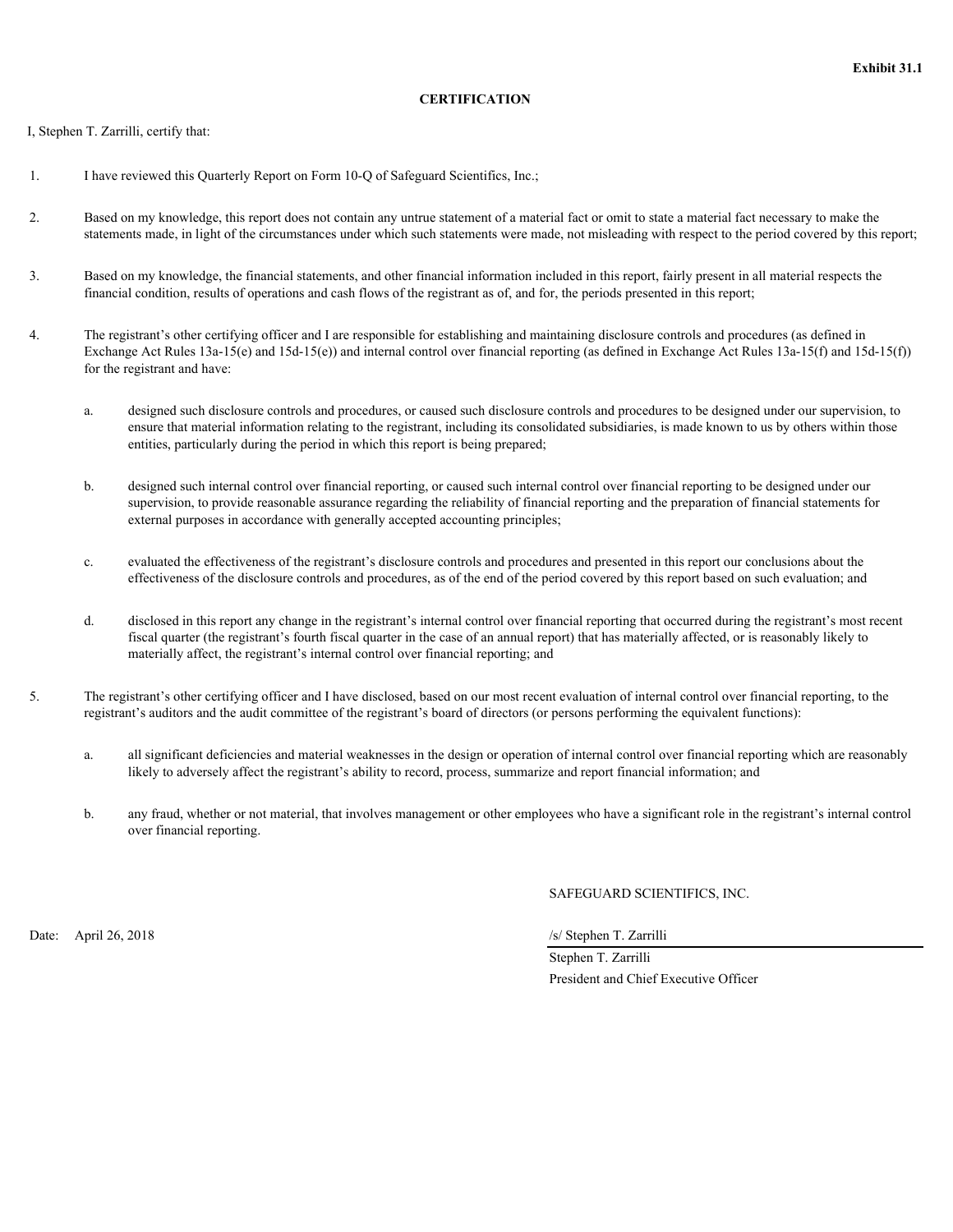# **CERTIFICATION**

<span id="page-35-0"></span>I, Jeffrey B. McGroarty, certify that:

- 1. I have reviewed this Quarterly Report on Form 10-Q of Safeguard Scientifics, Inc.;
- 2. Based on my knowledge, this report does not contain any untrue statement of a material fact or omit to state a material fact necessary to make the statements made, in light of the circumstances under which such statements were made, not misleading with respect to the period covered by this report;
- 3. Based on my knowledge, the financial statements, and other financial information included in this report, fairly present in all material respects the financial condition, results of operations and cash flows of the registrant as of, and for, the periods presented in this report;
- 4. The registrant's other certifying officer and I are responsible for establishing and maintaining disclosure controls and procedures (as defined in Exchange Act Rules  $13a-15(e)$  and  $15d-15(e)$ ) and internal control over financial reporting (as defined in Exchange Act Rules  $13a-15(f)$ ) and  $15d-15(f)$ ) for the registrant and have:
	- a. designed such disclosure controls and procedures, or caused such disclosure controls and procedures to be designed under our supervision, to ensure that material information relating to the registrant, including its consolidated subsidiaries, is made known to us by others within those entities, particularly during the period in which this report is being prepared;
	- b. designed such internal control over financial reporting, or caused such internal control over financial reporting to be designed under our supervision, to provide reasonable assurance regarding the reliability of financial reporting and the preparation of financial statements for external purposes in accordance with generally accepted accounting principles;
	- c. evaluated the effectiveness of the registrant's disclosure controls and procedures and presented in this report our conclusions about the effectiveness of the disclosure controls and procedures, as of the end of the period covered by this report based on such evaluation; and
	- d. disclosed in this report any change in the registrant's internal control over financial reporting that occurred during the registrant's most recent fiscal quarter (the registrant's fourth fiscal quarter in the case of an annual report) that has materially affected, or is reasonably likely to materially affect, the registrant's internal control over financial reporting; and
- 5. The registrant's other certifying officer and I have disclosed, based on our most recent evaluation of internal control over financial reporting, to the registrant's auditors and the audit committee of the registrant's board of directors (or persons performing the equivalent functions):
	- a. all significant deficiencies and material weaknesses in the design or operation of internal control over financial reporting which are reasonably likely to adversely affect the registrant's ability to record, process, summarize and report financial information; and
	- b. any fraud, whether or not material, that involves management or other employees who have a significant role in the registrant's internal control over financial reporting.

SAFEGUARD SCIENTIFICS, INC.

Date: April 26, 2018 /s/ Jeffrey B. McGroarty

 Jeffrey B. McGroarty Senior Vice President and Chief Financial Officer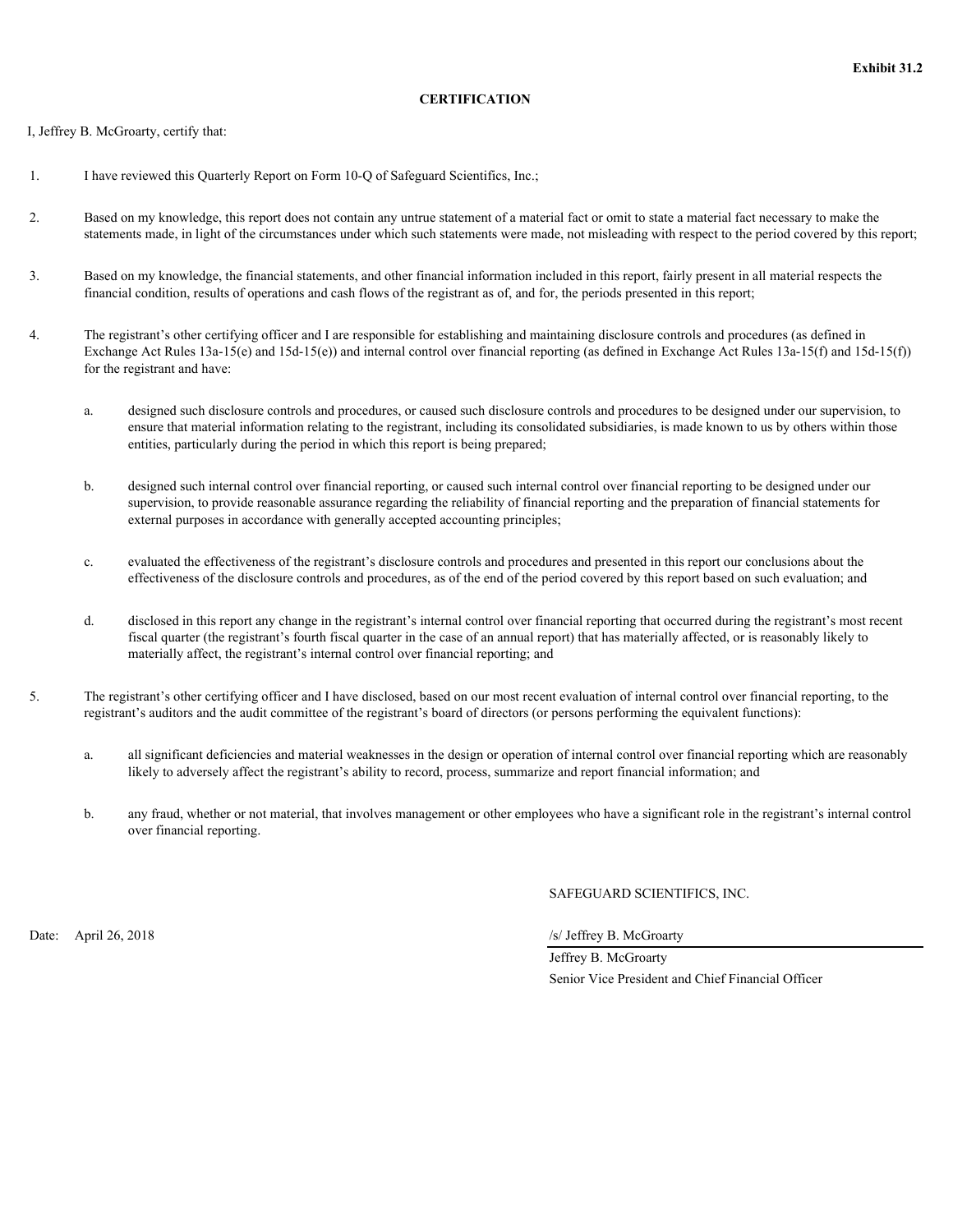# **Certification Pursuant to 18 U.S.C. Section 1350, as Adopted Pursuant to Section 906 of the Sarbanes-Oxley Act of 2002**

<span id="page-36-0"></span> In connection with the Quarterly Report of Safeguard Scientifics, Inc. ("Safeguard") on Form 10-Q for the three months ended March 31, 2018 as filed with the Securities and Exchange Commission on the date hereof (the "Report"), I, Stephen T. Zarrilli, President and Chief Executive Officer of Safeguard, certify, pursuant to 18 U.S.C. Section 1350, as adopted pursuant to Section 906 of the Sarbanes-Oxley Act of 2002, that:

1. The Report fully complies with the requirements of section 13(a) of the Securities Exchange Act of 1934, (15 U.S.C. 78m(a)); and

2. The information contained in the Report fairly presents, in all material respects, the financial condition and results of operations of Safeguard.

SAFEGUARD SCIENTIFICS, INC.

Date: April 26, 2018 /s/ Stephen T. Zarrilli

 Stephen T. Zarrilli President and Chief Executive Officer